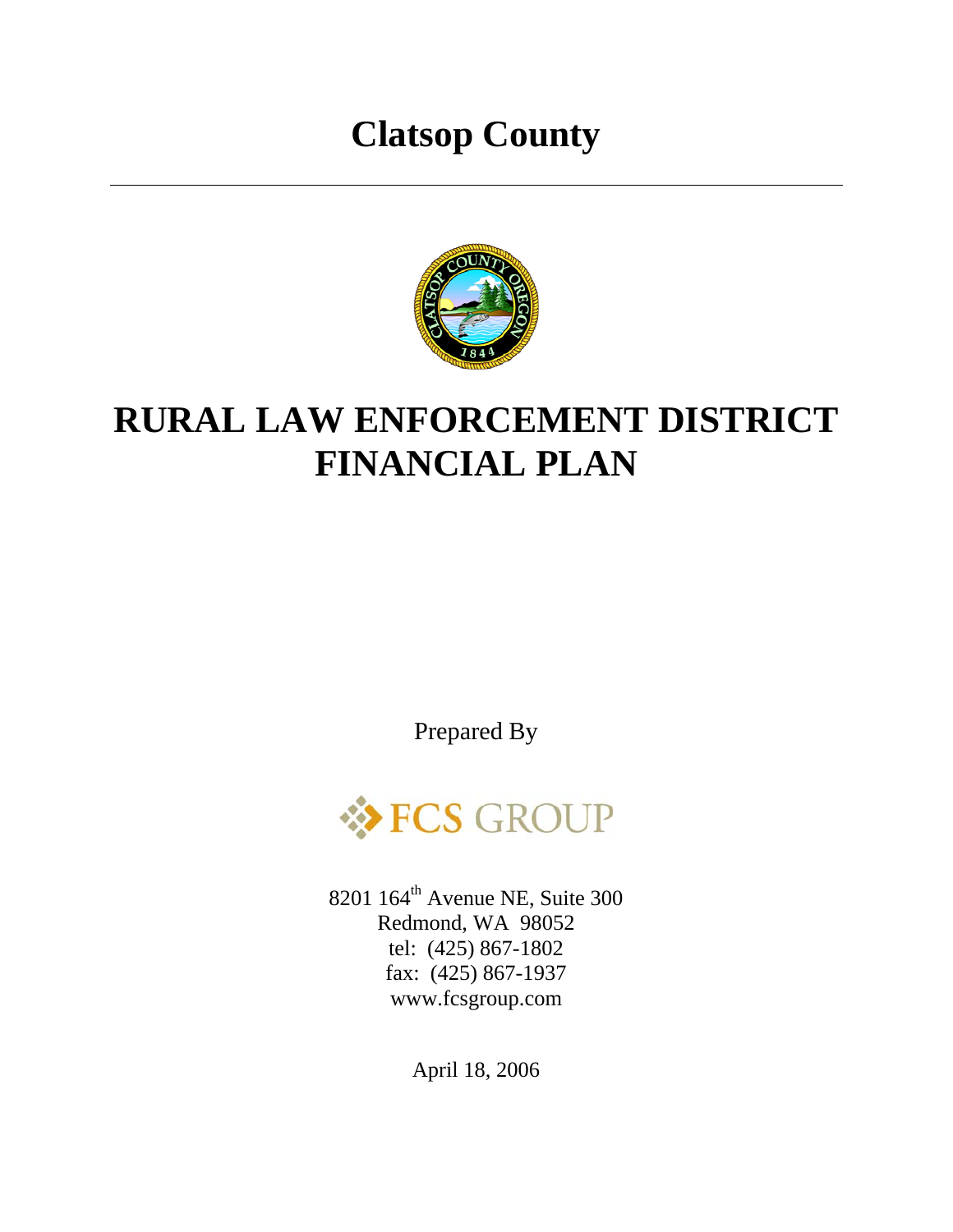8201 164th Ave NE. Suite 300 T: 425.867.1802 Redmond, Washington 98052 F: 425.867.1937 50 California St. Suite 1500 T: 415.227.5905 San Francisco, California 94111 F: 415.439.5299



April 18,2006

Mr. Thomas Bergin, Sheriff Mr. Scott Derickson, County Administrator 800 Exchange Street Suite 310 Astoria, Oregon 97103

#### Subject: **Rural Law Enforcement District Financial Plan**

Dear Mr. Bergin and Mr. Derickson:

We are pleased to submit our final report summarizing our research on the County's Rural Law Enforcement District (RLED) and our recommendations regarding a long range financial plan for the District. The final report reflects comments received about the draft report and also incorporates a separate County forecast scenario based on the County's recommended changes and updates in revenue and expenditure assumptions from the original analysis and forecast scenarios.

Based on our analysis, the County needs to take a number of steps to ensure the RLED's long term financial stability. Without high timber revenues or a property tax increase, the current expenditure levels may not be sustainable beyond the next three to four years. To maintain sufficient fund balances in the future, the County should increase the property tax rate as well as reduce expenditures. If actual timber revenues vary significantly from the average, the County may need or want to make additional adjustments to the property tax rate or expenditures in the future. The recommended fund balance policies for working capital, equipment replacement, and revenue stabilization should help to further offset negative fluctuations in timber revenues.

We appreciated the assistance from your staffs in gathering data and in scheduling our interviews. If you have any questions, please do not hesitate to contact us (425) 867-1802 ext. 228.

Very truly yours,

Peter Moy Principal

**Enclosures**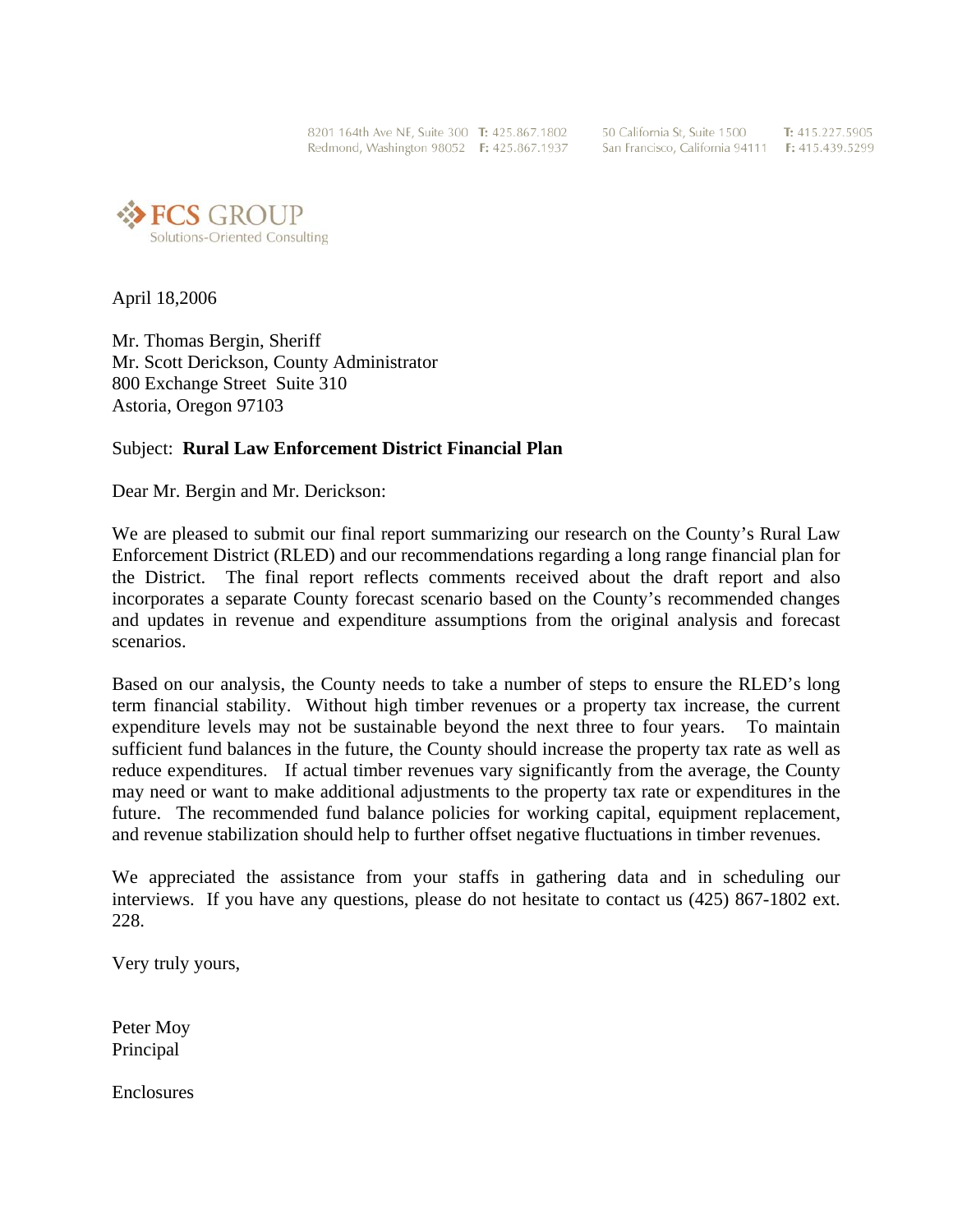## **TABLE OF CONTENTS**

| <b>II.</b> The same of the same of the same of the same of the same of the same of the same of the same of the same of the same of the same of the same of the same of the same of the same of the same of the same of the same of |  |
|------------------------------------------------------------------------------------------------------------------------------------------------------------------------------------------------------------------------------------|--|
|                                                                                                                                                                                                                                    |  |
|                                                                                                                                                                                                                                    |  |

### **Appendices**

| Status Quo Property Tax Increase and Expenditure Reduction Forecast  Appendix C    |  |
|------------------------------------------------------------------------------------|--|
| Clatsop County Property Tax Increase and Expenditure Reduction Forecast Appendix D |  |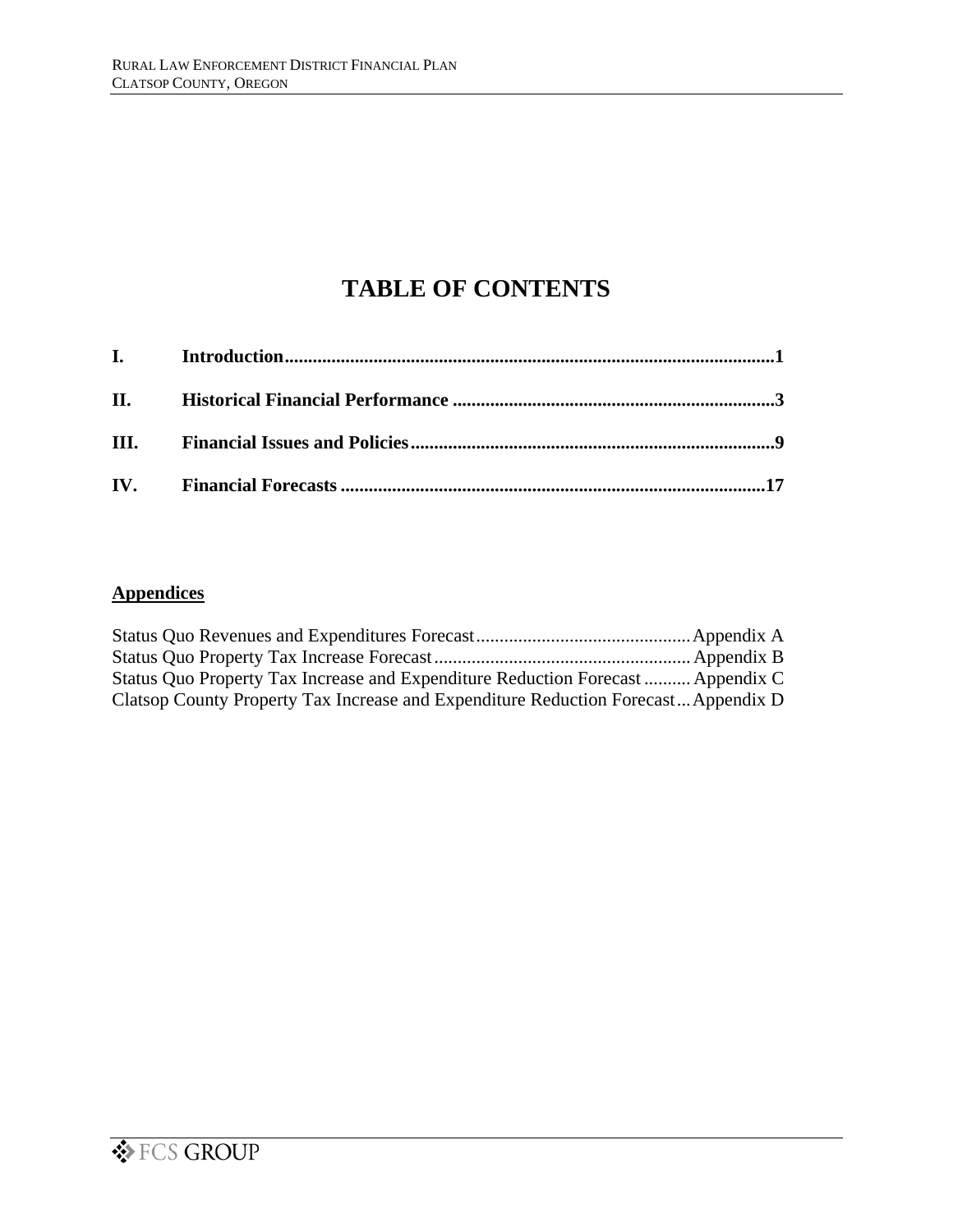## **I. INTRODUCTION**

Clatsop County recently prepared a long term financial plan for its General Fund and its Special Projects Fund. As part of the County's continuing efforts to effectively manage its finances, a long term financial plan for its Rural Law Enforcement District (RLED) is also needed to guide the District's finances. As part of the financial plan, the County wanted to assess the RLED's current financial status, identify key financial policy issues, and recommend actions that the County should take to maintain the RLED's financial health.

To prepare this financial plan, FCS Group's scope of work involved the following:

- Interviewing 15 key RLED stakeholders from the District's Advisory and Budget Committees, the County Administrator's Office, and the Sheriff's Office,
- Analyzing RLED past and current revenues and expenditures,
- Identifying financial issues and policies,
- Developing preliminary revenue and expenditure forecasts based on FY 2005-2006 budget data, and
- Providing revised revenue and expenditure forecasts based on the County's preliminary recommendations for meeting the RLED's long term financial needs.

This report includes actions recommended by the Sheriff's Office after the County reviewed the forecasts and recommendations in the draft report. The report and forecasts are based on the FY 2005-2006 budget, but the Sheriff's actions and assumptions are based on a preliminary RLED FY 2006-2007 budget. Consequently, there are differences in the forecasts found in Appendix D compared to the initial forecasts in Appendices A, B, and C.

#### **The Rural Law Enforcement District**

In 1993 Clatsop County's Sheriff proposed a Rural Law Enforcement District as a means to achieve a stable funding base for non-mandated services provided by the Clatsop County Sheriff's Office within unincorporated Clatsop County. The proposed District also provided a means to enhance the level of law enforcement services provided to the District's residents. The Sheriff proposed to raise the number of officers per one thousand residents from .47 to 1.01. Increased staffing and establishing resident deputies in the Knappa/Svensen and the Jewell communities were proposed as well as additional staffing for supervision, administration, clerical, and case management. The proposal further assumed that the County's General Fund would fund all mandated law enforcement services. Mandated services are those that are required by state statute or county charter, such as a jail, district attorney, or juvenile services, and although a service can be mandated, there is no mandated level of service.

The RLED was formed by the County's Board of Commissioners in May, 1994, and in the November, 1994 election, the voters approved an \$895,000 tax base for FY 1995-1996. Additional funding from timber revenues was estimated at \$300,000. As part of creating the RLED, a citizens advisory committee was also established to provide local input to the County Sheriff on issues concerning service levels, enforcement priorities, and general operation of the District. The Advisory Committee was also responsible for submitting an annual budget for the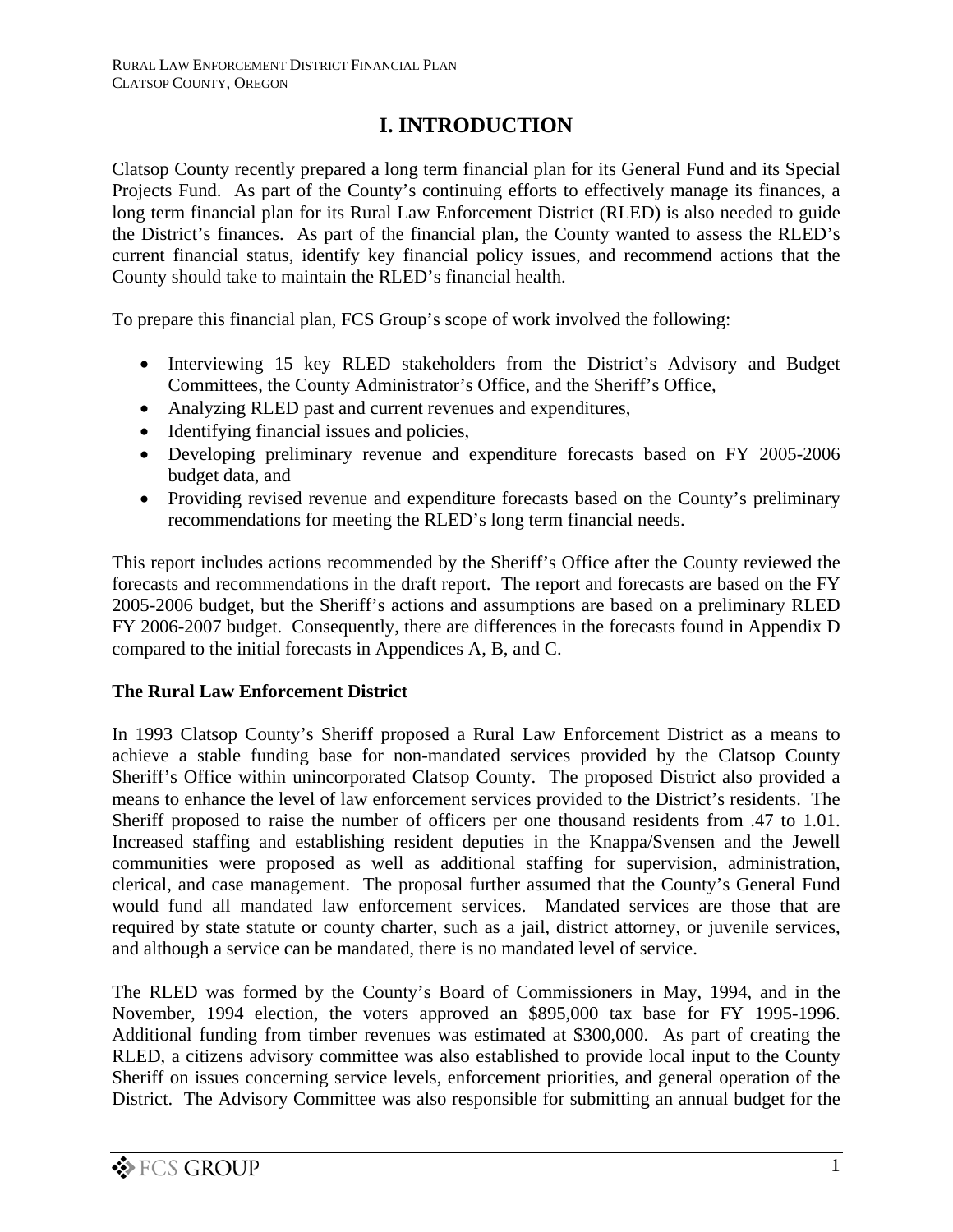RLED to the County's Board of Commissioners. The Committee consists of five members elected from five zones within the District.

The initial FY 1994-1995 cost estimate was the following:

|                                       | FY 1994-1995           |
|---------------------------------------|------------------------|
|                                       | <b>Estimated Costs</b> |
| <b>Existing Non-Mandated Services</b> | \$419,736              |
| <b>Proposed Enhanced Services</b>     | \$590,506              |
| <b>Total Cost</b>                     | \$1,010,242            |

As part of the initial financial projections, Exhibit 1 also shows the forecasted revenues and expenditures for the RLED, which included a phased start-up.

#### **Exhibit 1 Initial Budget Projections**

| <b>Budget Category</b>    | FY 1995-1996 | FY 1996-1997 | FY 1997-1998 | FY 1998-1999 |
|---------------------------|--------------|--------------|--------------|--------------|
| Revenues                  |              |              |              |              |
| Beginning Fund Balance    |              | \$354,600    | \$278,430    | \$332,390    |
| <b>Property Taxes</b>     | \$805,500    | \$853,830    | \$905,060    | \$959,363    |
| <b>Timber Sales</b>       | \$300,000    | \$300,000    | \$300,000    | \$300,000    |
| <b>Total Revenues</b>     | \$1,105,500  | 1,508,430    | 1,483,490    | 1,591,753    |
| Expenditures              |              |              |              |              |
| Personnel                 | \$562,100    | \$794,400    | \$849,900    | \$910,100    |
| Materials & Services      | \$145,300    | \$197,300    | \$209,100    | \$221,600    |
| Capital Outlay            | \$43,500     | \$238,300    | \$92,100     | \$97,900     |
| <b>Total Expenditures</b> | \$750,900    | \$1,230,000  | \$1,151,100  | \$1,229,400  |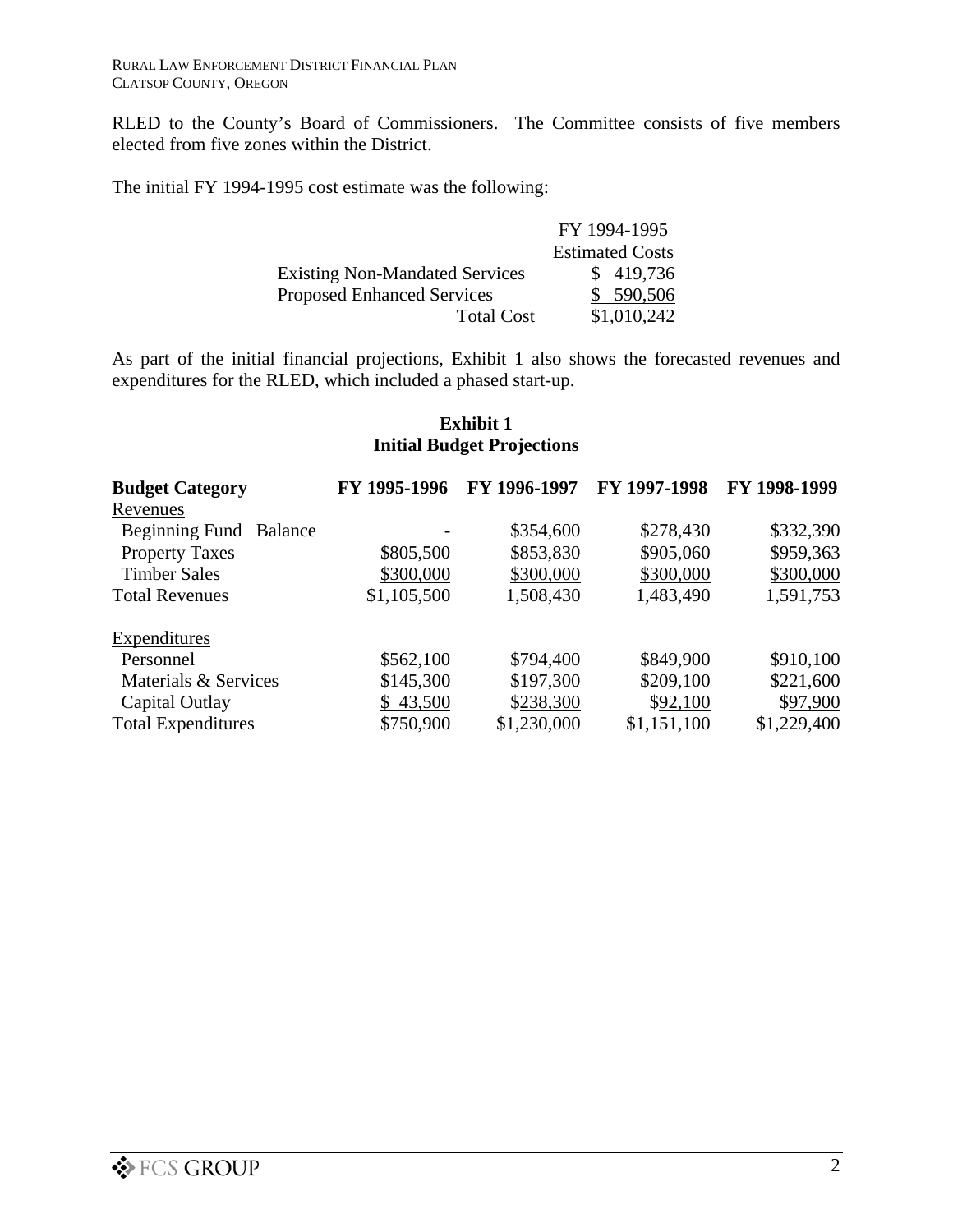## **II. HISTORICAL FINANCIAL PERFORMANCE**

As originally envisioned, the RLED's dedicated funding mechanism has provided a stable funding source for the services provided to District residents. Although the initial discussions assumed that property taxes would be sufficient to sustain the RLED, the voters approved various property tax measures that have limited the property tax revenues. The revenue from the timber sales, however, has exceeded the initial projections. Since the RLED's first fiscal year in FY 1995-1996, actual revenues have exceeded actual expenditures. In FY 2004-2005 budgeted expenditures excluding the contingency budget, however, were planned to exceed revenues by about \$818,100. Exhibit 2 shows the actual revenues and expenditures from FY 1995-1996 through FY 2003-2004 and the budgeted revenues and expenditures for FY 2004-2005.



**Exhibit 2 RLED Revenue and Expenses**

Over the past ten years there are a number of revenue and expenditure trends that have contributed to the current RLED financial position and that will impact the RLED's future finances.

The primary RLED revenues are from property taxes and timber sales as shown in Exhibit 3.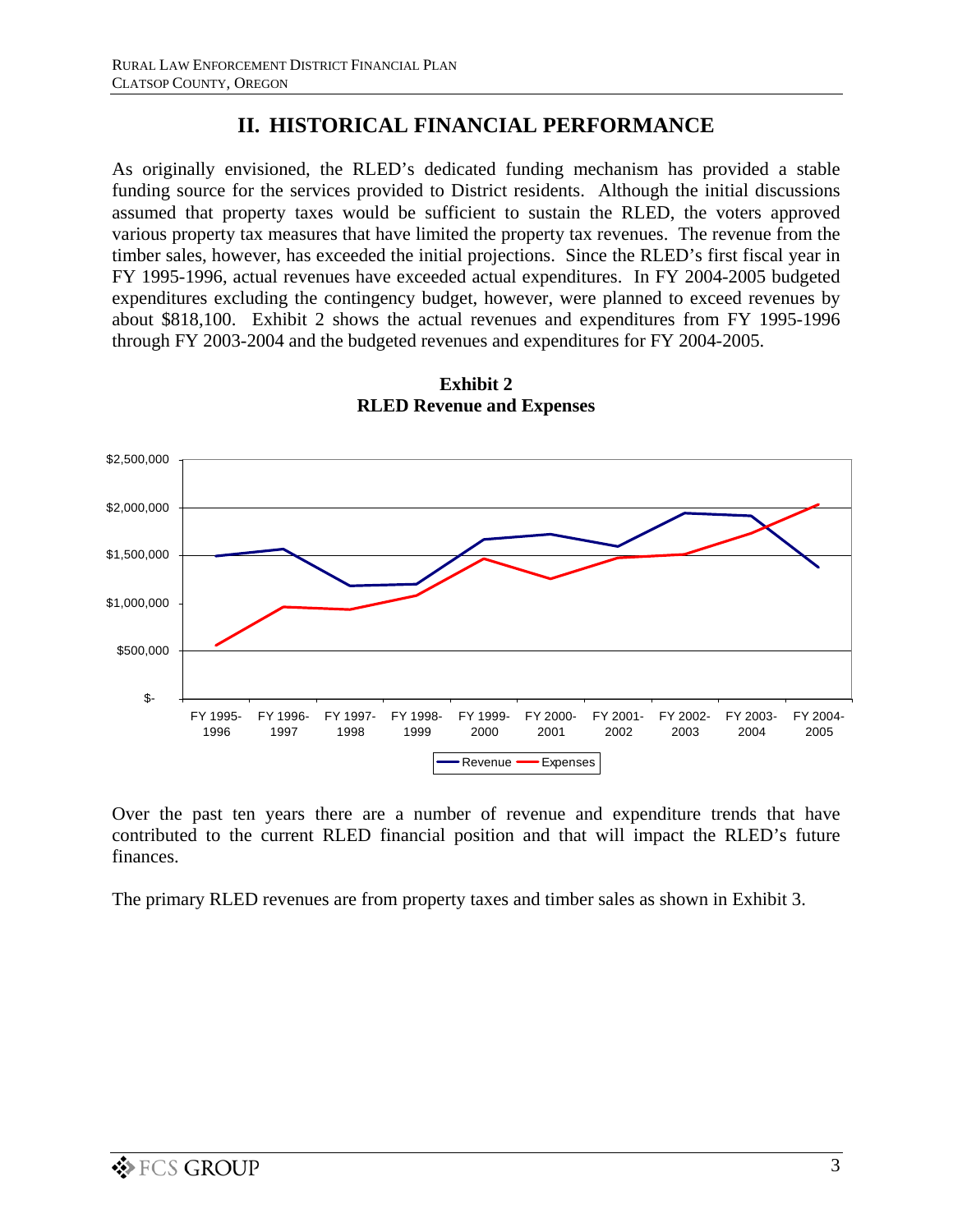

**Exhibit 3 RLED Revenues by Category**

Trends for the two primary revenue sources and the RLED fund balance are the following:

• Over the past nine years, property taxes have averaged -.7% in annual growth. This is a result of large property tax reductions in a few fiscal years. The property tax revenue has been affected by the passage of Measures 47 and 50, a large property tax appeal decision three or four years ago, and a County initiated 20% reduction in the property tax assessment. Because of the RLED's large fund balances, the current property tax rate has been reduced to \$.5756 per \$1,000 of assessed value compared to the maximum of \$.7195. Property taxes initially represented 55% of the revenues and reached a high of 69% in FY 1998-1999. In other years, property taxes have represented a low of 38% in FY 2003-2004 with several other years between 44% and 49%. Exhibit 4 shows the property tax trend.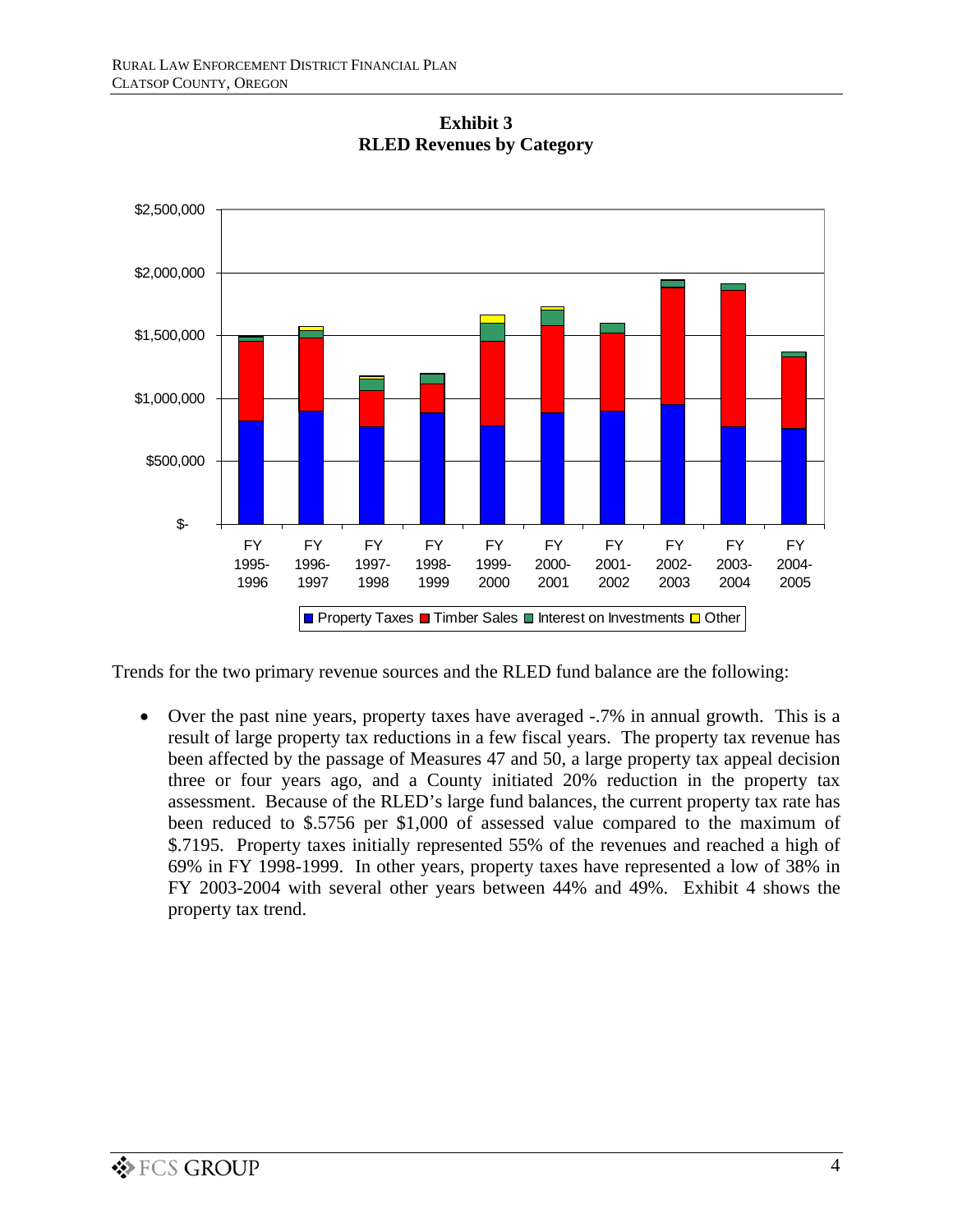

**Exhibit 4 Property Tax Revenues**

• In contrast to property tax revenues, revenues from timber sales have averaged 13.9% annual growth because of some very large increases. Exhibit 5 shows the trend in timber sales revenues.



**Exhibit 5 Timber Sales Revenue**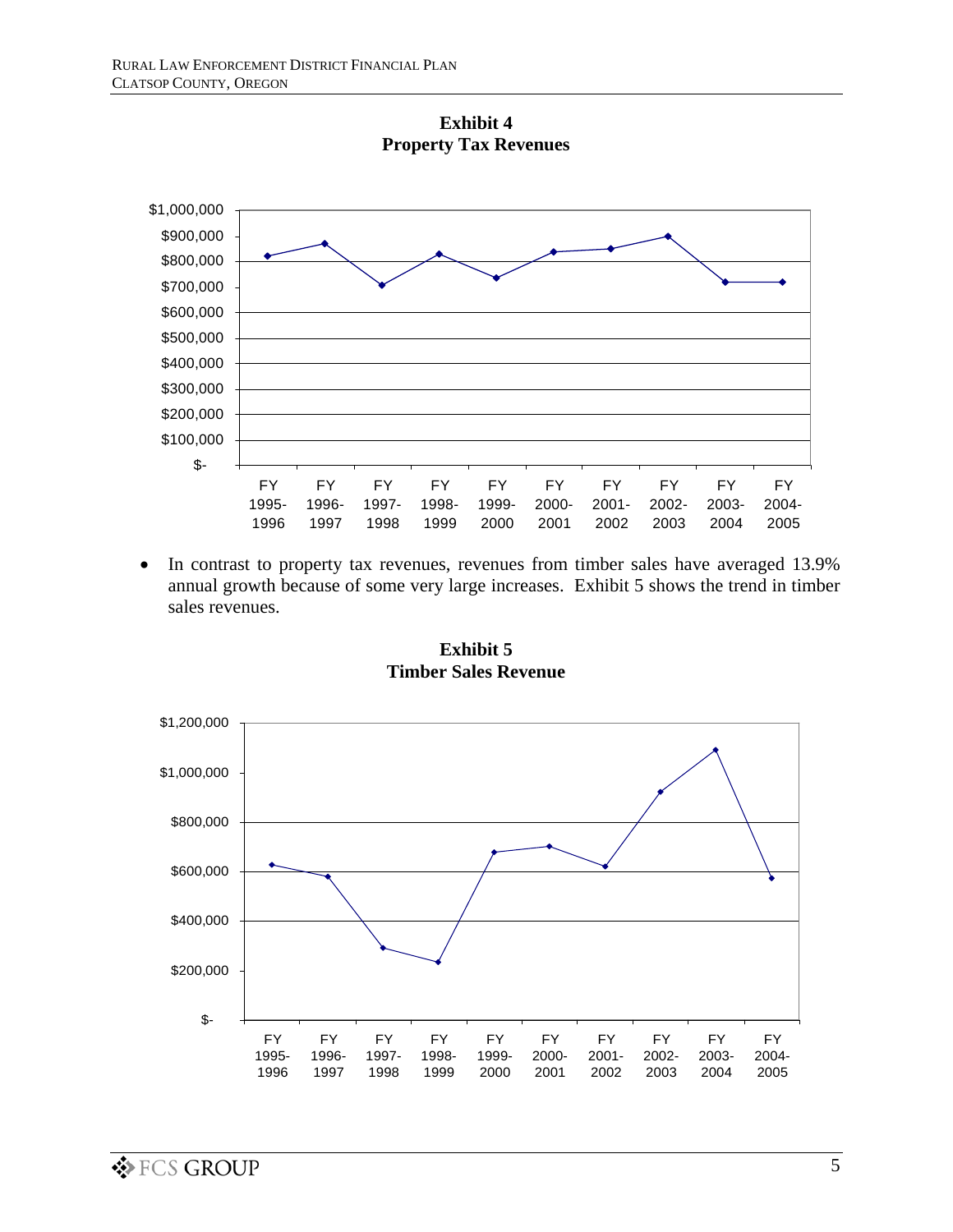• Because revenues have exceeded expenditures, the RLED fund has been able to increase its fund balance including contingency funds over time. Exhibit 6 shows the growth over the past 10 years.



**Exhibit 6 Beginning Fund Balances Including Contingency Funds** 

The RLED's FY 2004-2005 budgeted expenditures were 111% higher than the actual expenditures for FY 1996-1997, the first fully staffed year. Personnel costs are the primary RLED costs and have usually represented more than 70% of the expenditures except in FY 1999- 2000 when there was a large capital budget to build two Sheriff's substations. The FY 2005- 2006 personnel budget represents an increase of 102% since FY 1996-1997. The personnel costs include added costs for the Drug Task Force and the Marine Patrol. Other costs have also increased significantly, such as materials and supplies, other charges, and transfers out. Other charges and transfers out include emergency communications, County indirect costs, and insurance. Exhibit 7 shows the expenditures by category for the past ten years.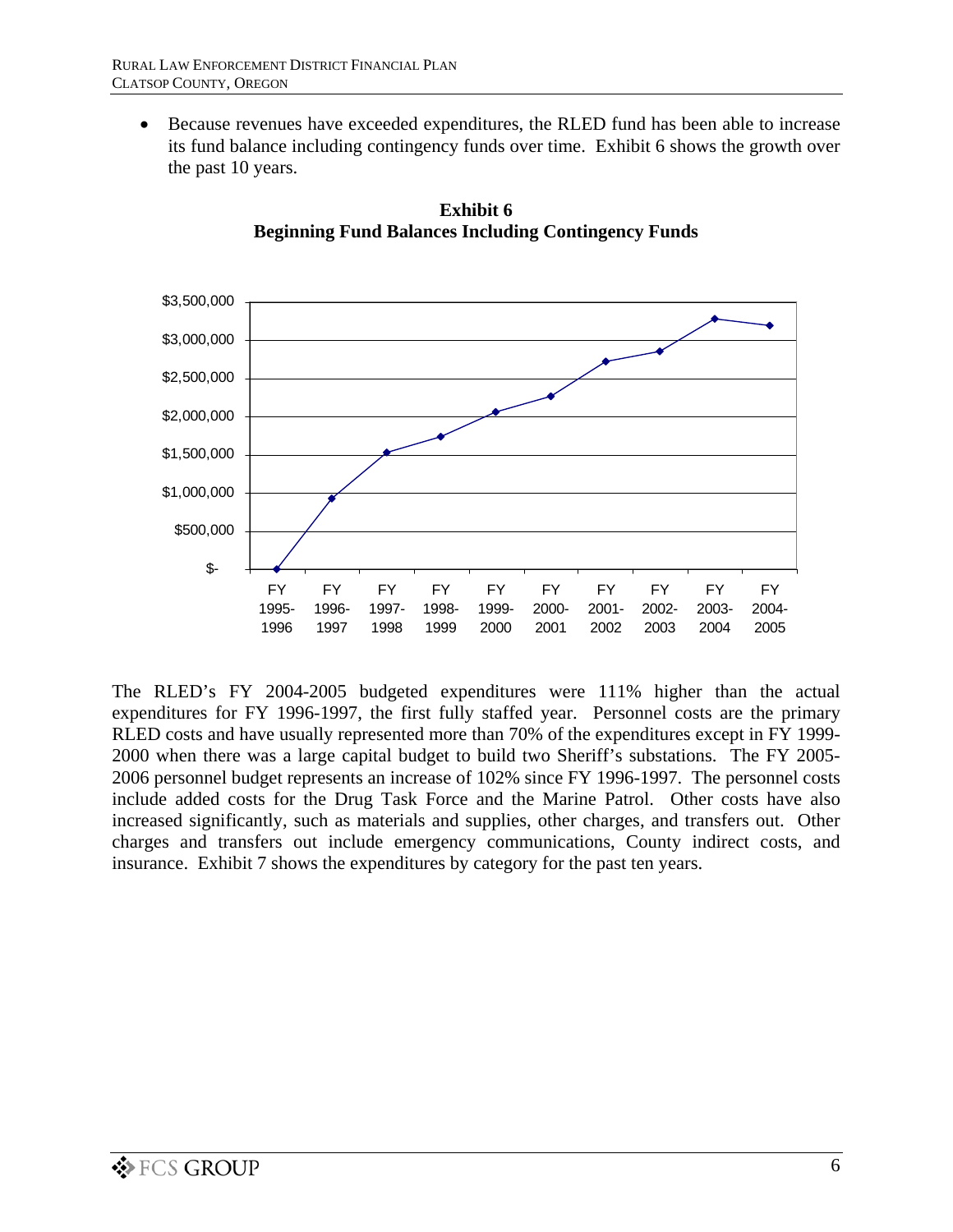

**Exhibit 7 Ten Year RLED Expenditure History\***

\* FY 2004-2005 represents budgeted expenditures

Since FY 1998-1999, the RLED has added almost five positions. Exhibit 8 shows the positions supported by the RLED.

| <b>Position</b>                | <b>FY 1998-</b><br>1999 | <b>FY 1999.</b><br>2000 | <b>FY 2000-</b><br>2001 | <b>FY 2001-</b><br>2002 | 2003 | FY 2002- FY 2003-<br>2004 | <b>FY 2004-</b><br>2005 | <b>FY 2005-</b><br>2006 |  |
|--------------------------------|-------------------------|-------------------------|-------------------------|-------------------------|------|---------------------------|-------------------------|-------------------------|--|
| <b>Staff Assistant</b>         | 1.0                     | 1.0                     | 1.0                     | 1.5                     | 1.5  | 1.5                       | 1.7                     | 1.7                     |  |
| <b>Chief Deputy</b>            | 0.3                     | 0.3                     | 0.3                     | 0.3                     | 0.3  | 0.3                       | 0.3                     | 0.3                     |  |
| Sergeant                       | 3.0                     | 3.0                     | 3.0                     | 3.0                     | 3.0  | 3.0                       | 3.0                     | 3.0                     |  |
| Special Detective              | 0.0                     | 1.0                     | 1.0                     | 1.0                     | 1.0  | 1.0                       | 1.0                     | 1.0                     |  |
| Senior Deputy Sheriff          | 4.0                     | 4.0                     | 4.0                     | 4.0                     | 4.0  | 4.0                       | 4.0                     | 4.0                     |  |
| Deputy Sheriff                 | 3.0                     | 3.0                     | 3.0                     | 3.0                     | 4.0  | 4.0                       | 5.0                     | 5.0                     |  |
| <b>Resident Deputy Sheriff</b> | <u>2.2</u>              | 2.2                     | <u>2.2</u>              | <u>3.2</u>              | 3.2  | <u>3.2</u>                | <u>3.2</u>              | 3.2                     |  |
| <b>Total FTEs</b>              | 13.5                    | 14.5                    | 14.5                    | 16.0                    | 17.0 | 17.0                      | 18.2                    | 18.2                    |  |

#### **Exhibit 8 Full Time Equivalent Positions by Classification FY 1998-1999 to FY 2005-2006**

One of the objectives of the initial RLED proposal was to raise the number of officers per one thousand residents from .47 to 1.01, but as shown in Exhibit 8 the number of officers has increased 23% since FY 1998-1999. As a result, the number of officers per one thousand residents has increased from 1.0 to 1.2 officers. According to the Sheriff's Office, the decision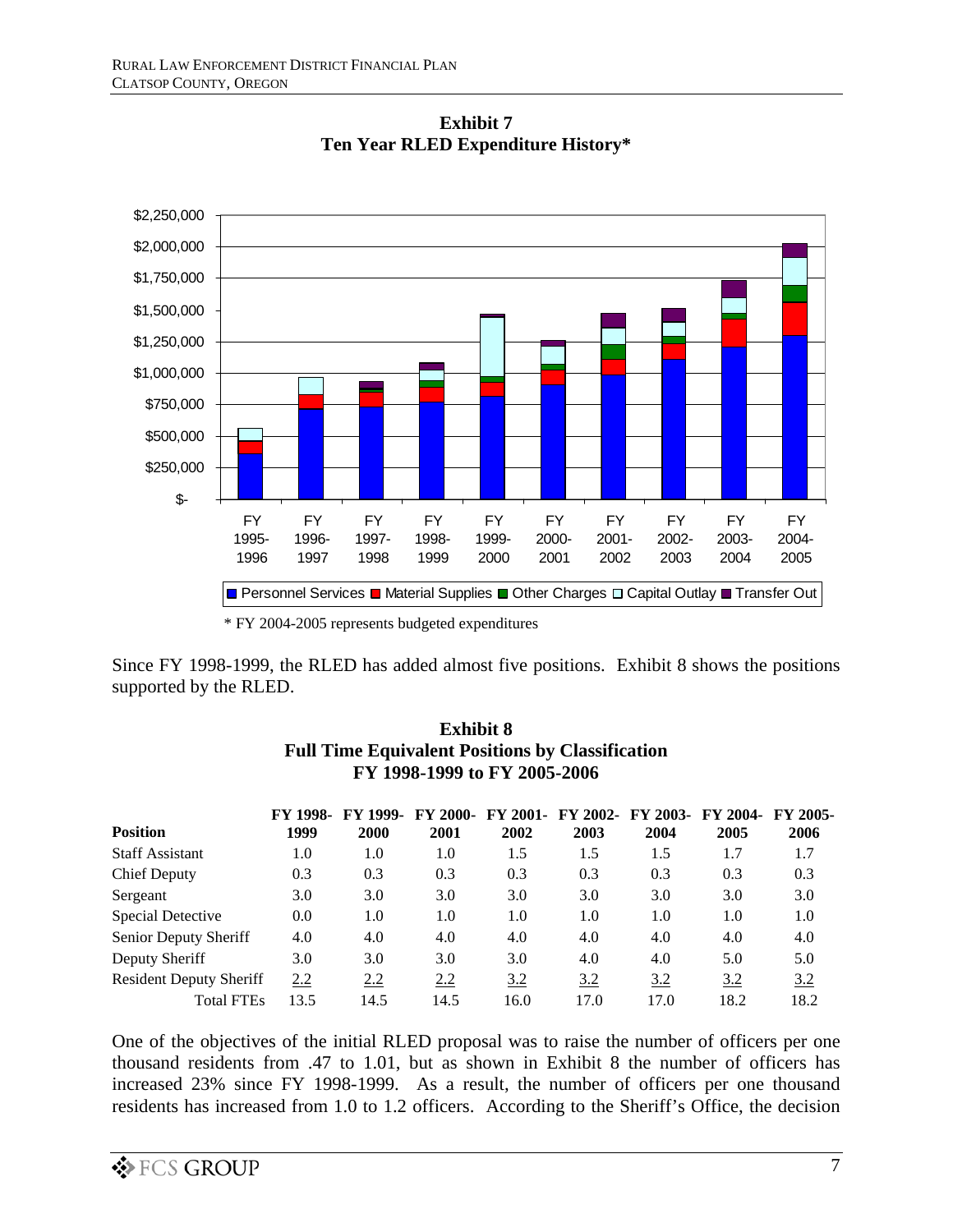to increase the number of officers was based on responding to citizen desires, complementing services with non-traditional programs, and increasing patrol time by adding detectives. Exhibit 9 shows the number of officers per one thousand residents.

#### **Exhibit 9 Officers Per Thousand Residents FY 1999-2000 to FY 2005-2006**

|                            | <b>FY 1999.</b><br><b>2000</b> | 2001   | 2002   | FY 2000- FY 2001- FY 2002- FY 2003- FY 2004- FY 2005-<br>2003 | 2004   | 2005   | 2006   |
|----------------------------|--------------------------------|--------|--------|---------------------------------------------------------------|--------|--------|--------|
| Number of Officers         | 13.2                           | 13.2   | 14.2   | 15.2                                                          | 15.2   | 16.2   | 16.2   |
| <b>District Population</b> | 13.238                         | 13.245 | 13.270 | 13.450                                                        | 13.390 | 13.420 | 13.470 |
| Officers $/ 1,000$         | 1.00                           | 1.00   | 1.07   | 1.13                                                          | 1.14   | 1 2 1  | 1.20   |

### **Conclusions**

Historically, the RLED's financial position has been very strong as indicated by its fund balance and its recent property tax decrease. The RLED has achieved its current financial position because of the following:

- Actual revenues have exceeded actual expenditures every year until the FY 2004-2005 budget,
- Revenue growth has been caused by revenues from timber sales that have significantly exceeded initial expectations, while property taxes have remained stable,
- The RLED fund balance has reached a level where the fund balance is larger than the RLED's annual expenditures, and
- Citizen pressure to reduce tax rates because of increasing surpluses.

Although the RLED has been financially successful in the past, the RLED's finances have reached a point where its strong financial position may not be sustainable. The trends that have affected the RLED's sustainability include the following:

- Personnel costs, which represent about 70% of the RLED's costs, have grown over 100% since FY 1996-1997. In FY 2005-2006 the RLED's budgeted personnel costs exceed the budgeted property tax and timber sales revenues,
- Personnel costs have grown because the service levels have been increased beyond the initial one officer per 1,000 residents,
- Because the revenues have exceeded expenditures, fund balance has been used recently to support annual operating expenditures, even though the timber revenues have fluctuated widely, and
- The full cost of the RLED's services and capital requirements were not initially identified and funded.

Based on these trends, Chapter IV will forecast future revenues and expenditures and identify the steps needed to make the RLED's services sustainable.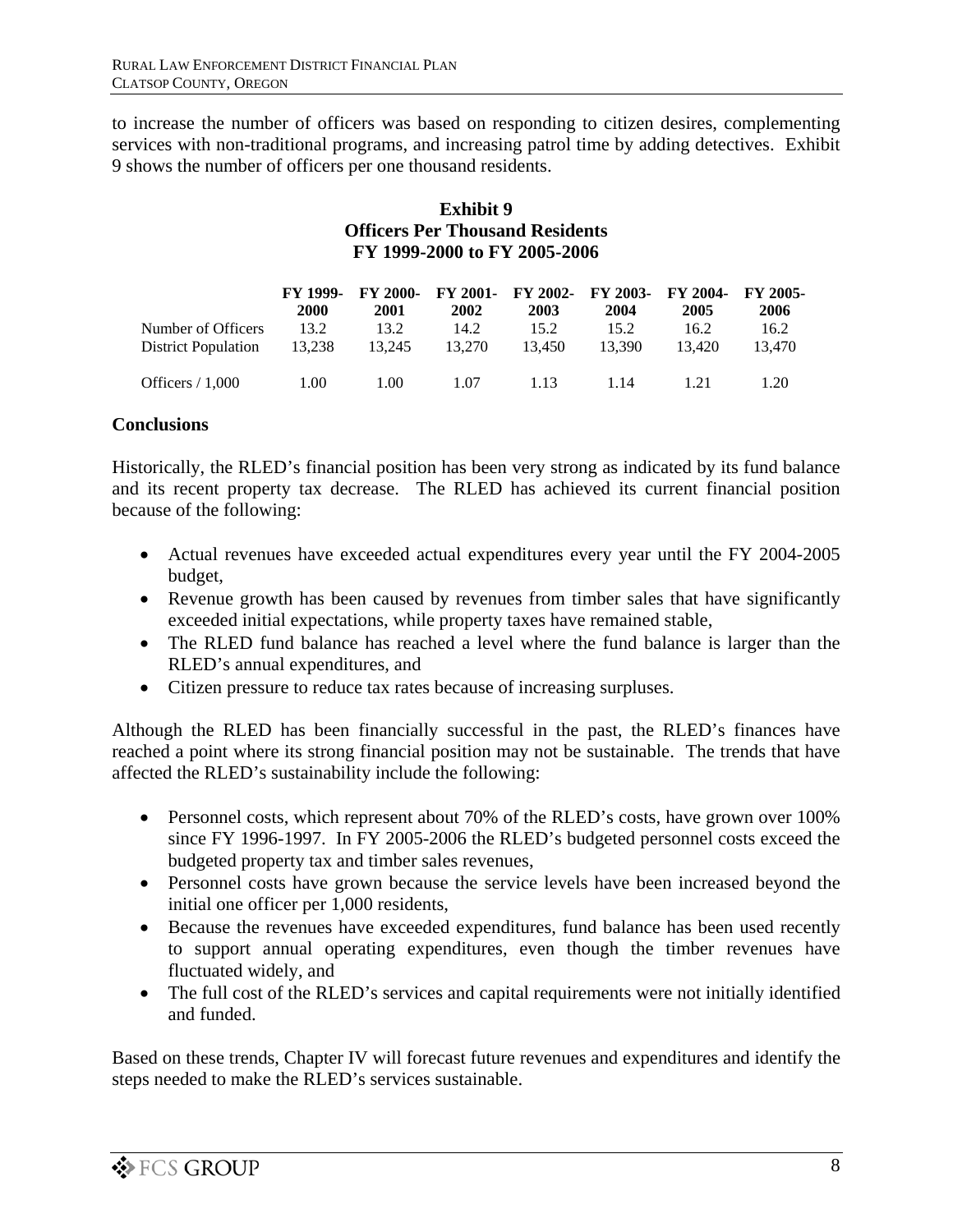## **III. FINANCIAL ISSUES AND POLICIES**

The historical trends identified in Chapter II reflect the County's program and financial policies that guide the RLED revenues and expenditures. As part of the financial planning process, members of the RLED's Advisory and Budget Committees, the Sheriff's Office, and the County Administrator's Office were interviewed about the RLED's financial policies and practices. These different stakeholders provided their perspectives on past, current, and future financial issues. All the stakeholders believe that improved financial policies and a long range financial plan are useful, but there is not agreement or a preference about what the financial policies should be or how they should be applied.

### **Stakeholder Issues**

Several different issues and concerns were raised about the RLED's finances and financial practices from the different groups of stakeholders. There are three major issues.

- Because of the concern about revenues from timber sales and because the amount of fund balance is high, there is a question about what the appropriate size of the fund balance and contingency budget should be. There is also an overall concern about the variability in timber sales revenue and the potential for revenue shortfalls, especially if there is another voter measure that potentially reduces revenue from timber sales.
- Most RLED Advisory and Budget Committee members strongly believe that RLED funding should only support the local non-mandated services primarily provided by the Sheriff's Office Criminal Division and should not be used for other County costs associated with the RLED. Those members involved with the RLED since its inception noted that a primary concern about other services was that RLED taxpayers should not pay twice for services that are being provided to all County residents. A couple of members, however, did believe that other services could be funded, but not at the expense of the local Sheriff's patrols.
- County concerns involve the cost of supporting the RLED with other criminal justice services such as those involving the jail, juvenile facilities, and the District Attorney, the difference between current revenues and expenditures, and equipment and capital purchasing and replacement.

### **Contingency and Reserve Funding**

Because revenue from timber sales varies from year to year and the additional revenue from timber sales has been more than what has been needed to balance the budget, the RLED has accumulated a very large fund balance including the contingency reserve. Even as expenditures have been increasing, the total RLED revenues have increased more than expenditures as shown in Exhibit 2. By the FY 2005-2006 budget, the beginning fund balance was estimated at \$3,045,900 or 132% of the proposed RLED expenditures excluding the contingency budget that was budgeted at \$1.744 million. The RLED Advisory Committee recommended a \$2.1 million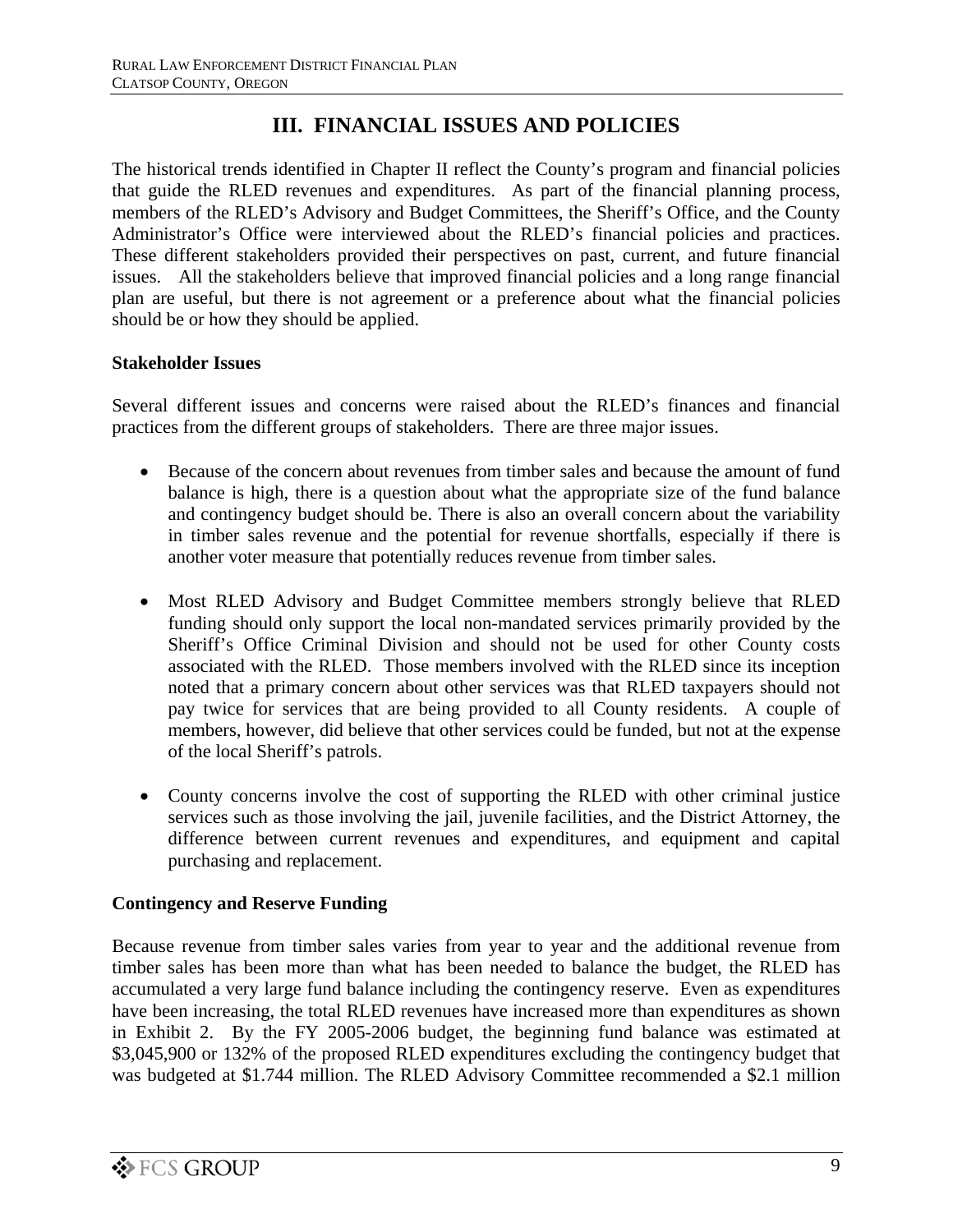contingency limit and a 20% reduction in the RLED property tax assessments in the years that the contingency exceeds the \$2.1 million limit.

The contingency and the remaining fund balance can serve several purposes.

- Provide working capital for the fund to support its cash flow needs,
- Provide reserves for equipment and other capital expenditures, and
- Stabilize funding when there are revenue shortfalls.

Concerning working capital and cash flow needs, the County already has an existing policy for funding General Fund contingencies that could also be applied to the RLED. The policy for the FY 2005-2006 budget was the following.

"For the General Fund, place at least 10% of the Fund's appropriation, but in no case less than \$1.2 million into the Fund's operating contingency with the expectation that most of the money will not be spent and will become part of the 2006-2007 beginning fund balance."

If the 10% amount were applied to the RLED, the amount of reserved fund balance for working capital would be \$231,550. Because the RLED funds are not currently used to pay specific costs directly from the fund and are transferred into the General Fund to pay RLED's costs, the General Fund's reserve may already account for the RLED expenditures.

Another use of the fund balance can be to provide reserves for equipment and capital replacement items. The major equipment costs for the RLED are related to patrol vehicles. Each year the RLED is purchasing equipment, and the Sheriff's Office uses a five year replacement schedule for patrol cars. The Sheriff's Office provided a replacement schedule for its vehicles, and based on this schedule, a fund balance reserve schedule was developed. To calculate the annual reserve amount, an annual amount for each vehicle is reserved based on its replacement cost and its life cycle. The reserve amount changes each year as funds are reserved based on the increasing amount amortized for each vehicle and the amount used to purchase new vehicles. This type of reserve policy is often used for equipment and vehicle replacement and reserve funds, but an alternative policy would be to establish the reserve amount based on cash flow needs for replacement purchases.

Based on the Sheriff's Office original replacement schedule and the reserve amount for the planned vehicle and canine replacements that should have been available at the end of FY 2005- 2006, Exhibit 10 shows the future reserve amounts and the replacement expenditures needed each year for the next ten years. This schedule assumes that for jointly funded vehicles, the RLED would contribute 65% of the cost. As part of the County's preliminary actions concerning the draft report's recommendations, the Sheriff's Office revised the vehicle replacement schedule. The revised schedule is used in the forecast scenarios found in Appendix D.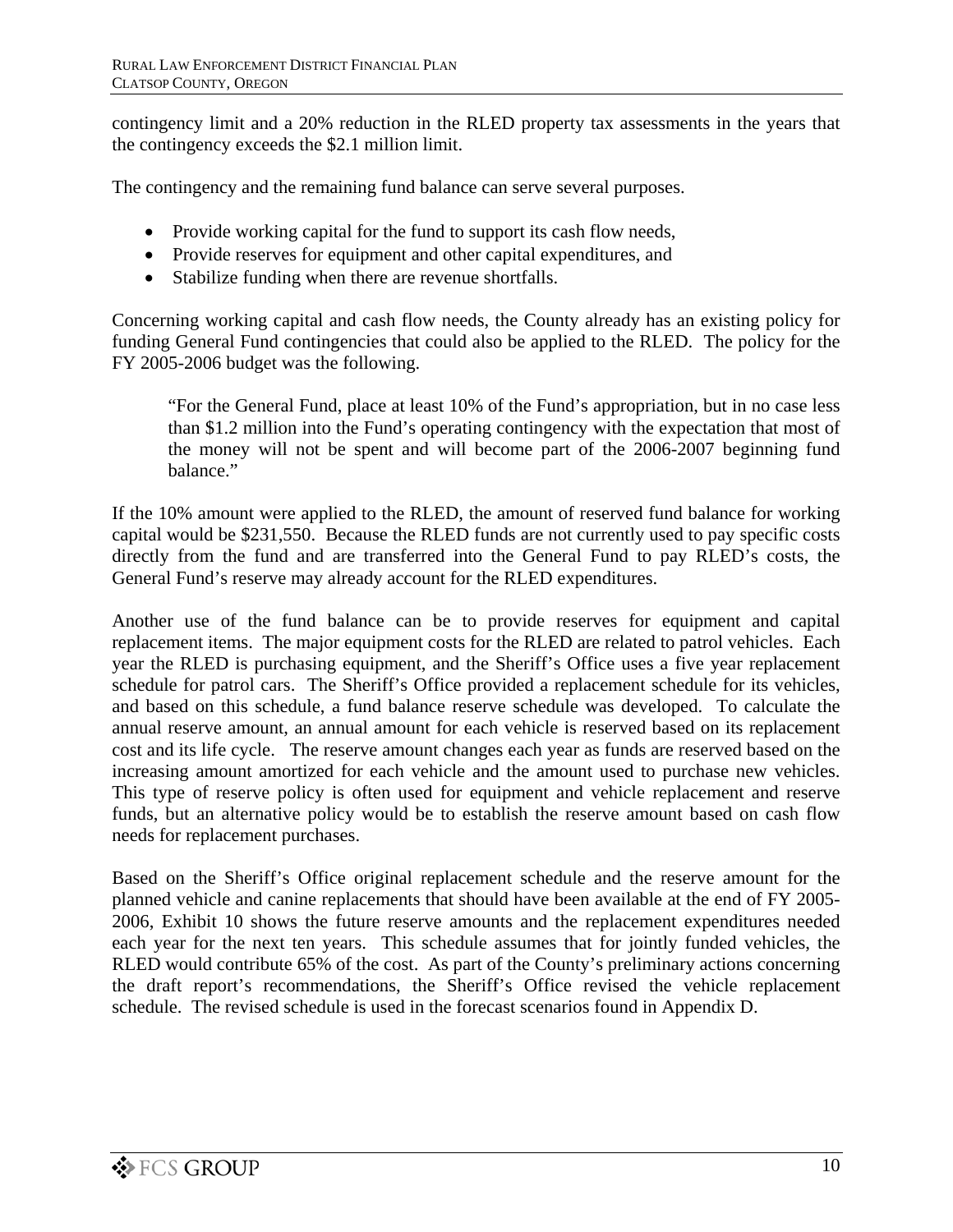|                    | <b>Reserve</b> | <b>Replacement</b>               | <b>Reserve</b> |
|--------------------|----------------|----------------------------------|----------------|
| <b>Fiscal Year</b> |                | <b>Contribution Expenditures</b> | <b>Balance</b> |
| 2005-06            |                |                                  | \$270,923      |
| 2006-07            | \$98,917       | \$79,625                         | \$290,215      |
| 2007-08            | \$98,917       | \$ -                             | \$389,133      |
| 2008-09            | \$104,683      | \$180,353                        | \$313,463      |
| 2009-10            | \$109,786      | \$159,538                        | \$263,711      |
| 2010-11            | \$111,709      | \$60,355                         | \$315,065      |
| 2011-12            | \$113,689      | \$62,166                         | \$366,588      |
| 2012-13            | \$115,234      | \$47,762                         | \$434,060      |
| 2013-14            | \$120,327      | \$159,884                        | \$394,504      |
| 2014-15            | \$126,602      | \$195,716                        | \$325,390      |
| 2015-16            | \$130,519      | \$122,159                        | \$333,750      |
| 2016-17            | \$116,106      | \$72,068                         | \$377,788      |

**Exhibit 10 Annual Replacement Reserve and Expenditure Amounts Based on the Original Replacement Schedule**

To address the volatility of the timber sales revenue and any potential revenue shortfalls, there should be enough in the contingency and unreserved fund balance to provide enough funding to allow the County enough time to make revenue or expenditure adjustments, if necessary. The amount needed could be based on the minimum amount of timber revenue expected, and the length of time needed to support the RLED expenditures. For example, the County has a policy of retaining a timber sales amount in the General Fund that is equal to no more than the lowest year of actual timber sales revenues over the last fifteen years. Any revenues greater than that are transferred to the Special Projects Fund. Using the same conservative principle to determine how much should be in the reserve, the lowest amount of timber revenue that would be used to calculate the RLED reserve is \$232,500. In addition to the timber revenue, the current year's property tax revenue would also be used to determine how large the reserve should be.

The next step is to determine the length of time needed to implement actions that will balance the revenues and expenditures. For example, the RLED could provide its budgeted services for an entire year, while it determines if adjustments are needed for the next year. Before making adjustments by raising property taxes or reducing expenditures, the County could review the next year's state forecasted timber revenues before it selects a course of action as part of the next year's budget. Applying this principle to FY 2005-2006 results in establishing a one year contingency account for revenue shortfalls of \$1,350,000 (e.g. \$2,315,500 minus \$232,500 minus \$733,000). The overall formula also accounts for the vehicle replacement purchases since a reserve is already set for those expenditures. A one year stabilization amount is calculated based on the following formula:

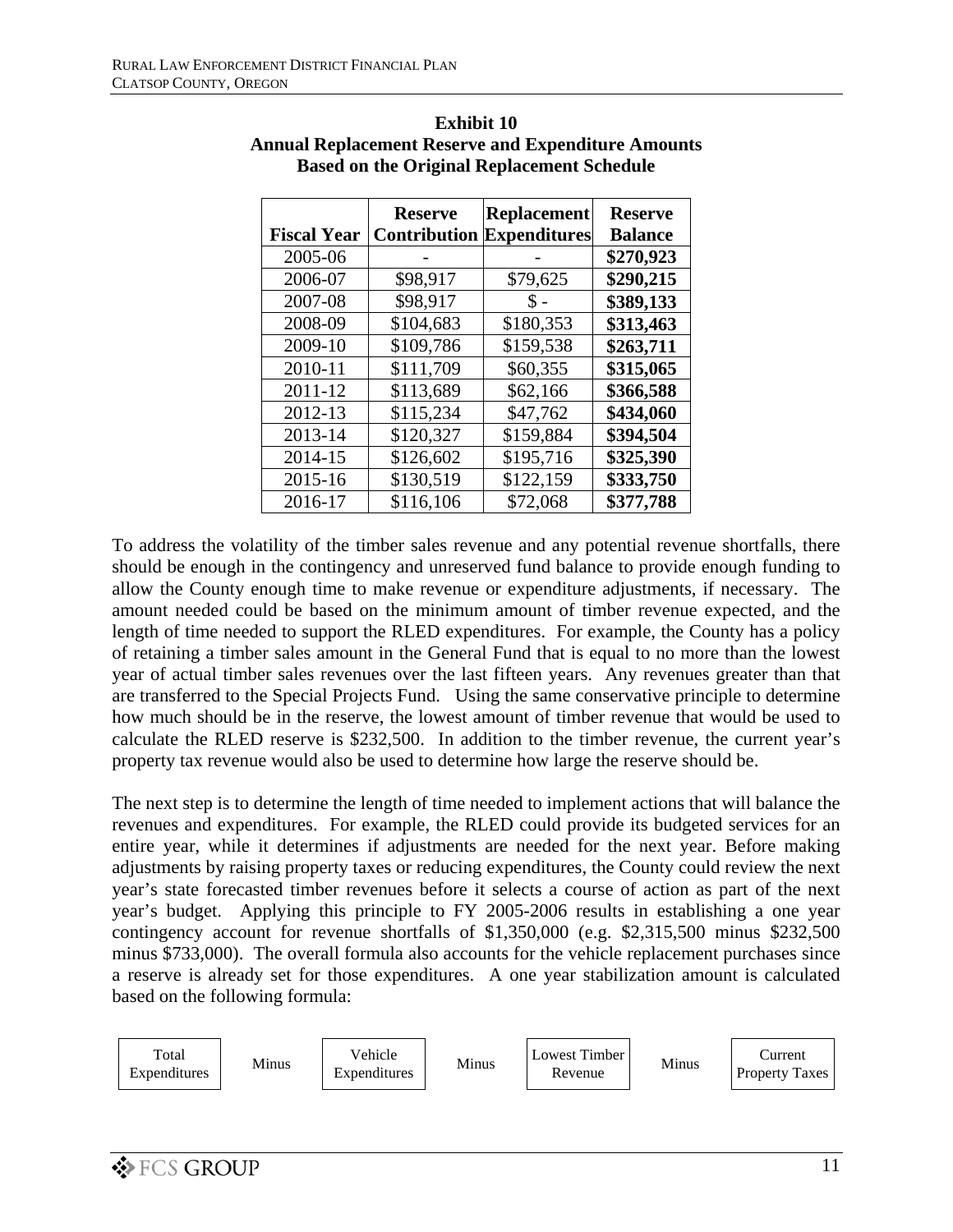Based on the above discussion, Exhibit 11 shows the total amount of contingency and fund balance needed to meet the three reserve requirements. The amount is slightly lower than the \$2.1 million that was recommended by the RLED Advisory Committee.

#### **Exhibit 11 Fund Balance Amounts By Purpose**

| <b>Purpose</b>                       | <b>FY 2005-2006 Amount</b> |
|--------------------------------------|----------------------------|
| <b>Working Capital/Cash Flow</b>     | \$231,550                  |
| <b>Equipment Account</b>             | \$270,711                  |
| <b>Revenue Stabilization Account</b> | \$1,350,000                |
| Total                                | \$1,852,261                |

If revenues from timber sales are higher than the amount budgeted, the additional revenue should be used to increase the reserves to the targeted amount, and if the excess revenues are greater than what is needed for the reserves, the County can either increase the reserves for the year, decrease the property taxes, make one-time expenditures, or use the excess revenues to support the following year's expenditures if there is a deficit.

Based on these three reserve issues, the County is now considering the following reserve policies:

- Maintain a 10% amount for cash flow,
- Establish the vehicle equipment reserve at \$150,000 to meet long term cash flow needs for replacing vehicles, and
- Consider establishing a two year revenue stabilization amount.

### **Expenditure Policies**

Based on the stakeholder interviews, the County has not formally adopted policies guiding RLED's expenditures, but the Sheriff's Office uses a 65% RLED to 35% General Fund split as a general guideline to divide costs between mandated and non-mandated services in the Criminal Division. Other policies include the following:

- For the Marine Patrol Division, the RLED contributes 47% of the cost the local share, while the General Fund contributes 53% of the cost. The state also provides funds as well as specific program requirements.
- For the Drug Task Force, the RLED pays about 74% of the cost, while the General Fund contributes 26% of the cost.
- For vehicles funded jointly by the RLED and the General Fund, the RLED contributes 65% of the cost compared to 35% for the General Fund.
- Support Division costs are generally targeted for an RLED percentage of 35% of the costs. Although the RLED Criminal and Support Division percentages are overall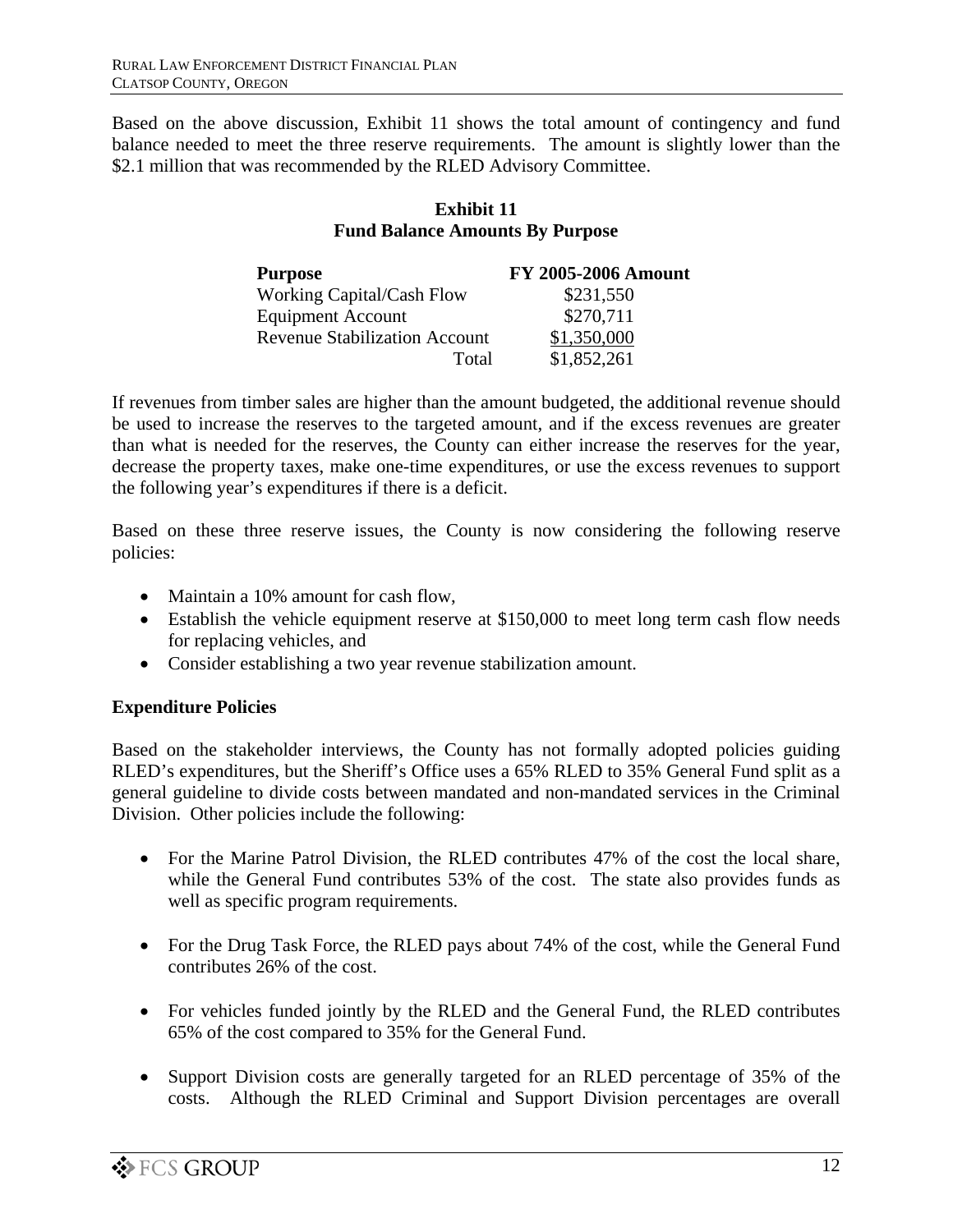targets, a review of the individual non-labor line items for the two divisions indicates that other percentages are used depending on the line item. According to the Sheriff's Office, some of these different percentages are based on actual use or specific allocations for the RLED.

After reviewing the percentage shares and guidelines, there are some clear distinctions between mandated and non-mandated services, but the distinction is less clear for services that are regional, such as the Drug Task Force and the Marine Patrol Division. Such services provide rural non-mandated services as well as services to other County residents or areas outside of the RLED. As noted above, the RLED has different percentage shares for each service. There does not seem to be a clear policy basis that is used to guide how costs should be shared specifically for the Marine Patrol and the Drug Task Force.

The State Marine Board provides 66% of the funding for the Marine Patrol Division, and the remaining funding is provided by the General Fund and RLED. Because of the state funding, the officers must perform specific activities and keep time records of how much time is spent on those activities. The Marine Patrol Division also performs other law enforcement activities that include patrolling areas only accessible by boat and responding to criminal matters such as boat or motor thefts. Because the officers already keep track of their time, they could also track the amount of time that they spend in the city versus RLED areas performing duties not funded by the state. Such time keeping could then be used to determine the next year's cost sharing percentages for the RLED and General Fund.

For the Drug Task Force, the RLED's 74% share of the costs was established after a federal grant ended. The Drug Task Force Sergeant is funded entirely by the RLED, and both the General Fund and the RLED fund the investigator position. The Sheriff's Office believes, however, that the RLED's percentage share should be the same as the percentage ratio used for the mandated and non-mandated services, 65% RLED and 35% General Fund.

The Task Force serves both the RLED and all cities in the County. In addition, other cities are contributing their own funds to support officers working on the Task Force or they contribute a small amount of funding to the County. Seaside provides one FTE to the Task Force. Because this is a non-mandated service, the RLED would normally be responsible for providing all the funding for the position, but because the Task Force is a regional service that also benefits other County residents, a percentage share might be more appropriate. Although the Sheriff's Office indicated that a majority of the activity occurs in the cities, regional funding implies that services are not specifically targeted toward one particular part of the County's population. Other County regional services may also serve either rural and city residents in a disproportionate manner. Population is an alternative for allocating costs for regional types of services. In 2005, the residents of the RLED represented 36.8% of the County's population, but for the Drug Task Force the RLED population represents slightly more than 44% of the population served excluding Seaside. In this cost sharing scenario, the General Fund and the RLED contribute an equal amount per capita for all costs including vehicle costs. If Astoria added a position to the Task Force, the RLED percentage would increase to 66%. If the Sheriff's Drug Task Force sergeant also has local RLED patrol responsibilities in addition to the Task Force duties, the RLED percentage share should increase accordingly. It should also be noted that the County's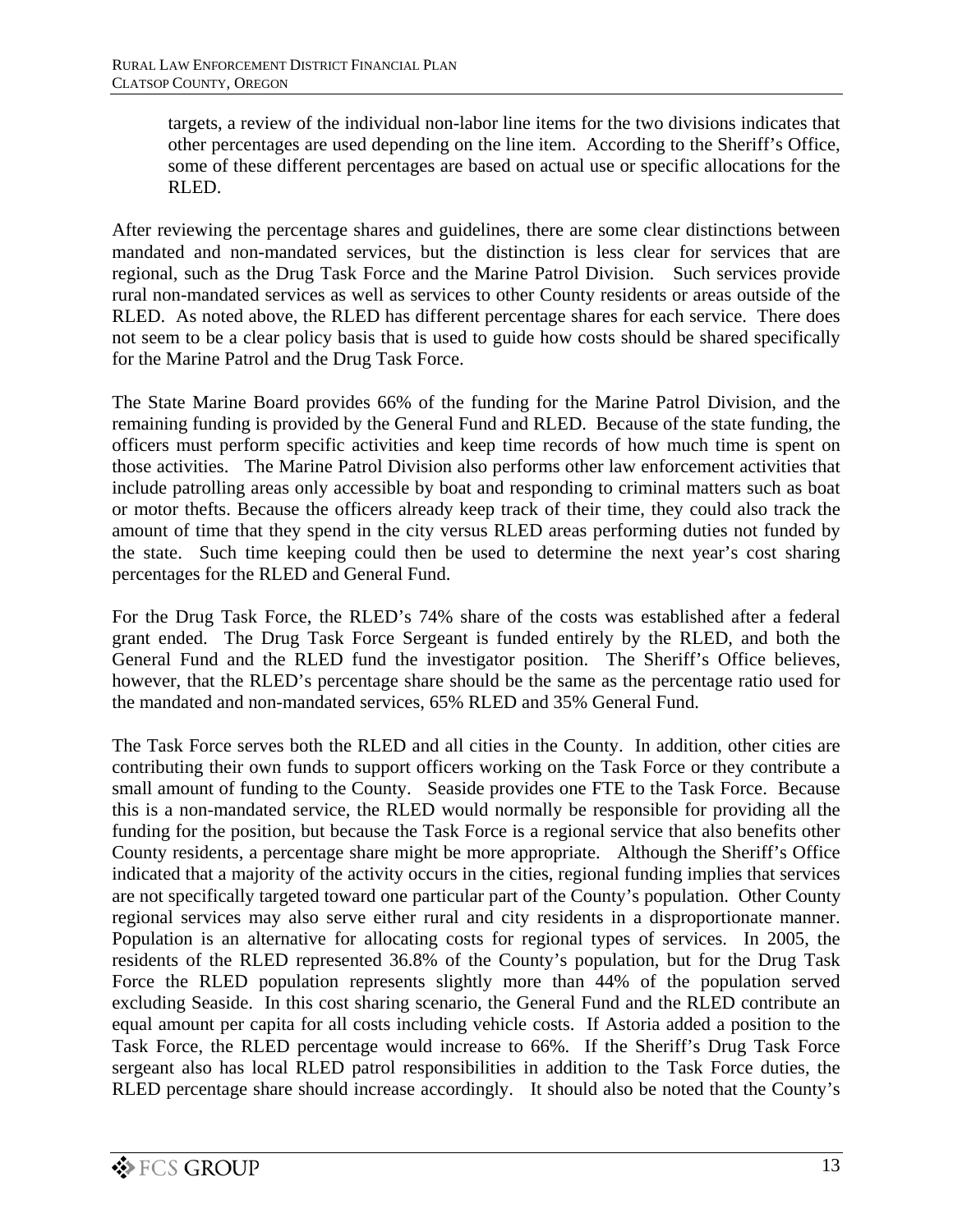budget policy regarding loss of federal funds is that General Fund discretionary dollars will not be used to back-fill any loss in State-shared or federal revenues.

### **Other RLED Related Costs**

When the RLED was formed, the primary focus of the District was to provide funding for nonmandated law enforcement services provided by the Sheriff's Office. Other associated County costs of operating the RLED and supporting the Sheriff's Office were not originally included when the initial costs were being analyzed. Since 1995, different services have been added as described in the previous section, and these other costs have been incurred to support the RLED as well as other law enforcement activities. In FY 1997-1998, the RLED began to pay for related County costs that directly supported the RLED, such as emergency communications and the Drug Task Force as well as the indirect costs that were associated with the County's administrative support for the RLED. In FY 1999-2000 the Marine Patrol contribution was added, and in FY 2005-2006 the RLED is partially funding a drug court project.

The expenditure policies related to the Drug Task Force and the Marine Patrol were discussed in the above section. Costs for emergency communications are clearly a necessary cost of the RLED services and operations. The indirect costs are also appropriate because the RLED operates as part of the County's administrative structure (e.g. accounting and payroll processing). The County Commissioners have adopted a policy of full cost recovery, and the first priority is to recover the overhead costs from all funds and grant programs and from County Service Districts. Thus, the RLED is not treated any differently than other funds or service districts concerning indirect costs.

In a June 2004 memorandum, Clatsop County's County Counsel stated that if the County had an agreement with the District whereby the District pays for costs incurred by the County in assisting in the operation of the District, including indirect cost allocations for administrative services, then payment would be appropriate. The County Counsel stated that the statutes do not specify a particular level of service in arresting persons who break the peace or defending the County against those who endanger the public peace.

The drug court project is a project that extends the RLED services outside of the Sheriff's Office. The Sheriff's Office is the first part of the County's overall criminal justice system that also includes the District Attorney, courts, juvenile services, and corrections. Some of these services are mandated, such as corrections. While several stakeholders strongly believe that the RLED funding is only for the Sheriff's Office, other stakeholders identified the costs of these other parts of the criminal justice system as an issue. The County Commissioners also have a policy regarding dedicated funding sources that states the following:

"Whenever legally possible, transfer funding responsibility for existing programs or activities to appropriate dedicated funding sources, freeing up scarce discretionary resources to fund Board priorities."

Based on a review of the documents initiating the RLED, a key concern for enhancing levels of service was providing a greater law enforcement presence to deal with disproportionate levels of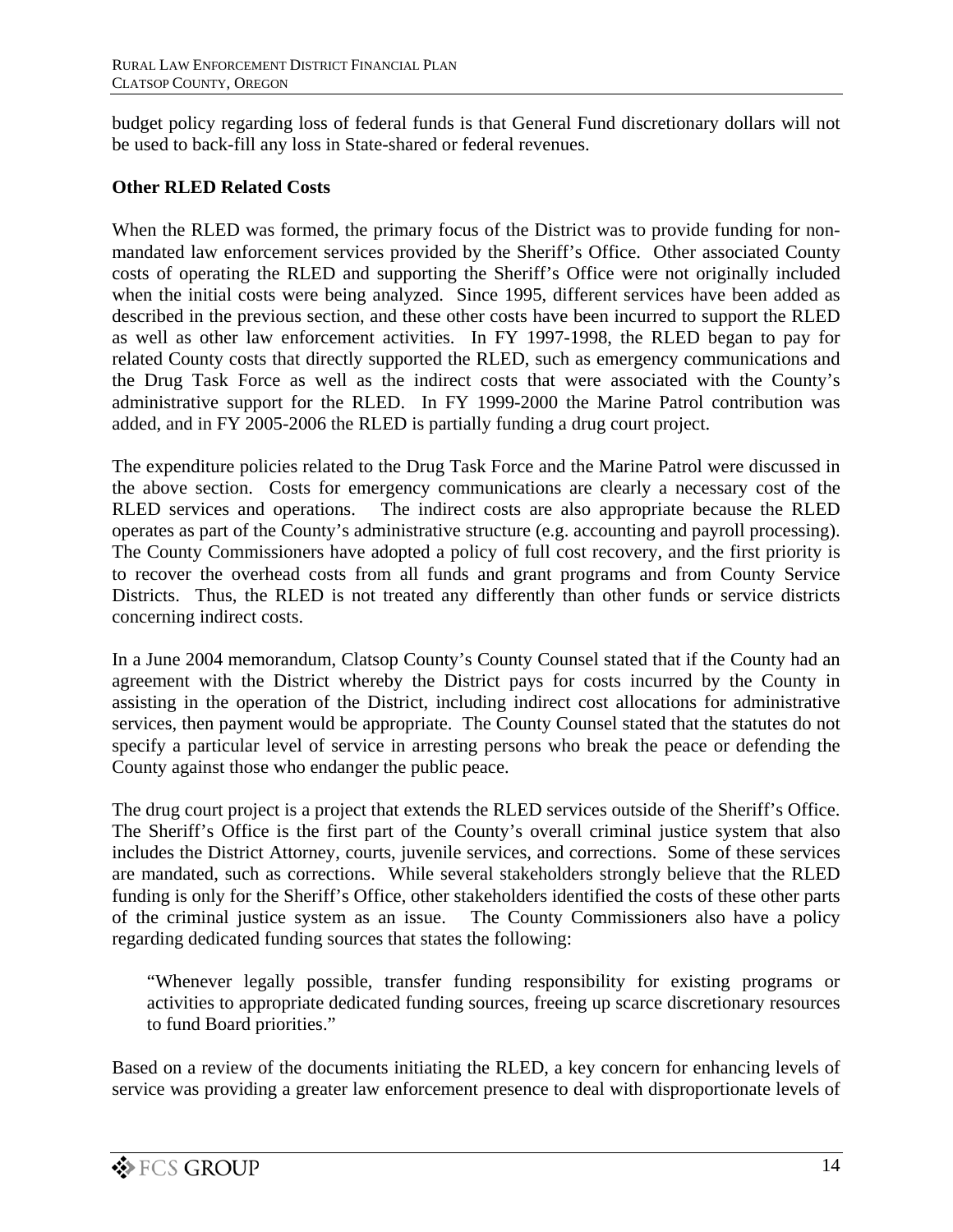crime against persons, intimidation, and property crimes. The added resources were for improved law enforcement, crime prevention, and improvement in community standards of behavior. If other programs besides those provided by the Sheriff's Office can help the RLED improve or assist law enforcement and improve community crime prevention or community standards, such programs might be appropriately funded, especially if services are targeted only toward the RLED residents. A drug court project might be appropriate if it is helping to fulfill these objectives.

The County Counsel noted in her 2004 memorandum that the ballot title for establishing the RLED's tax base provides that the funds are to pay for all non-mandated law enforcement activities within the District. She states that these activities would be the same activities provided by city police within a city. Using this analogy provides some guidance for establishing funding policies with regard to other related criminal justice services. For nonmandated services outside of the Sheriff's Office, the stakeholders had some concerns about the RLED funding such services because they did not want to pay twice for services if cities also received the services. The opposite is also true where city residents should not subsidize services for the RLED. For example, if the County Commissioners passed specific ordinances that applied only to the RLED, the RLED would then pay the booking charge that cities pay because the violation is similar to a municipal violation in a city.

Because the County Commissioners have adopted a policy regarding the use of dedicated funding sources, the County should have policies that determine what is appropriate for the RLED to fund. For any service that might serve the RLED's residents, there are several key questions that can guide the basis for determining whether the RLED should contribute funding and how much should be contributed. These questions are the following:

- Is the service a non-mandated service?
- Does the service have an impact on law enforcement and crime in the RLED or does the RLED need the service to operate?
- Is the service only for the benefit of RLED residents or is it County-wide?
- If the service is County-wide, are cities or other jurisdictions paying fees, providing funding support to the County, or providing any in-kind support such as staff time?
- Can the amount of service provided to the RLED be measured or fairly allocated?

As previously discussed in the expenditure policies section, costs for regional types of nonmandated services can be shared based on population, workload statistics, or contribution formulas. If other jurisdictions pay for services, the RLED should also pay for the same service.

#### **Conclusions and Recommendations**

There are a number of informal and County-wide policies that have guided the RLED's finances and budgeting, but to assure that there is consistency and an agreed upon framework, the County should establish a set of formal financial policies that guide the RLED's overall finances, revenues, and expenditures. In addition, the RLED's initial budget did not identify all the costs associated with providing the RLED's services, and these costs appear to be appropriate for the RLED to pay. From a broader criminal justice system perspective, the RLED as well as other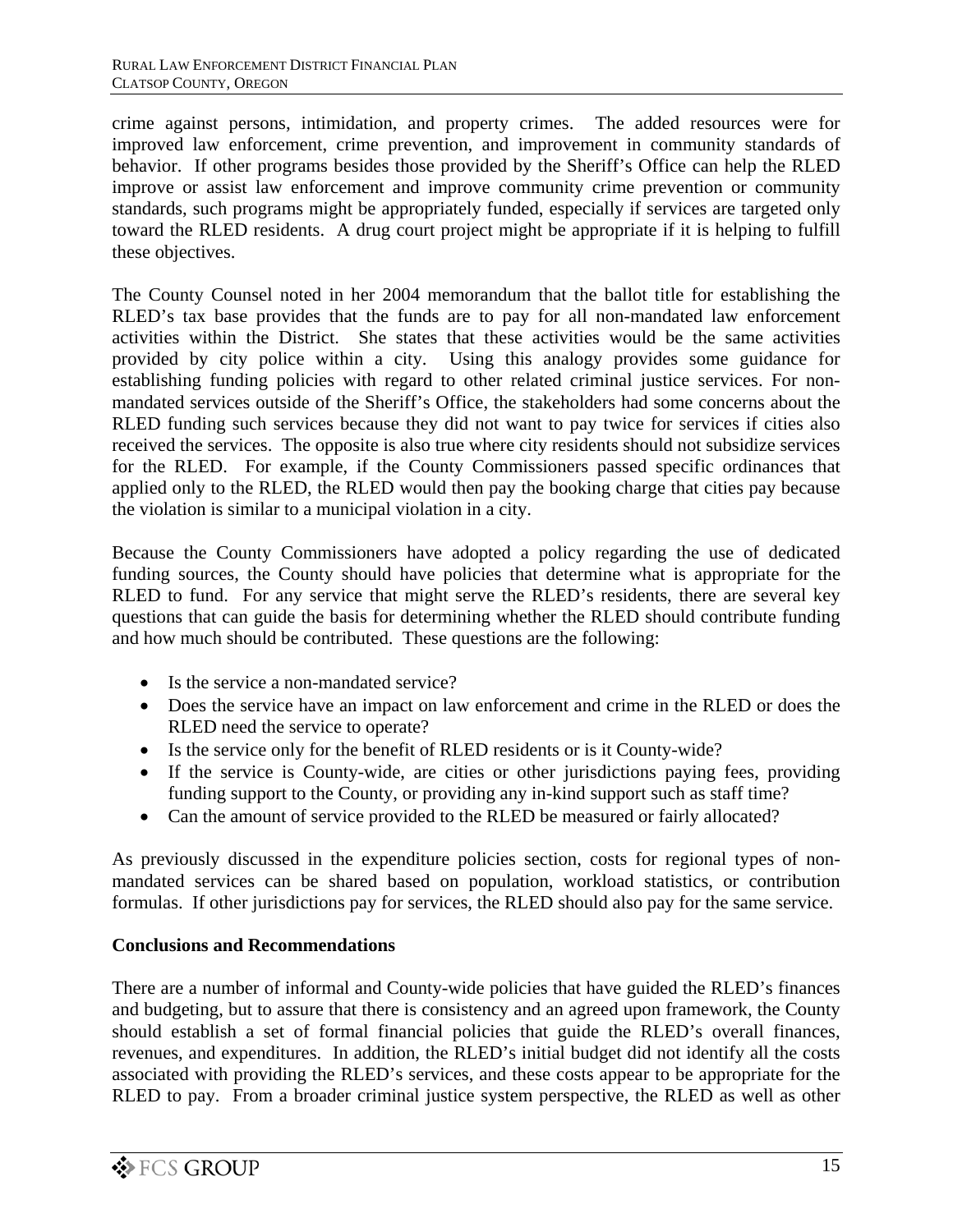local police agencies have a cost impact on the County, primarily the jail. However, the jail services are mandated, and besides estimated increases in the RLED's bookings, the greatest cost factor for the jail has been its increased operating costs.

In conjunction with the County's current budget policies, there are some key policies regarding reserves, regional services, and non-Sheriff's Office services that need to be established. Based on our analysis and review of the issues identified by the stakeholders, the following are recommended.

- The County should establish RLED reserve policies for working capital, vehicle replacement, and revenue stabilization. These reserves would be established as part of the RLED's contingency or unappropriated fund balance. The current 10% working capital figure used for the General Fund is also appropriate for the RLED. For vehicle and equipment replacement, the County should establish a reserve that is based on the amortized replacement value of the RLED's vehicles and equipment or the annual long term cash flow needs for replacement. To help offset the volatility of the timber revenue, the County should establish, at a minimum, a one year reserve for revenue stabilization that is equal to the current year's budgeted expenditures minus the current property tax and the lowest year's timber revenues.
- If actual timber revenues exceed the budgeted amount, the additional revenues should be used to increase the reserves to the appropriate level. If reserve targets are met, the additional revenues should only be spent on one-time expenditures that do not add to the RLED's annual operating costs or on a one-time property tax reduction.
- To determine if a service should be supported by the RLED and at what level, the County should conduct an analysis of any existing and proposed services that incorporates the following questions:
	- Is the service a non-mandated County service?
	- Does the service have a direct or indirect impact on law enforcement and crime in the RLED or does the RLED need the service to operate?
	- Is the service only for the benefit of RLED residents or is it County-wide?
	- If the service is County-wide, are cities or other jurisdictions paying fees, providing funding support to the County, or providing any in-kind support such as staff time?
	- Can the amount of service provided to the RLED be measured or fairly allocated to determine the RLED's share of funding?

As shown in the next chapter, the current budget will not support any new or additional RLED services, but the above recommendations will provide a continuing framework to evaluate services if timber revenues begin to exceed the current average or if new revenue sources are authorized.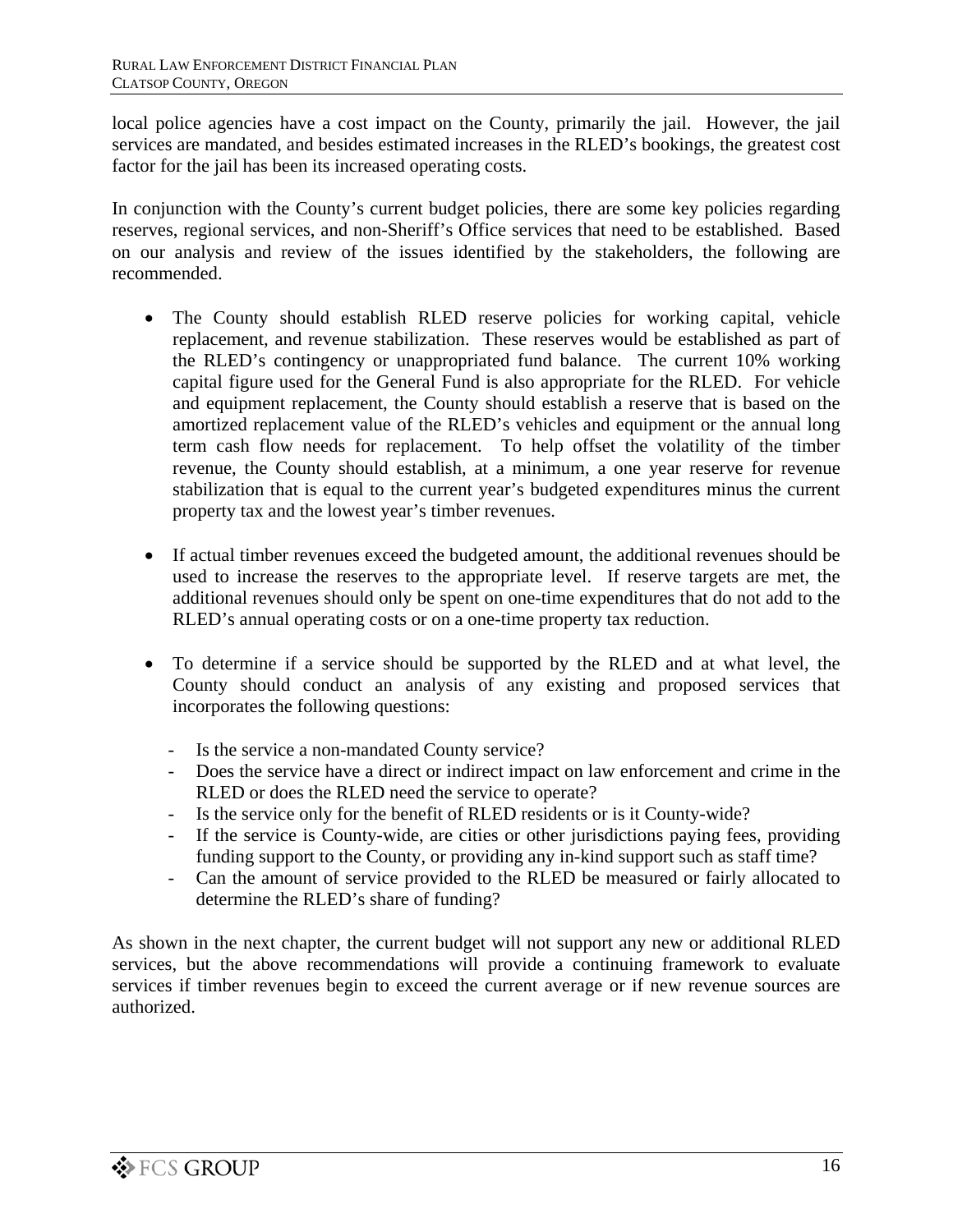## **IV. FINANCIAL FORECASTS**

Based on the financial issues and policies identified and recommended in Chapter III, a number of different RLED financial forecasts were analyzed to assess the future financial health of the RLED. In Chapter II, a number of key factors were identified that affected the RLED's ability to maintain a strong financial position and sustain the services provided to the RLED's residents. In August 2005, the County prepared a forecast that analyzed the RLED's fund balance after five years and projected that by 2011 the ending fund balance would be about \$16,400.

A ten year forecast model was developed to test different RLED revenue and expenditure scenarios. As discussed in the previous chapter, a vehicle replacement and reserve schedule was also developed based on the Sheriff's Office most recent vehicle replacement plan. The replacement and reserve schedule identifies the annual vehicle expenditures and calculates an annual reserve amount to fund the replacement expenditures (this amount is based on a contribution for a vehicle's annual depreciation). The replacement expenditures and the reserve amounts were used in the forecast scenarios shown in Appendices A, B, and C.

Three different forecasts were analyzed to determine the impacts of different assumptions on the RLED revenues and expenditures. The FY 2005-2006 budget is used as the base budget after making adjustments to eliminate non-recurring expenditures. Key questions for the forecasts include the following:

- Under what conditions, if any, can the current RLED budget be sustained and for how long?
- What actions need to be taken to make the budget sustainable for at least five years or more?
- Can the RLED achieve the recommended reserve targets and under what conditions?

As noted from the historical trends, the timber sales revenue is the key factor in assuring that the RLED's services can be sustained. In the County's forecast, the revenue from timber sales was \$650,000, which is slightly higher than the average  $(\$600,824)$  and the median  $(\$627,697)$ revenue from timber sales. In developing the forecasts, the following key assumptions were used to analyze different scenarios.

- Property tax revenues grow at 1.5 % per year,
- The average timber sales revenue is \$600,824, and the lowest and highest revenues are \$232,500 and \$900,000, respectively,
- Inflation from 2006 through 2011 is based on the September 2005 Oregon Economic and Revenue Forecast for the Portland-Salem area, and the 2011 rate is used for the remaining forecast years,
- Vehicle replacement costs are based on the Sheriff's initial replacement schedule, and vehicle costs are inflated at 3% per year, and
- The average sergeant salary and benefits cost is \$87,932, while the average deputy salary and benefits cost is \$67,577.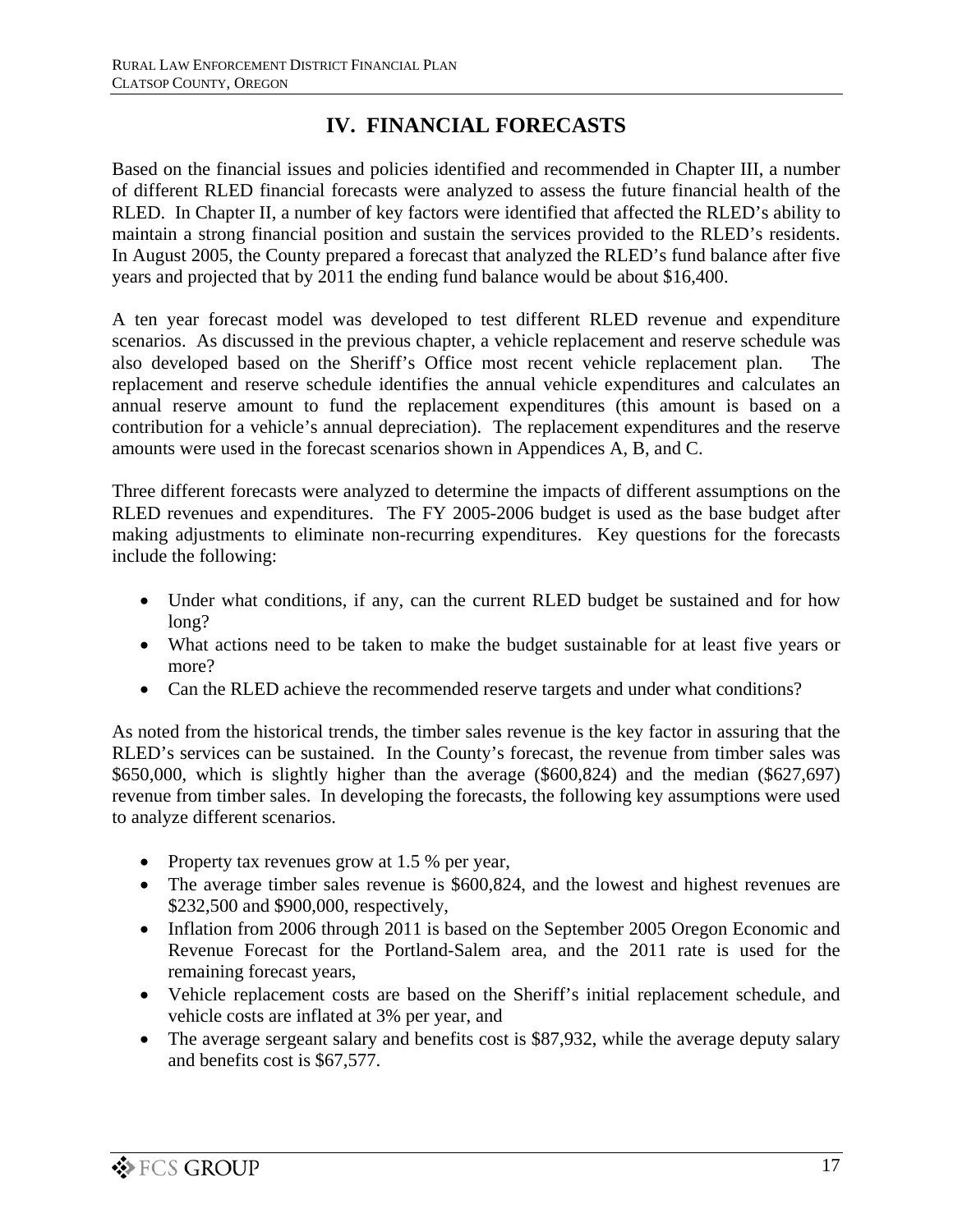Based on the current policies and the above assumptions, a ten year financial forecast was developed to assess the future financial position of the RLED. To determine what actions the Sheriff's Office and the RLED need to take to maintain the District's financial health, three different forecasts were analyzed with different timber revenue assumptions, and they are the following:

- Maintaining the current service level and current property tax rate,
- Maintaining the current service level but increasing the property tax rate to the full amount in FY 2006-2007, and
- Increasing the property tax rate in FY 2006-2007 to the full amount with expenditure reductions.

After the County reviewed the above three forecasts and their scenarios, the County requested an additional forecast using a preliminary FY 2006-2007 budget, a different vehicle replacement schedule, and different assumptions for property tax growth, interest rates, vehicle replacement reserves, and expenditure reductions.

If the RLED maintains the current service level and does not increase the property tax rate, the forecast shows that at the average and lowest timber revenue levels the RLED's continued deficit spending would deplete the current fund balance within three to four years and spending would need to be drastically cut to prevent further deficits. If timber revenues are at the average level, the RLED will have a negative fund balance (\$584,614) by the end of FY 2009-2010. At the lowest revenue level, the RLED will have a deficit by FY 2008-2009 (\$797,129), while at the highest revenue level the RLED will not see deficit until FY 2011-2012. In this forecast, overall target reserve levels cannot be achieved, but for a couple of years working capital and vehicle replacement reserves can be maintained. Appendix A shows these forecast scenarios.

If the RLED raises the property tax rate next year to maintain current services and if the timber revenues are at the average level, the forecast shows that the increased revenues will allow the District to provide current services for a year or more longer than if there is no tax increase. At the average timber revenue level, an increase in property taxes allows the RLED to continue current services to FY 2010-2011 when it will have a large deficit fund balance of \$477,803. Target reserve levels can be met for two years before the fund balance continues to decline below the target level. Even with a tax increase at the lowest level of timber revenue, the RLED will have a large negative fund balance (\$226,849) by FY 2008-209. At the highest revenue level the RLED will not see deficit until FY 2013-2014. The forecasts are shown in Appendix B.

In both the above forecasts, when timber revenues are average or lower, the RLED faces potentially large deficits within the next five years, even if it raises the property tax back to its maximum rate. At some point in the future, the RLED will need to make significant expenditure reductions unless it can average the highest timber revenue level for the next five to ten years. Near term spending reductions are necessary to avoid depleting the fund balance as soon and to avoid making significant reductions in any one year. According to the Sheriff's Office, two sergeants might retire in FY 2007-2008 and FY 2008-2009, and these retirements might help to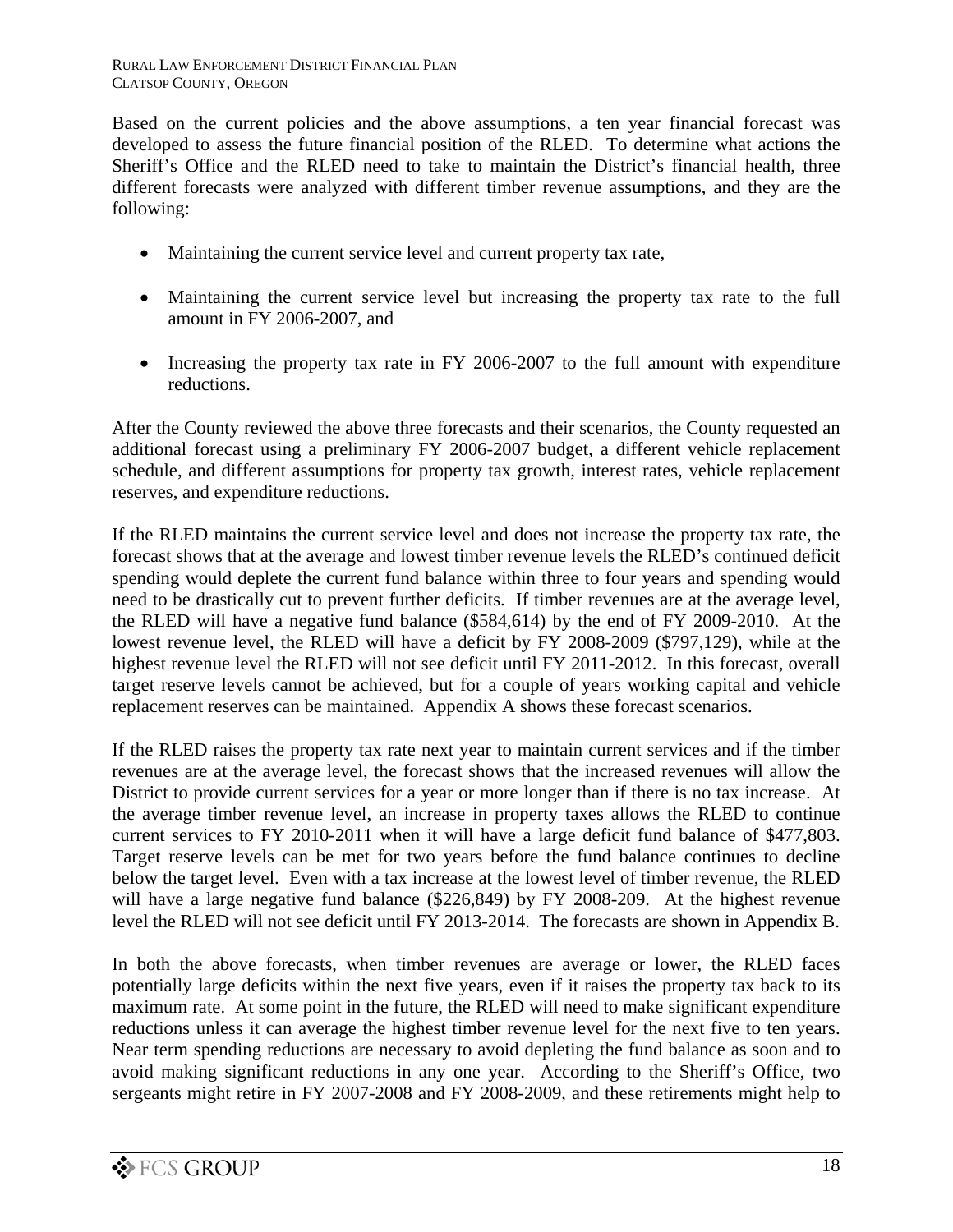reduce expenditures. Besides maximizing the property tax, the expenditure reduction strategies would be the following:

- Eliminate a deputy position in FY 2006-2007,
- Do not fill the retired sergeant's position in FY 2007-2008 and eliminate another deputy position, and
- Make the retired sergeant's position in FY 2008-2009 a deputy position instead of a sergeant.

As noted in Chapter II, the number of officers per 1,000 residents has increased to 1.2 officers per thousand from one officer per thousand. The three eliminated positions bring the number of officers back to the original service level. With average timber revenues, the RLED does not incur a fund balance deficit until FY 2012-2013, and until FY 2008-2009 the RLED can also meet its target reserve levels. If the timber revenues remain at their lowest level, the RLED will not incur a fund balance deficit of \$461,706 until FY 2009-2010. With the highest level of timber revenues, the RLED does not incur any fund balance deficits in the 10 years, and it is able to meet all of its target reserve levels until the last year. These different forecasts are in Appendix C.

As previously mentioned, the County developed another forecast scenario based on its preliminary FY 2006-2007 budget that reduces expenditures, levies the full the property tax rate, assumes annual property tax growth at 3%, changes the vehicle replacement schedule, and makes future staff reductions. Reserve amounts were established at 10% for working capital, \$150,000 for vehicle replacement, and two years for revenue stabilization. With average timber revenues, the RLED maintains a positive fund balance but has a declining fund balance that decreases from \$2.2 million in FY 2006-2007 to \$19,217 by FY 2015-2016. The RLED cannot meet its reserve targets if the County uses a two year revenue stabilization target. However, if the revenue stabilization amount is based on one year, the RLED can meet or exceed its reserve targets until FY 2011-2012. If there is no property tax increase, the RLED can only maintain a positive fund balance until FY 2009-2010. The forecasts are shown in Appendix D.

#### **Conclusions and Recommendations**

Based on an analysis of the different forecasts and their different revenue assumptions, the County is faced with potential RLED fund balance deficits in the next three to five years if no expenditure reductions are made. When such deficits occur, the necessary expenditure reductions could be quite large, and the County will not have any reserves for the RLED.

Without any immediate changes to the RLED's revenues or expenditures, the RLED's current service level cannot be sustained within the next five years unless the timber revenues are at the highest level for many years. If the RLED continues its current expenditure level and timber revenues are at an average level, the services can only be sustained until FY 2009-2010. If timber revenues are significantly less than average, the services can only be maintained until FY 2008-2009. Even if the County re-instates the maximum property tax rate next year and still funds the current level of service, the RLED only gains an additional two years with average timber revenues and gains only one year with the lowest timber revenues. In both forecasts and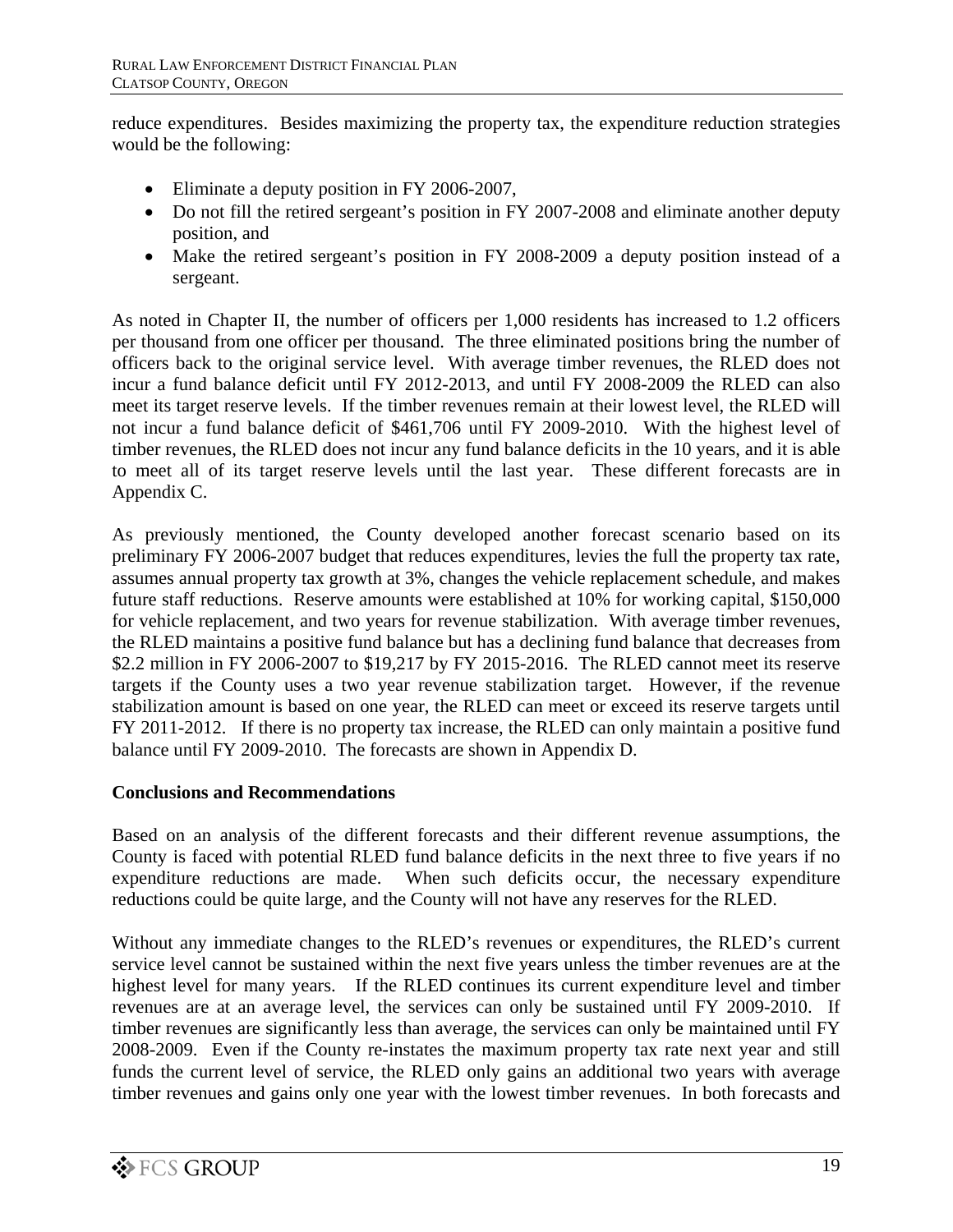scenarios, there are only one or two years when the RLED had enough fund balance to meet the recommended reserve targets.

From a long term perspective with average timber revenues, increasing the property tax and reducing expenditures over the next three to five years provide more financial stability to FY 2015-2016, while targeted reserve levels can be accomplished for the next five years. Even if the timber revenues are at their lowest level, the RLED will not have to deal with deficit fund balances until FY 2009-2010.

To provide the best opportunity to make the RLED services more sustainable in the future, the County should begin to make expenditure reductions beginning in FY 2006-2007 as suggested by the preliminary FY 2006-2007 RLED budget. Partly in response to the initial forecasts and scenarios, the County developed a forecast scenario that reduces expenditures over five years. Based on a preliminary FY 2006-2007 RLED budget, changes in the vehicle replacement schedule, future personnel reductions, and an increase in the property tax, the County has developed a scenario to respond to the long term sustainability of the RLED. The County should implement its preliminary plan, continue to monitor RLED property tax growth and timber revenues, and make adjustments to its forecast, as appropriate, when actual revenues or expenditures differ significantly from the forecast.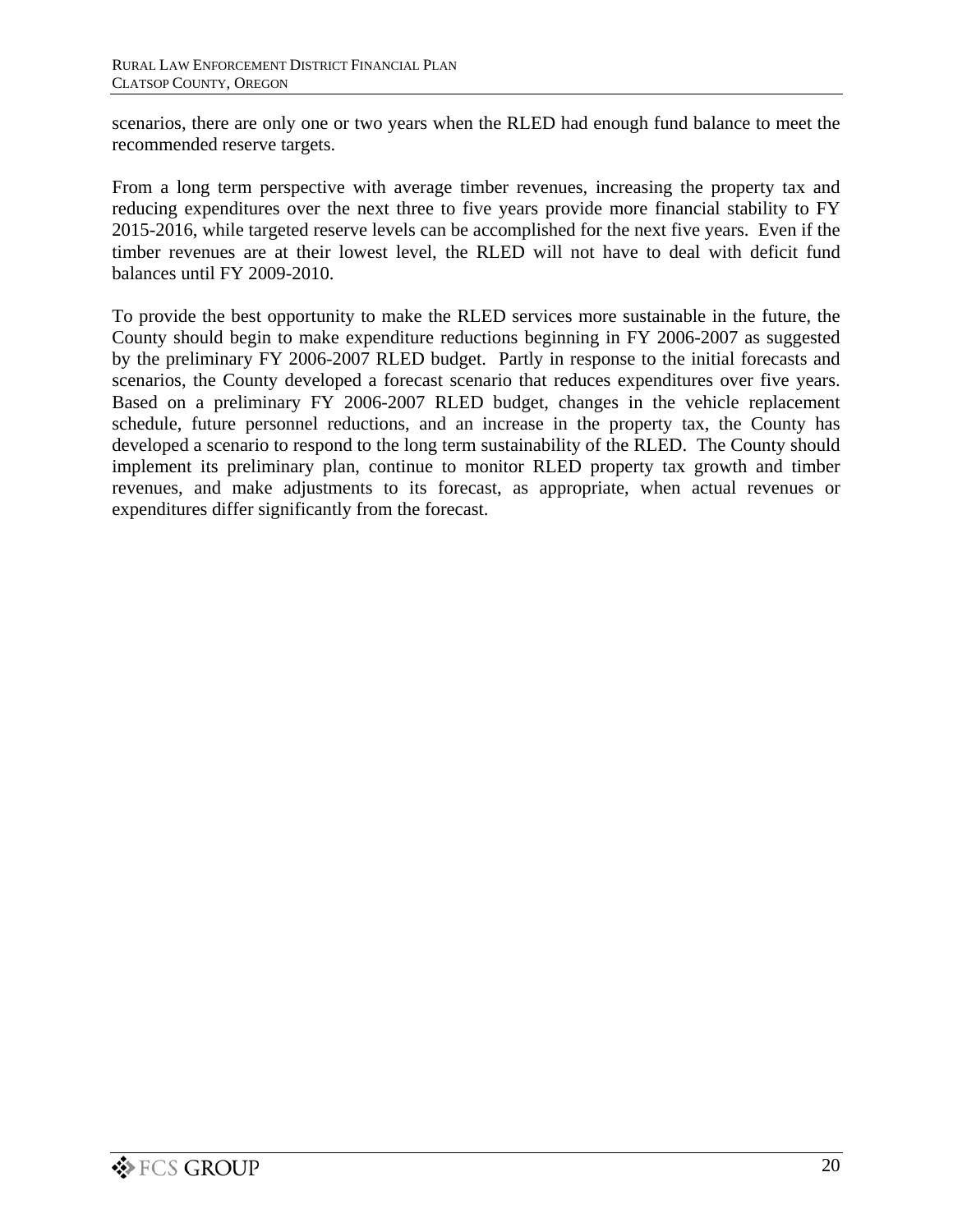**Appendix A Status Quo Revenue and Expenditure Scenarios**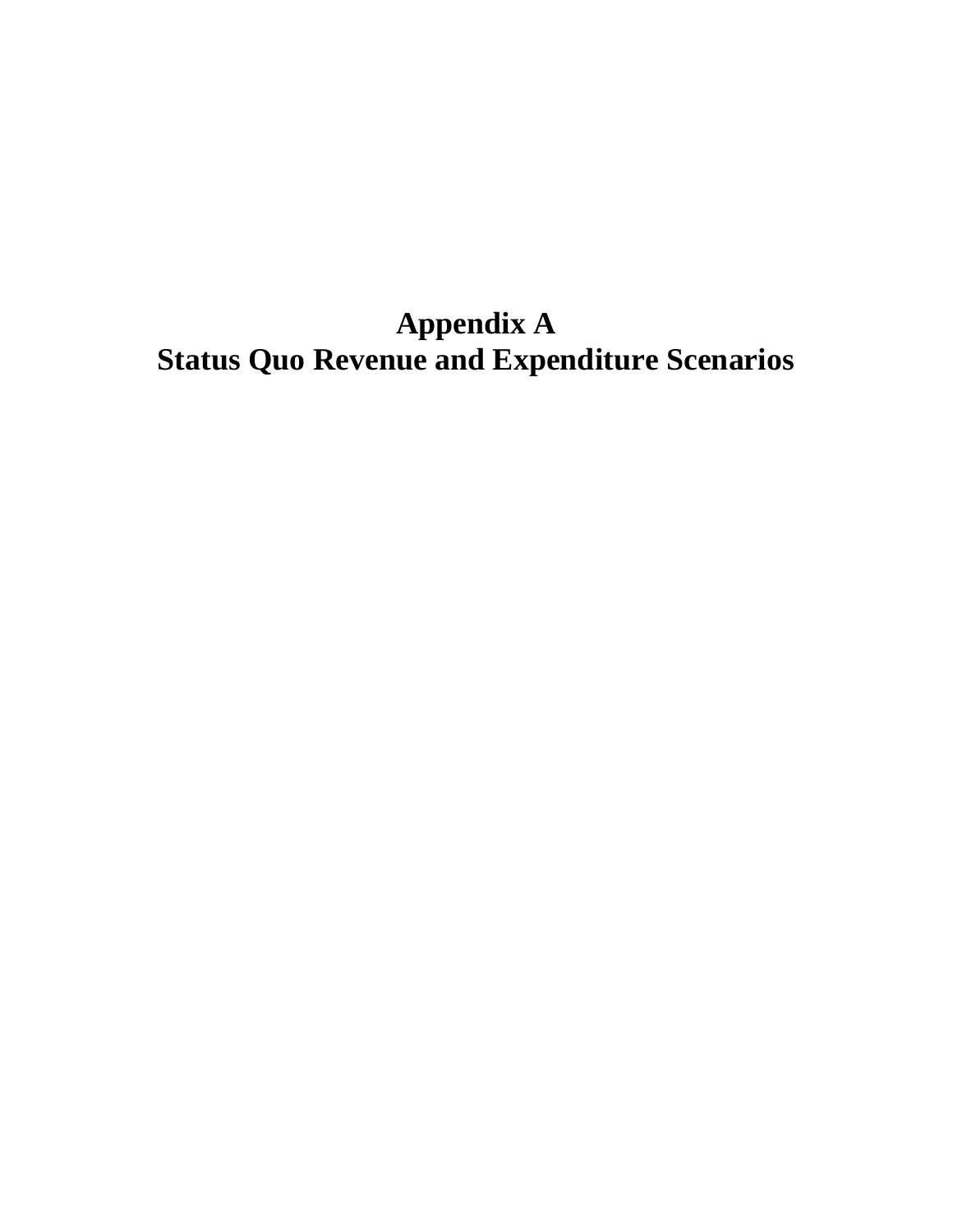## **Status Quo Scenario with Average Timber Tax Revenues**

#### **Revenues**

|                                             | 2005-2006                      | 2006-2007                    | 2007-2008                                                                                                                            | 2008-2009          | 2009-2010            | 2010-2011                                                                                   | 2011-2012                     | 2012-2013               | 2013-2014                                                                                                   | 2014-2015               | 2015-2016                                                                                                         |
|---------------------------------------------|--------------------------------|------------------------------|--------------------------------------------------------------------------------------------------------------------------------------|--------------------|----------------------|---------------------------------------------------------------------------------------------|-------------------------------|-------------------------|-------------------------------------------------------------------------------------------------------------|-------------------------|-------------------------------------------------------------------------------------------------------------------|
| <b>Beginning Balance</b>                    | \$3,045,900                    |                              | $\frac{1}{2}$ \$ 2,546,250 \$ 1,864,077 \$ 1,211,106 \$                                                                              |                    | $332.322$ \$         |                                                                                             |                               |                         | $(584, 614)$ \$ $(1, 452, 659)$ \$ $(2, 370, 487)$ \$ $(3, 323, 326)$ \$ $(4, 439, 187)$ \$ $(5, 643, 310)$ |                         |                                                                                                                   |
| Property Taxes Current Year                 | 733,000<br><sup>\$</sup>       | S.<br>743.995 \$             | 755.155                                                                                                                              | \$<br>766.482 \$   | 777.979 \$           | 789.649 \$                                                                                  | $801.494$ \ \$                | 813.516                 | \$<br>$825.719$ \$                                                                                          | $838.105$ \$            | 850.676                                                                                                           |
| Property Taxes Prior Year                   | 36,000                         | <b>S</b><br>$36,540$ \$      | $37,088$ \$                                                                                                                          | 37,644             | $38,209$ \$<br>\$    | $38,782$ \$                                                                                 | $39,364$ \$                   | 39,954                  | \$<br>$40,554$ \$                                                                                           | $41,162$ \$             | 41,779                                                                                                            |
| <b>Land Sales</b>                           | $500$ \ \$<br>$\mathbf{s}$     |                              |                                                                                                                                      | $534$ \ \$         | $547$ \$             | $560$ \$                                                                                    | $575$ \$                      | 591                     | <b>S</b><br>$607$ \$                                                                                        | $623$ \$                | 640                                                                                                               |
| West Oregon Severence Tax                   | <sub>\$</sub>                  | <b>S</b>                     | \$                                                                                                                                   | \$<br>$\sim$       | \$                   | \$<br>$\sim$                                                                                | S<br>$\blacksquare$           | \$<br>$\sim$            | S<br>$\blacksquare$                                                                                         | \$<br>$\sim$            | \$<br>$\sim$                                                                                                      |
| Interest on Investments                     | 46,000<br>$\mathbf{s}$         | $58,564$ \$<br>-\$           | $37,282$ \$                                                                                                                          | $27,855$ \$        | $7,976$ \$           | $\overline{\phantom{a}}$                                                                    | \$<br>÷                       | \$                      | \$                                                                                                          | \$                      | \$                                                                                                                |
| <b>Timber Sales</b>                         | 681,900<br>$\mathbf{s}$        | $600.824$ \$<br>$\mathbf{s}$ | 600,824                                                                                                                              | l \$<br>600,824    | <b>S</b><br>600,824  | $\sqrt[6]{3}$<br>600,824                                                                    | $\sqrt{s}$<br>600,824         | $\sqrt{s}$<br>600,824   | $\mathbf{s}$<br>600,824                                                                                     | 600.824<br>$\mathbf{s}$ | $\mathbf{s}$<br>600,824                                                                                           |
| Cops Fast Grant                             | S.<br><b>Contract Contract</b> | \$                           | \$                                                                                                                                   | \$                 | \$<br>٠              | \$                                                                                          | \$<br>$\sim$                  | \$                      | \$                                                                                                          | \$                      | \$                                                                                                                |
| Miscellaneouse Services                     | $\mathbf{s}$                   | $\overline{\mathbf{s}}$      | $\overline{\mathbb{s}}$                                                                                                              | $\overline{s}$     | \$                   | $\overline{s}$<br>$\overline{a}$                                                            | $\overline{\mathbb{S}}$<br>÷, | $\overline{\mathbb{s}}$ | $\overline{s}$                                                                                              | \$                      | $\overline{\mathbb{S}}$                                                                                           |
| <b>Total Revenue</b>                        |                                |                              | $$4,543,300$ $$3,986,684$ $$3,294,947$ $$2,644,445$ $$1,757,857$                                                                     |                    |                      | 845,202<br><b>S</b>                                                                         | $(10, 402)$ \$<br>l S         | (915,601)               |                                                                                                             |                         | $$(1,855,622)$ $$(2,958,473)$ $$(4,149,390)$                                                                      |
|                                             |                                |                              |                                                                                                                                      |                    |                      |                                                                                             |                               |                         |                                                                                                             |                         |                                                                                                                   |
| <b>Expenditures</b>                         |                                |                              |                                                                                                                                      |                    |                      |                                                                                             |                               |                         |                                                                                                             |                         |                                                                                                                   |
|                                             | 2005-2006                      | 2006-2007                    | 2007-2008                                                                                                                            | 2008-2009          | 2009-2010            | 2010-2011                                                                                   | 2011-2012                     | 2012-2013               | 2013-2014                                                                                                   | 2014-2015               | 2015-2016                                                                                                         |
| <b>Personnel Services</b>                   |                                |                              | $$1,433,700$ $$1,466,675$ $$1,496,009$                                                                                               |                    |                      | $$1,530,417$ $$1,567,147$ $$1,606,325$ $$1,649,696$ $$1,694,238$                            |                               |                         | $$1,739,982$ $$1,786,962$ $$1,835,210$                                                                      |                         |                                                                                                                   |
| <b>Material Supplies</b>                    | $236,600$ \$<br>S.             | $242,042$ \$                 | 246,883                                                                                                                              | \$<br>$252,561$ \$ | $258,622$ \ \$       | $265,088$ \ \$                                                                              | $272,245$ \$                  | 279,596                 | \$<br>$287,145$ \$                                                                                          | $294,898$ \$            | 302,860                                                                                                           |
| Other Charges                               | $134.700$ \ \$<br>$\mathbf{s}$ | 137,798 \$                   | 140,554                                                                                                                              | \$<br>143,787 \$   | $147,238$ \$         | $150,919$ \$                                                                                | 154,993 \$                    | $159,178$ \$            | 163,476 \$                                                                                                  | 167,890 \$              | 172,423                                                                                                           |
| Capital Outlay                              | 25.850<br>\$.                  | <b>S</b><br>$26.445$ \$      | $26,973$ \$                                                                                                                          | $27,594$ \$        | $28,256$ \$          | $28,962$ \$                                                                                 | $29,744$ \\$                  | $30,548$ \$             | $31,372$ \$                                                                                                 | $32,219$ \$             | 33,089                                                                                                            |
| <b>Transfer Out</b>                         | 166,200<br>\$.                 | <b>S</b>                     | 173.423                                                                                                                              | \$                 | $181.670$ \ \$       | $186.211$ \ \$                                                                              | 191,239 \$                    | 196.403                 | \$<br>201.705                                                                                               | 207.151<br>∣\$.         | 212,745<br>\$                                                                                                     |
| <b>Subtotal Expenditures</b>                |                                |                              | \$1,997,050 \$2,042,982 \$2,083,842 \$2,131,770 \$2,182,933 \$2,237,506 \$2,297,919 \$2,359,962 \$2,423,681 \$2,489,121 \$2,556,327  |                    |                      |                                                                                             |                               |                         |                                                                                                             |                         |                                                                                                                   |
|                                             |                                |                              |                                                                                                                                      |                    |                      |                                                                                             |                               |                         |                                                                                                             |                         |                                                                                                                   |
| Contingency                                 |                                |                              |                                                                                                                                      |                    |                      |                                                                                             |                               |                         |                                                                                                             |                         |                                                                                                                   |
|                                             |                                |                              |                                                                                                                                      |                    |                      |                                                                                             |                               |                         |                                                                                                             |                         |                                                                                                                   |
| <b>Total Expenditures</b>                   | \$1.997.050                    |                              | $$2.042.982$ $$2.083.842$                                                                                                            |                    |                      | $$2,131,770$ $$2,182,933$ $$2,237,506$ $$2,297,919$ $$2,359,962$                            |                               |                         | \$2.423.681                                                                                                 | \$2.489.121             | \$2.556.327                                                                                                       |
|                                             |                                |                              |                                                                                                                                      |                    |                      |                                                                                             |                               |                         |                                                                                                             |                         |                                                                                                                   |
| <b>Adjustments</b>                          |                                |                              |                                                                                                                                      |                    |                      |                                                                                             |                               |                         |                                                                                                             |                         |                                                                                                                   |
|                                             | 2005-2006                      | 2006-2007                    | 2007-2008                                                                                                                            | 2008-2009          | 2009-2010            | 2010-2011                                                                                   | 2011-2012                     | 2012-2013               | 2013-2014                                                                                                   | 2014-2015               | 2015-2016                                                                                                         |
|                                             |                                |                              |                                                                                                                                      |                    |                      |                                                                                             |                               |                         |                                                                                                             |                         |                                                                                                                   |
| <b>Vehicle/Canine Replacement Cost</b>      |                                | $79,625$ \$<br>-S            |                                                                                                                                      | 180.353<br>\$.     | $159,538$ \$<br>\$   | $60,355$ \$                                                                                 | $62,166$ \$                   | 47.762                  | 159,884<br>S.                                                                                               | 195,716<br>\$           | \$<br>122,159                                                                                                     |
|                                             |                                |                              |                                                                                                                                      |                    |                      |                                                                                             |                               |                         |                                                                                                             |                         |                                                                                                                   |
|                                             |                                |                              |                                                                                                                                      |                    |                      |                                                                                             |                               |                         |                                                                                                             |                         |                                                                                                                   |
| <b>Total Adjustments</b>                    | s<br>$\sim$                    | $79,625$ \$<br>ŝ             | $\overline{\phantom{a}}$                                                                                                             | \$<br>180.353      | $159.538$ \$<br>∣\$. | $60.355$ \$                                                                                 | $62.166$ \$                   | 47.762                  | 159.884<br>s.                                                                                               | 195.716<br>∣\$.         | 122.159<br>- \$                                                                                                   |
|                                             |                                |                              |                                                                                                                                      |                    |                      |                                                                                             |                               |                         |                                                                                                             |                         |                                                                                                                   |
| <b>Total Expenditures</b>                   |                                |                              | \$1,997,050 \$2,122,607 \$2,083,842 \$2,312,123 \$2,342,471 \$2,297,861 \$2,360,085 \$2,407,725 \$2,583,565 \$2,684,837 \$2,678,486  |                    |                      |                                                                                             |                               |                         |                                                                                                             |                         |                                                                                                                   |
|                                             |                                |                              |                                                                                                                                      |                    |                      |                                                                                             |                               |                         |                                                                                                             |                         |                                                                                                                   |
|                                             |                                |                              |                                                                                                                                      |                    |                      |                                                                                             |                               |                         |                                                                                                             |                         |                                                                                                                   |
| <b>Unreserved Ending Fund Balance</b>       |                                |                              | $$2,546,250$ $$1,864,077$ $$1,211,106$ $$$                                                                                           | $332,322$ \$       |                      |                                                                                             |                               |                         |                                                                                                             |                         | $(584,614)$ \$ $(1,452,659)$ \$ $(2,370,487)$ \$ $(3,323,326)$ \$ $(4,439,187)$ \$ $(5,643,310)$ \$ $(6,827,876)$ |
|                                             |                                |                              |                                                                                                                                      |                    |                      | $263,711$ \$ 315,065 \$                                                                     | $366,588$ \$                  |                         |                                                                                                             |                         |                                                                                                                   |
| <b>Reseve for Capital Replacements</b>      | $270,923$ \$<br>s              | $290,215$ \$                 | $389,133$ \$                                                                                                                         | $313,463$ \$       |                      |                                                                                             |                               | $434,060$ \$            | $394,504$ \$                                                                                                | $325,390$ \$            | 333,750                                                                                                           |
| Working Capital %                           | 10%                            | 10%                          | 10%                                                                                                                                  | 10%                | 10%                  | 10%                                                                                         | 10%                           | 10%                     | 10%                                                                                                         | 10%                     | 10%                                                                                                               |
| Minimum Timber & Property Tax Revenue       | S.<br>$965.500$ \$             | 976,495 \$                   | 987,655 \$                                                                                                                           |                    |                      | 998,982 \$1,010,479 \$1,022,149 \$1,033,994 \$1,046,016 \$1,058,219 \$1,070,605 \$1,083,176 |                               |                         |                                                                                                             |                         |                                                                                                                   |
|                                             |                                |                              | \$1,502,178 \$1,568,963 \$1,693,704 \$1,677,463 \$1,670,411 \$1,760,208 \$1,866,521 \$1,988,779 \$2,018,322 \$2,012,390 \$2,074,749  |                    |                      |                                                                                             |                               |                         |                                                                                                             |                         |                                                                                                                   |
| <b>Target Fund Balance</b>                  |                                |                              |                                                                                                                                      |                    |                      |                                                                                             |                               |                         |                                                                                                             |                         |                                                                                                                   |
|                                             |                                |                              |                                                                                                                                      |                    |                      |                                                                                             |                               |                         |                                                                                                             |                         |                                                                                                                   |
| Diff, Between Ending & Target Fund Balances |                                |                              | 295,114 \$ (482,598) \$(1,345,141) \$(2,255,025) \$(3,212,867) \$(4,237,008) \$(5,312,104) \$(6,457,510) \$(7,655,700) \$(8,902,626) |                    |                      |                                                                                             |                               |                         |                                                                                                             |                         |                                                                                                                   |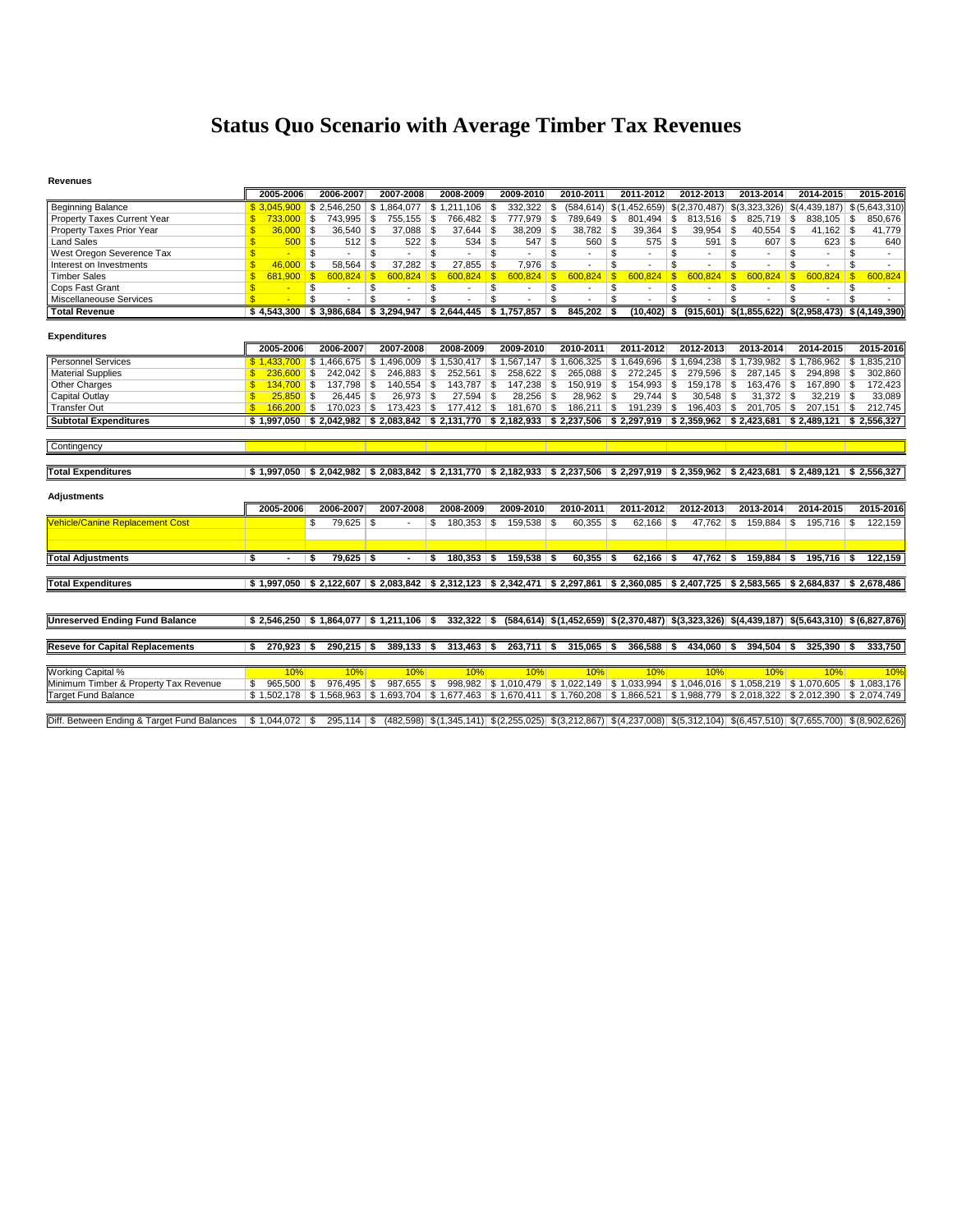## **Status Quo Scenario with the Lowest Timber Tax Revenues**

#### **Revenues**

|                                        | 2005-2006               |                | 2006-2007                    | 2007-2008                 | 2008-2009                                                        | 2009-2010                   | 2010-2011                           | 2011-2012                                                                                                            | 2012-2013                      | 2013-2014               | 2014-2015                                                                                                                      | 2015-2016               |
|----------------------------------------|-------------------------|----------------|------------------------------|---------------------------|------------------------------------------------------------------|-----------------------------|-------------------------------------|----------------------------------------------------------------------------------------------------------------------|--------------------------------|-------------------------|--------------------------------------------------------------------------------------------------------------------------------|-------------------------|
| <b>Beginning Balance</b>               | \$3.045.900             |                | \$2,546,250                  |                           | $467,091$ \\$                                                    |                             |                                     | $(797, 129)$ \$ $(2,090,364)$ \$ $(3,326,734)$ \$ $(4,612,885)$ \$ $(5,934,048)$ \$                                  |                                |                         | $(7, 418, 234)$ \$                                                                                                             | (8,990,680)             |
| Property Taxes Current Year            | \$733,000               |                | 743,995<br><b>S</b>          | \$<br>755,155             | -S<br>766,482 \$                                                 | 777,979                     | \$<br>789,649 \$                    | 801,494                                                                                                              | \$<br>813,516                  | \$<br>$825,719$ \$      | 838,105 \$                                                                                                                     | 850,676                 |
| Property Taxes Prior Year              |                         | $36,000$ \$    | $36,540$ \$                  | 37,088                    | \$<br>$37,644$ \$                                                | 38,209                      | \$<br>$38,782$ \$                   | $39,364$ \$                                                                                                          | $39,954$ \$                    | $40,554$ \$             | $41,162$ \$                                                                                                                    | 41,779                  |
| <b>Land Sales</b>                      | $\mathbf{R}$            | $500$ \$       | $512$ \$                     | 522                       | $534$ \$<br>\$                                                   | 547                         | $\overline{\mathbf{s}}$<br>$560$ \$ | $575$ \$                                                                                                             | $591$ \$                       | $607$ \$                | $623$ \$                                                                                                                       | 640                     |
| West Oregon Severence Tax              |                         |                | \$<br>÷,                     | \$                        | \$<br>$\overline{a}$                                             | \$<br>$\sim$                | \$<br>$\blacksquare$                | \$<br>$\sim$                                                                                                         | \$<br>$\overline{a}$           | \$<br>$\overline{a}$    | \$<br>$\blacksquare$                                                                                                           | \$<br>$\sim$            |
| Interest on Investments                | $\mathbf{s}$            | 46.000         | 58,564<br>l \$               | $29,915$ \$<br>5          | $10,743$ \$                                                      | $\overline{\phantom{a}}$    | \$<br>$\sim$                        | \$<br>٠                                                                                                              | \$<br>$\sim$                   | \$<br>$\sim$            | \$<br>$\sim$                                                                                                                   | \$<br>$\sim$            |
| <b>Timber Sales</b>                    | $\mathbf{s}$<br>681.900 |                | $\mathbf{s}$<br>232.500      | $\mathbf{s}$<br>232.500   | $\mathbf{s}$<br>232.500                                          | $\mathbf{s}$<br>232.500     | $\mathbf{s}$<br>232.500             | $\mathbf{s}$<br>232.500                                                                                              | $\mathbf{s}$<br>232.500        | $\mathbf{s}$<br>232.500 | 232.500<br>$\mathbf{s}$                                                                                                        | $\mathbf{s}$<br>232.500 |
| Cops Fast Grant                        | \$                      | $\sim$         | \$<br>$\sim$                 | \$<br>$\sim$              | \$<br>$\sim$                                                     | \$<br>$\sim$                | \$<br>$\overline{\phantom{a}}$      | \$<br>$\overline{\phantom{a}}$                                                                                       | \$<br>$\overline{\phantom{a}}$ | \$<br>$\sim$            | \$<br>$\sim$                                                                                                                   | \$<br>$\sim$            |
| Miscellaneouse Services                |                         |                | \$                           | \$                        | \$.                                                              | $\overline{\mathbf{s}}$     | $\overline{\mathbf{s}}$             | \$                                                                                                                   | $\overline{\mathbf{s}}$        | $\overline{\mathbf{s}}$ | \$                                                                                                                             | $\overline{\mathbf{s}}$ |
| <b>Total Revenue</b>                   | \$4,543,300             |                |                              | $$3.618.360$ $$2.550.933$ | $$1,514,995$ \$                                                  | 252.107                     |                                     |                                                                                                                      |                                |                         | $$(1,028,873)$ $$(2,252,801)$ $$(3,526,324)$ $$(4,834,669)$ \$ $(6,305,844)$ \$                                                | (7.865.085)             |
| <b>Expenditures</b>                    | 2005-2006               |                | 2006-2007                    | 2007-2008                 | 2008-2009                                                        | 2009-2010                   | 2010-2011                           | 2011-2012                                                                                                            | 2012-2013                      | 2013-2014               | 2014-2015                                                                                                                      | 2015-2016               |
| <b>Personnel Services</b>              | \$1,433,700             |                | \$1,466,675                  | \$1,496,009               |                                                                  | $$1,530,417$ \ $$1,567,147$ |                                     | $$1,606,325 \mid $1,649,696$                                                                                         |                                |                         | $1,786,962$ \$                                                                                                                 | 1,835,210               |
| <b>Material Supplies</b>               |                         |                | $$236.600$ \$ 242.042 \ \$   | $246.883$ \$              | $252,561$ \$                                                     | $258,622$ \$                | $265.088$ \ \$                      | $272,245$ \$                                                                                                         | 279,596 \$                     | $287.145$ \$            | 294,898 \$                                                                                                                     | 302,860                 |
| Other Charges                          | \$134.700               |                | 137.798 \$<br>$\blacksquare$ | 140.554                   | $143.787$ \$<br>\$                                               | 147,238                     | S.<br>$150,919$ \$                  | $154.993$ \$                                                                                                         | 159,178 \$                     | $163.476$ \$            | 167,890 \$                                                                                                                     | 172,423                 |
| Capital Outlay                         | $\mathbf{s}$            | $25.850$ \$    | $26,445$ \$                  | 26,973                    | $27.594$ \$<br>\$                                                | 28,256                      | -S<br>$28.962$ \$                   | $29,744$ \$                                                                                                          | $30.548$ \$                    | $31,372$ \$             | $32,219$ \$                                                                                                                    | 33,089                  |
| <b>Transfer Out</b>                    |                         |                | $$166,200$ \$ 170,023 \ \$   |                           | $177,412$ \$                                                     | 181,670 \$                  | $186,211$ \$                        | 191,239 \$                                                                                                           | $196,403$ \ \$                 |                         | $207,151$ \$                                                                                                                   | 212,745                 |
| <b>Subtotal Expenditures</b>           |                         |                |                              |                           |                                                                  |                             |                                     | $$1,997,050$ $$2,042,982$ $$2,083,842$ $$2,131,770$ $$2,182,933$ $$2,237,506$ $$2,297,919$ $$2,359,962$ $$2,423,681$ |                                |                         | $2.489.121$ \$<br>- \$                                                                                                         | 2,556,327               |
|                                        |                         |                |                              |                           |                                                                  |                             |                                     |                                                                                                                      |                                |                         |                                                                                                                                |                         |
| Contingency                            |                         |                |                              |                           |                                                                  |                             |                                     |                                                                                                                      |                                |                         |                                                                                                                                |                         |
|                                        |                         |                |                              |                           |                                                                  |                             |                                     |                                                                                                                      |                                |                         |                                                                                                                                |                         |
|                                        |                         |                |                              |                           |                                                                  |                             |                                     |                                                                                                                      |                                |                         |                                                                                                                                |                         |
| <b>Total Expenditures</b>              | \$1.997.050             |                |                              |                           |                                                                  |                             |                                     | $$2,042,982$ $$2,083,842$ $$2,131,770$ $$2,182,933$ $$2,237,506$ $$2,297,919$ $$2,359,962$ $$2,423,681$              |                                |                         | ∣ \$<br>$2.489.121$ \$                                                                                                         | 2.556.327               |
| <b>Adjustments</b>                     |                         |                |                              |                           |                                                                  |                             |                                     |                                                                                                                      |                                |                         |                                                                                                                                |                         |
|                                        | 2005-2006               |                | 2006-2007                    | 2007-2008                 | 2008-2009                                                        | 2009-2010                   | 2010-2011                           | 2011-2012                                                                                                            | 2012-2013                      | 2013-2014               | 2014-2015                                                                                                                      | 2015-2016               |
| <b>Vehicle/Canine Replacement Cost</b> |                         |                | \$<br>$79,625$ \$            |                           | $180,353$ \$<br>\$                                               | 159,538                     | - \$<br>$60,355$ \$                 | 62.166                                                                                                               | $\mathfrak{s}$<br>$47,762$ \$  | 159.884                 | $195,716$ \$<br>- \$                                                                                                           | 122,159                 |
|                                        |                         |                |                              |                           |                                                                  |                             |                                     |                                                                                                                      |                                |                         |                                                                                                                                |                         |
| <b>Total Adjustments</b>               | \$                      | $\blacksquare$ | $79,625$ \$<br>\$            |                           | \$<br>$180.353$ \$                                               | $159.538$ \$                | $60,355$ \$                         | $62,166$ \$                                                                                                          | $47,762$ \$                    | $159.884$ \$            | $195,716$ \$                                                                                                                   | 122,159                 |
|                                        |                         |                |                              |                           |                                                                  |                             |                                     |                                                                                                                      |                                |                         |                                                                                                                                |                         |
| <b>Total Expenditures</b>              |                         |                |                              |                           | $$1,997,050$ $$2,122,607$ $$2,083,842$ $$2,312,123$ $$2,342,471$ |                             |                                     | $$2,297,861$ $$2,360,085$ $$2,407,725$ $$2,583,565$ $$$                                                              |                                |                         | $2.684.837$ \$                                                                                                                 | 2,678,486               |
|                                        |                         |                |                              |                           |                                                                  |                             |                                     |                                                                                                                      |                                |                         |                                                                                                                                |                         |
| <b>Unreserved Ending Fund Balance</b>  |                         |                | $$2,546,250$ $$1,495,753$ \$ |                           |                                                                  |                             |                                     |                                                                                                                      |                                |                         | 467,091 \$ (797,129) \$ (2,090,364) \$ (3,326,734) \$ (4,612,885) \$ (5,934,048) \$ (7,418,234) \$ (8,990,680) \$ (10,543,571) |                         |
|                                        |                         |                |                              |                           |                                                                  |                             |                                     |                                                                                                                      |                                |                         |                                                                                                                                |                         |
| <b>Reseve for Capital Replacements</b> | $$270,923$ \$           |                | $290,215$ \$                 | $389,133$ \$              | $313,463$ \$                                                     |                             | $263,711$ \$ 315,065 \$             | $366,588$ \$                                                                                                         | $434,060$ \$                   | $394,504$   \$          | $325,390$ \$                                                                                                                   | 333,750                 |
|                                        |                         |                |                              |                           |                                                                  |                             |                                     |                                                                                                                      |                                |                         |                                                                                                                                |                         |
| <b>Working Capital %</b>               |                         | 10%            | 10%                          | 10%                       | 10%                                                              | 10%                         | 10%                                 | 10%                                                                                                                  | 10%                            | 10%                     | 10%                                                                                                                            | 10%                     |
| Minimum Timber & Property Tax Revenue  | \$965,500               |                | $976,495$ \$<br>∣\$.         | 987,655                   | \$                                                               |                             |                                     | $998,982$ \$1,010,479 \$1,022,149 \$1,033,994 \$1,046,016 \$1,058,219 \$                                             |                                |                         | $1,070,605$ \$                                                                                                                 | 1,083,176               |
| <b>Target Fund Balance</b>             | \$1,502,178             |                |                              | \$1.568.963 \$1.693.704   |                                                                  |                             |                                     | \$1,677,463 \$1,670,411 \$1,760,208 \$1,866,521 \$1,988,779 \$2,018,322                                              |                                |                         | \$<br>2.012.390                                                                                                                | 2.074.749<br>\$         |

Diff. Between Ending & Target Fund Balances | \$1,044,072 | \$ (73,210) \$ (1,226,613) \$ (2,474,592) \$ (3,760,776) \$ (5,086,942) \$ (6,479,407) \$ (7,922,827) \$ (9,436,556) \$ (11,003,070) \$ (12,618,320)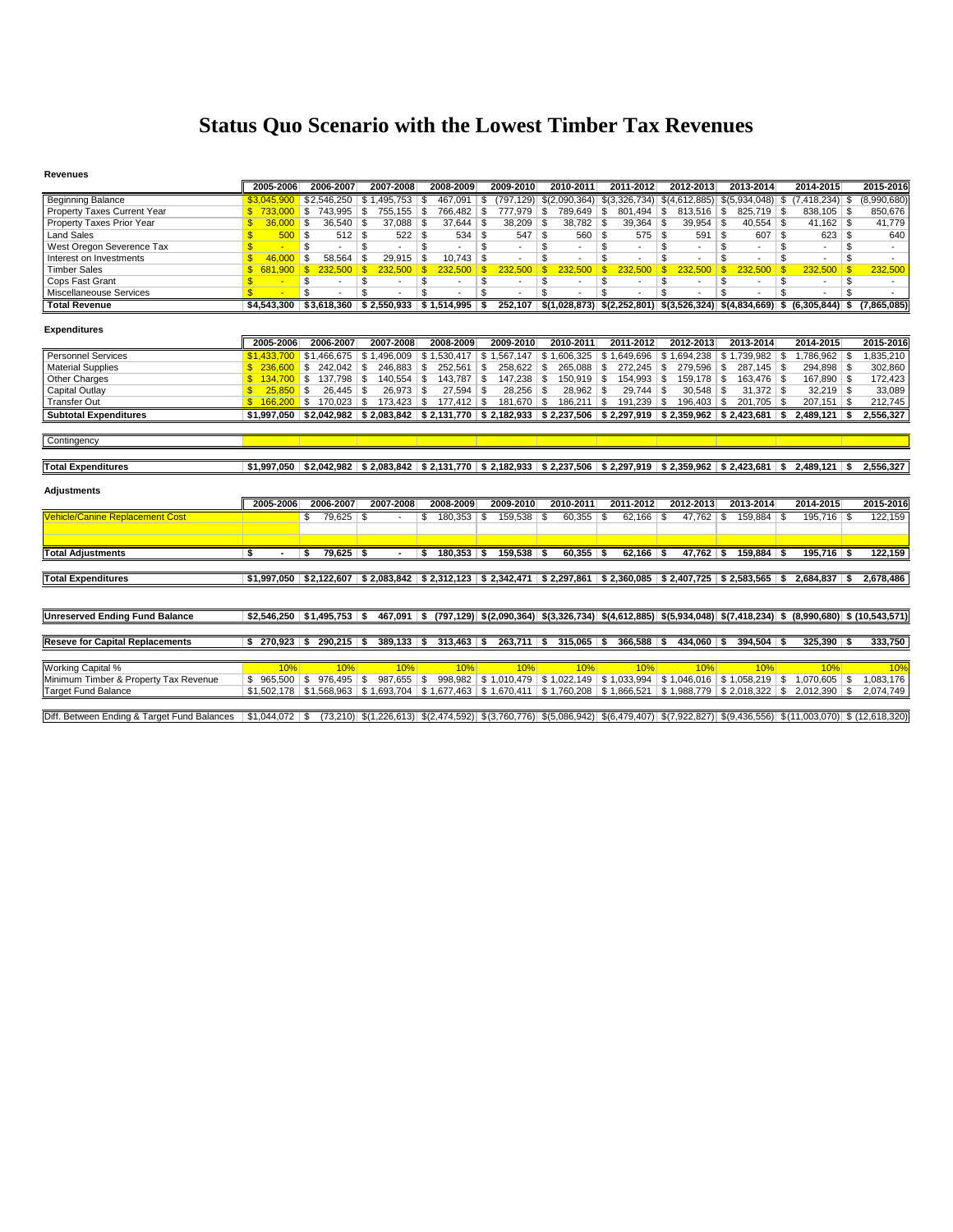## **Status Quo Scenario with the Highest Timber Tax Revenues**

#### **Revenues**

|                                             | 2005-2006                                | 2006-2007                    | 2007-2008                                                          | 2008-2009                    | 2009-2010               | 2010-2011               | 2011-2012                                                                                               | 2012-2013                                           | 2013-2014                                                                                                                         | 2014-2015                                                                                           | 2015-2016   |
|---------------------------------------------|------------------------------------------|------------------------------|--------------------------------------------------------------------|------------------------------|-------------------------|-------------------------|---------------------------------------------------------------------------------------------------------|-----------------------------------------------------|-----------------------------------------------------------------------------------------------------------------------------------|-----------------------------------------------------------------------------------------------------|-------------|
| <b>Beginning Balance</b>                    | \$3.045.900                              | \$2,546,250                  | \$2.163.253                                                        | \$1.815.441                  | \$1,249,734             | 653,991   \$<br>\$      | 101.471                                                                                                 | \$                                                  | $(514, 440)$ $\mid$ \$(1,168,103) $\mid$ \$                                                                                       | $(1,984,789)$ \$                                                                                    | (2,889,735) |
| Property Taxes Current Year                 | $$733.000$ \$                            | 743,995 \$                   | $755,155$ \\$                                                      | 766,482 \$                   | 777,979 \$              | 789,649 \$              | 801,494                                                                                                 | \$<br>$813,516$ \$                                  | $825,719$ \\$                                                                                                                     | 838,105 \$                                                                                          | 850,676     |
| Property Taxes Prior Year                   | $36,000$ \$                              | $36,540$ \$                  | $37,088$ \$                                                        | $37,644$ \$                  | 38,209                  | \$<br>38,782 \$         | $39,364$ \$                                                                                             | $39,954$ \$                                         | $40,554$ \$                                                                                                                       |                                                                                                     | 41,779      |
| <b>Land Sales</b>                           | $500$ \ \$<br><b>S</b>                   | $512$ \$                     | $522$ \$                                                           |                              | 547                     | \$<br>$560$ \$          | $575$ \$                                                                                                | $591$ \$                                            |                                                                                                                                   | $623$ $\sqrt{5}$                                                                                    | 640         |
| West Oregon Severence Tax                   | \$.                                      | \$                           | \$                                                                 | \$                           | \$<br>$\mathbf{r}$      | \$                      | S<br>$\overline{a}$                                                                                     | \$<br>$\overline{a}$                                | \$<br>$\sim$                                                                                                                      | \$<br>S<br>$\sim$                                                                                   | $\sim$      |
| Interest on Investments                     | 46,000<br>£.                             | 58,564<br>- \$               | $43,265$ \$<br>\$                                                  | $41,755$ \$                  | 29,994                  | \$<br>$16,350$ \$       | $2.740$ \$                                                                                              |                                                     | \$<br>$\overline{a}$                                                                                                              | \$<br>\$<br>$\sim$                                                                                  |             |
| <b>Timber Sales</b>                         | $\mathbf{s}$<br>681.900                  | $\mathbf{s}$<br>$900.000$ \$ | 900.000                                                            | $900.000$ \$<br>$\mathbf{S}$ | 900.000                 | $\mathbf{s}$<br>900.000 | $\sqrt{s}$<br>900.000                                                                                   | 900.000<br>$\mathbf{s}$                             | $\mathbf{s}$<br>900.000<br>-\$                                                                                                    | 900.000<br>-\$                                                                                      | 900,000     |
| Cops Fast Grant                             |                                          | \$                           | \$                                                                 | \$<br>$\sim$                 | \$                      | \$                      | \$                                                                                                      | \$<br>$\sim$                                        | \$<br>$\overline{\phantom{a}}$                                                                                                    | \$<br>\$                                                                                            |             |
| Miscellaneouse Services                     | $\mathbf{s}$<br>$\overline{\phantom{a}}$ | \$                           | $\overline{\mathbb{S}}$                                            | \$                           | $\overline{\mathbf{s}}$ | <b>S</b><br>$\sim$      | s                                                                                                       | $\overline{\mathbf{s}}$<br>$\overline{\phantom{a}}$ | $\overline{\mathbb{S}}$<br>٠                                                                                                      | <sub>\$</sub><br>S.<br>$\overline{\phantom{a}}$                                                     | $\sim$      |
| <b>Total Revenue</b>                        | \$4,543,300                              |                              |                                                                    |                              |                         |                         | $$4,285,860$ $$3,899,283$ $$3,561,857$ $$2,996,462$ $$2,399,333$ $$1,845,644$                           |                                                     | 598.776                                                                                                                           | $(204.898)$ \$                                                                                      | (1.096.639) |
|                                             |                                          |                              |                                                                    |                              |                         |                         |                                                                                                         |                                                     |                                                                                                                                   |                                                                                                     |             |
| <b>Expenditures</b>                         |                                          |                              |                                                                    |                              |                         |                         |                                                                                                         |                                                     |                                                                                                                                   |                                                                                                     |             |
|                                             | 2005-2006                                | 2006-2007                    | 2007-2008                                                          | 2008-2009                    | 2009-2010               | 2010-2011               | 2011-2012                                                                                               | 2012-2013                                           | 2013-2014                                                                                                                         | 2014-2015                                                                                           | 2015-2016   |
| <b>Personnel Services</b>                   | \$1,433,700                              | \$1,466,675                  | \$1,496,009                                                        | \$1,530,417                  | \$1,567,147             | \$1,606,325             | $\frac{1}{2}$ \$1,649,696                                                                               | \$1.694.238                                         | \$1,739,982                                                                                                                       | $1,786,962$ \$<br>- \$                                                                              | 1,835,210   |
| <b>Material Supplies</b>                    | \$.<br>236,600                           | $\blacksquare$<br>242.042    | Ŝ.                                                                 | 252,561 \$                   | 258.622                 | <b>S</b><br>265,088 \$  | 272,245                                                                                                 | \$<br>279,596 \$                                    | $287.145$ \$                                                                                                                      |                                                                                                     | 302,860     |
| <b>Other Charges</b>                        | $134,700$ \$                             | 137,798 \$                   | $140,554$ \ \$                                                     | 143,787 \$                   | 147,238 \$              | 150,919 \$              | 154,993 \$                                                                                              | $159,178$ \$                                        | $163,476$ \ \$                                                                                                                    | 167,890 \$                                                                                          | 172,423     |
| Capital Outlay                              | $25.850$ \$                              | $26,445$ \$                  | $26,973$ \$                                                        | $27,594$ \$                  | $28,256$ \$             | $28,962$ \$             | 29,744                                                                                                  | \$<br>$30,548$ \$                                   | $31,372$ \$                                                                                                                       | $32,219$ \$                                                                                         | 33,089      |
| <b>Transfer Out</b>                         | $$166.200$ \$                            | $170,023$ \$                 |                                                                    | $177,412$ \$                 | 181,670 \$              | $186,211$ \ \$          | $191,239$ \$                                                                                            | $196,403$ \$                                        | $201,705$ \$                                                                                                                      | $207,151$ \$                                                                                        | 212,745     |
| <b>Subtotal Expenditures</b>                | \$1.997.050                              |                              |                                                                    |                              |                         |                         | $$2,042,982$ $$2,083,842$ $$2,131,770$ $$2,182,933$ $$2,237,506$ $$2,297,919$ $$2,359,962$ $$2,423,681$ |                                                     |                                                                                                                                   | 2.489.121<br>-S<br>- \$                                                                             | 2.556.327   |
|                                             |                                          |                              |                                                                    |                              |                         |                         |                                                                                                         |                                                     |                                                                                                                                   |                                                                                                     |             |
| Contingency                                 |                                          |                              |                                                                    |                              |                         |                         |                                                                                                         |                                                     |                                                                                                                                   |                                                                                                     |             |
|                                             |                                          |                              |                                                                    |                              |                         |                         |                                                                                                         |                                                     |                                                                                                                                   |                                                                                                     |             |
| <b>Total Expenditures</b>                   |                                          |                              |                                                                    |                              |                         |                         |                                                                                                         |                                                     | $$1,997,050$ $$2,042,982$ $$2,083,842$ $$2,131,770$ $$2,182,933$ $$2,237,506$ $$2,297,919$ $$2,359,962$ $$2,423,681$ $$2,489,121$ | l \$                                                                                                | 2,556,327   |
|                                             |                                          |                              |                                                                    |                              |                         |                         |                                                                                                         |                                                     |                                                                                                                                   |                                                                                                     |             |
| <b>Adjustments</b>                          |                                          |                              |                                                                    |                              |                         |                         |                                                                                                         |                                                     |                                                                                                                                   |                                                                                                     |             |
|                                             |                                          |                              |                                                                    |                              |                         |                         |                                                                                                         |                                                     |                                                                                                                                   |                                                                                                     |             |
|                                             | 2005-2006                                | 2006-2007                    | 2007-2008                                                          | 2008-2009                    | 2009-2010               | 2010-2011               | 2011-2012                                                                                               | 2012-2013                                           | 2013-2014                                                                                                                         | 2014-2015                                                                                           | 2015-2016   |
| <b>Vehicle/Canine Replacement Cost</b>      |                                          | 79,625<br>\$                 | - \$                                                               | 180,353                      | $159,538$ \ \$<br>∣\$   | $60,355$ \$             | 62,166                                                                                                  | $47,762$ \$<br>- \$                                 | 159,884<br>- \$                                                                                                                   | $195,716$ \\$                                                                                       | 122,159     |
|                                             |                                          |                              |                                                                    |                              |                         |                         |                                                                                                         |                                                     |                                                                                                                                   |                                                                                                     |             |
|                                             |                                          |                              |                                                                    |                              |                         |                         |                                                                                                         |                                                     |                                                                                                                                   |                                                                                                     |             |
| <b>Total Adjustments</b>                    | - \$                                     | $79,625$ \$<br>S.            |                                                                    | $180,353$ \$<br>- \$         | $159,538$ \$            | $60,355$ \$             | $62,166$ \$                                                                                             | $47,762$ \$                                         | $159,884$ \$                                                                                                                      | $195,716$ \$                                                                                        | 122,159     |
|                                             |                                          |                              |                                                                    |                              |                         |                         |                                                                                                         |                                                     |                                                                                                                                   |                                                                                                     |             |
| <b>Total Expenditures</b>                   | \$1.997.050                              |                              |                                                                    |                              |                         |                         | $$2,122,607$ $$2,083,842$ $$2,312,123$ $$2,342,471$ $$2,297,861$ $$2,360,085$ $$2,407,725$ $$2,583,565$ |                                                     |                                                                                                                                   | $2,684,837$ \$<br>-S                                                                                | 2,678,486   |
|                                             |                                          |                              |                                                                    |                              |                         |                         |                                                                                                         |                                                     |                                                                                                                                   |                                                                                                     |             |
|                                             |                                          |                              |                                                                    |                              |                         |                         |                                                                                                         |                                                     |                                                                                                                                   |                                                                                                     |             |
| <b>Unreserved Ending Fund Balance</b>       | \$2.546.250                              |                              | $\mid$ \$2,163,253 $\mid$ \$1,815,441 $\mid$ \$1,249,734 $\mid$ \$ |                              | $653,991$ \$            |                         |                                                                                                         |                                                     |                                                                                                                                   | $101,471$ \$ $(514,440)$ \$ $(1,168,103)$ \$ $(1,984,789)$ \$ $(2,889,735)$ \$ $(3,775,126)$        |             |
|                                             |                                          |                              |                                                                    |                              |                         |                         |                                                                                                         |                                                     |                                                                                                                                   |                                                                                                     |             |
| <b>Reseve for Capital Replacements</b>      | 270.923                                  | $290.215$ \$<br>-S           | $389,133$ \$                                                       | $313,463$ \$                 | $263,711$ \$            | $315,065$ \$            | 366,588                                                                                                 | 434.060 \$<br>-S                                    | 394,504                                                                                                                           | $325.390$ \$                                                                                        | 333,750     |
|                                             |                                          |                              |                                                                    |                              |                         |                         |                                                                                                         |                                                     |                                                                                                                                   |                                                                                                     |             |
| <b>Working Capital %</b>                    | 10%                                      | 10%                          | 10%                                                                | 10%                          | 10%                     | 10%                     | 10%                                                                                                     | 10%                                                 | 10%                                                                                                                               | 10%                                                                                                 | 10%         |
| Minimum Timber & Property Tax Revenue       | \$965,500                                | ∣\$.<br>976.495              | 987,655 \$<br>\$                                                   |                              | 998,982 \$1,010,479     |                         | \$1,022,149 \$1,033,994                                                                                 |                                                     | \$1,046,016 \$1,058,219                                                                                                           | \$<br>$1,070,605$ \$                                                                                | 1,083,176   |
| <b>Target Fund Balance</b>                  |                                          |                              |                                                                    |                              |                         |                         |                                                                                                         |                                                     | \$1,562,178 \$1,568,963 \$1,693,704 \$1,677,463 \$1,670,411 \$1,760,208 \$1,866,521 \$1,988,779 \$2,018,322 \$                    | $2,012,390$ \$                                                                                      | 2,074,749   |
|                                             |                                          |                              |                                                                    |                              |                         |                         |                                                                                                         |                                                     |                                                                                                                                   |                                                                                                     |             |
| Diff. Between Ending & Target Fund Balances | \$1,044,072                              | 594,290<br>\$                | $121,737$ \$<br>\$                                                 |                              |                         |                         |                                                                                                         |                                                     |                                                                                                                                   | $(427,730)$ \$(1,016,420) \$(1,658,736) \$(2,380,962) \$(3,156,882) \$(4,003,111) \$ (4,902,125) \$ | (5,849,875) |
|                                             |                                          |                              |                                                                    |                              |                         |                         |                                                                                                         |                                                     |                                                                                                                                   |                                                                                                     |             |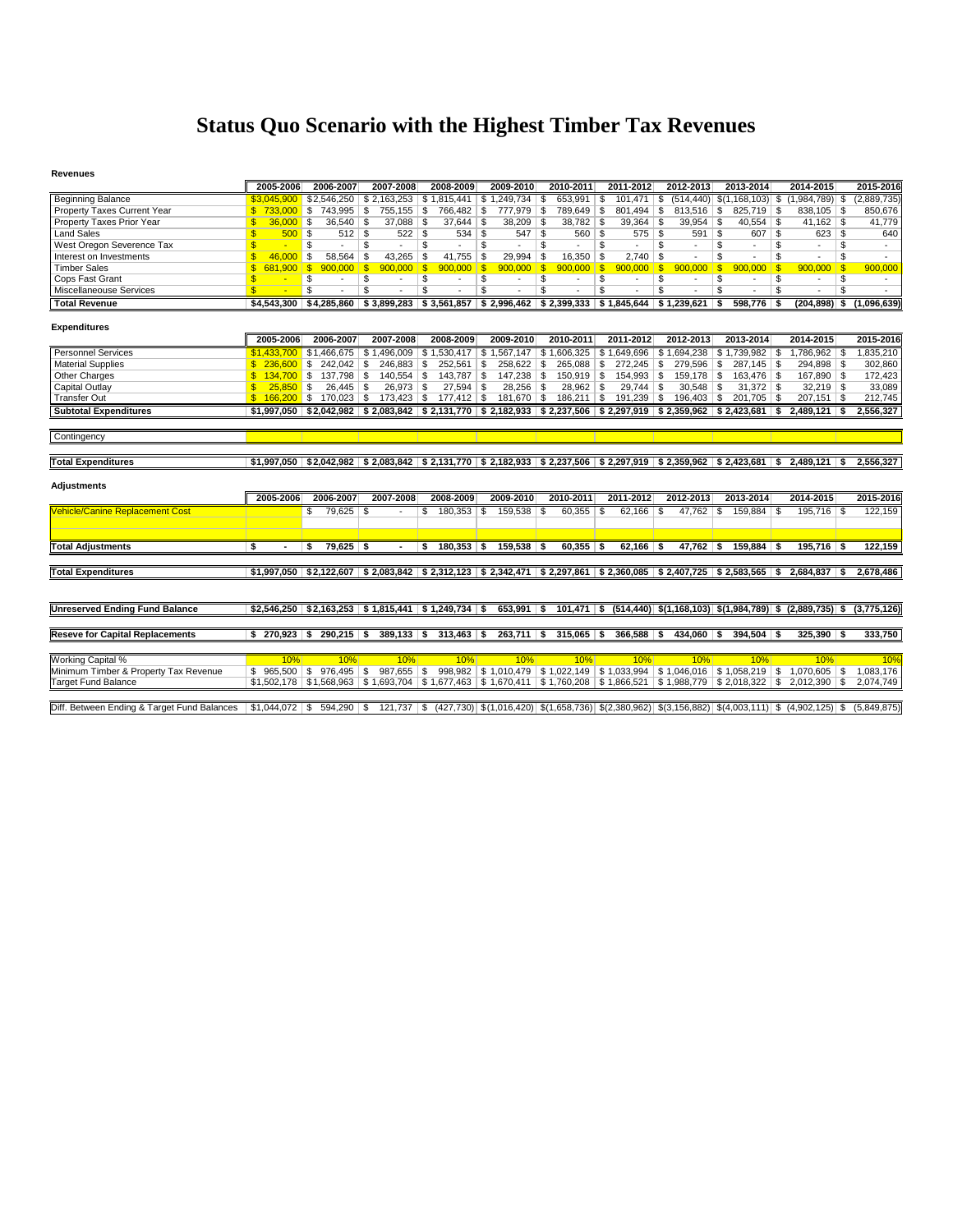**Appendix B Status Quo Revenue and Expenditure Scenarios With a Property Tax Increase**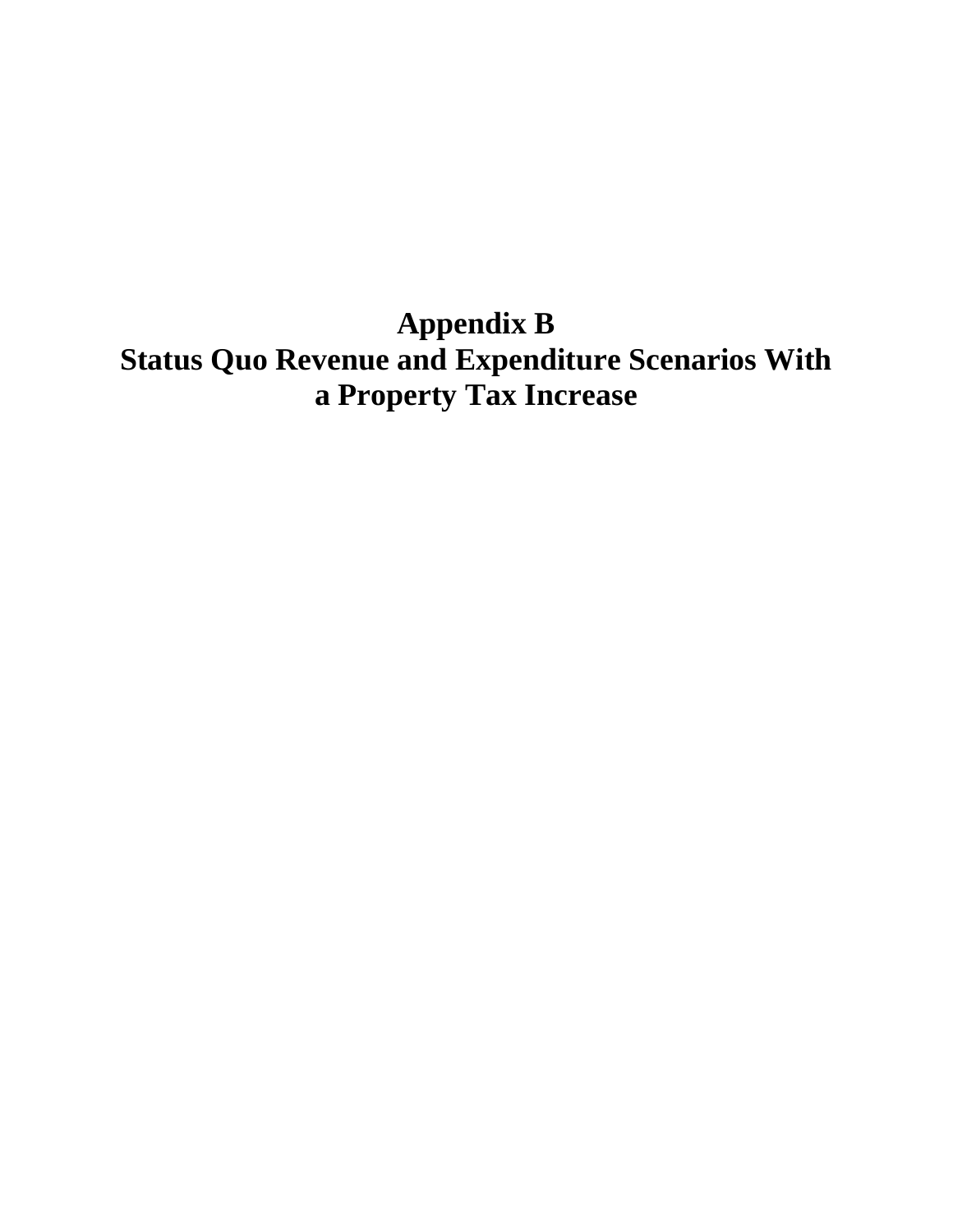## **Status Quo Property Tax Increase Scenario With Average Timber Tax Revenues**

| Revenues                               |                             |                           |                                            |                                                                  |                           |                                |                                     |                         |                                                                                                                                            |                                                                                    |                |
|----------------------------------------|-----------------------------|---------------------------|--------------------------------------------|------------------------------------------------------------------|---------------------------|--------------------------------|-------------------------------------|-------------------------|--------------------------------------------------------------------------------------------------------------------------------------------|------------------------------------------------------------------------------------|----------------|
|                                        | 2005-2006                   | 2006-2007                 | 2007-2008                                  | 2008-2009                                                        | 2009-2010                 | 2010-2011                      | 2011-2012                           | 2012-2013               | 2013-2014                                                                                                                                  | 2014-2015                                                                          | 2015-2016      |
| <b>Beginning Balance</b>               | \$3.045.900                 | \$2,546,250               | \$2.047.327                                | \$1,584,019                                                      | 902,602<br>\$             | $190,973$ \$<br>\$             |                                     |                         | $(477,803)$ $$(1,198,219)$ $$(1,950,684)$ \$                                                                                               | $(2,863,166)$ \$                                                                   | (3,860,859)    |
| Property Taxes Current Year            | \$.<br>733.000              | \$<br>927.245             | \$<br>941.154                              | l \$<br>955,271                                                  | \$<br>969,600             | \$<br>$984.144$ \ \$           | 998,906                             | \$1,013,890             | $$1,029,098$ \ \$                                                                                                                          | $1,044,535$ \$                                                                     | 1,060,203      |
| Property Taxes Prior Year              | 36,000<br>\$.               | \$<br>36,540              | \$<br>37,088                               | 5<br>$37,644$ \$                                                 | 38,209                    | $38,782$ \$<br>\$              | 39,364                              | 39,954<br>- \$          | $40,554$ \$<br>\$                                                                                                                          | $41,162$ \$                                                                        | 41,779         |
| <b>Land Sales</b>                      | $\mathbf{s}$<br>500         | \$<br>$512$ \$            | $522$ \$                                   | $534$ \$                                                         | 547                       | \$<br>$560$ \$                 | $575$ \$                            | 591                     | \$<br>$607$ \$                                                                                                                             | $623$ \$                                                                           | 640            |
| West Oregon Severence Tax              | $\mathbf{s}$<br>$\sim$      | \$                        | \$<br>٠                                    | \$                                                               | \$                        | \$<br>$\blacksquare$           | \$<br>$\sim$                        | \$<br>$\sim$            | \$<br>$\sim$                                                                                                                               | \$<br>\$<br>$\sim$                                                                 | $\overline{a}$ |
| Interest on Investments                | $\mathbf{s}$<br>46.000      | 58.564<br>\$              | $40.947$ \$<br>\$                          | 36.432                                                           | <b>S</b><br>21.662        | $4.774$ \$<br>\$               |                                     | \$                      | \$                                                                                                                                         | \$<br>\$                                                                           |                |
| <b>Timber Sales</b>                    | $\mathbf{s}$<br>681.900     | $\mathbf{s}$<br>600.824   | -\$<br>600.824                             | l \$<br>600.824                                                  | $\mathbf{s}$<br>600.824   | l S<br>$600.824$ \$            | 600.824                             | $\mathbf{s}$<br>600.824 | 600.824<br>$\mathbf{s}$<br>l \$                                                                                                            | 600.824<br>$\mathbf{s}$                                                            | 600,824        |
| Cops Fast Grant                        | $\mathbf{s}$<br>$\sim$      | \$<br>$\sim$              | \$<br>$\sim$                               | \$<br>$\sim$                                                     | \$<br>$\sim$              | \$<br>$\overline{\phantom{a}}$ | \$<br>$\overline{\phantom{a}}$      | Ŝ.<br>$\sim$            | \$<br>$\sim$                                                                                                                               | \$<br>\$<br>$\sim$                                                                 | $\sim$         |
| Miscellaneouse Services                | $\mathbf{s}$                | \$                        | \$                                         | \$                                                               | \$                        | \$                             | \$<br>$\overline{\phantom{a}}$      | \$                      | \$                                                                                                                                         | \$<br>\$                                                                           |                |
| <b>Total Revenue</b>                   | \$4,543,300                 | \$4.169.934               |                                            | $$3.667.861$ $$3.214.725$ $$2.533.444$ $$1.820.058$ $$1.161.866$ |                           |                                |                                     | 457.040<br>- \$         | s.                                                                                                                                         | $(279.601)$ \$ $(1.176.023)$ \$ $(2.157.413)$                                      |                |
|                                        |                             |                           |                                            |                                                                  |                           |                                |                                     |                         |                                                                                                                                            |                                                                                    |                |
| <b>Expenditures</b>                    |                             |                           |                                            |                                                                  |                           |                                |                                     |                         |                                                                                                                                            |                                                                                    |                |
|                                        | 2005-2006                   | 2006-2007                 | 2007-2008                                  | 2008-2009                                                        | 2009-2010                 | 2010-2011                      | 2011-2012                           | 2012-2013               | 2013-2014                                                                                                                                  | 2014-2015                                                                          | 2015-2016      |
| <b>Personnel Services</b>              | \$1,433,700                 | \$1,466,675               | \$1,496,009                                | \$1,530,417                                                      | \$1,567,147               |                                | $$1,606,325 \mid $1,649,696$        | \$1,694,238             | $$1,739,982$ \ \$                                                                                                                          | 1,786,962 \$                                                                       | 1,835,210      |
| <b>Material Supplies</b>               | \$236,600                   |                           | $246,883$ \$                               | $252,561$ \$                                                     | 258.622                   | \$<br>$265.088$ \$             | $272.245$ \$                        | 279.596                 | \$<br>$287.145$ \ \$                                                                                                                       | 294.898 \$                                                                         | 302,860        |
| Other Charges                          | \$134.700                   | $137.798$ \ \$<br>\$      | $140.554$ \$                               | 143.787                                                          | $\mathfrak{s}$<br>147,238 | \$<br>$150,919$ \$             | $154.993$ \$                        | 159.178                 | Ŝ.<br>163.476 \$                                                                                                                           | 167,890 \$                                                                         | 172,423        |
| Capital Outlay                         | $25.850$ \$<br>$\mathbf{s}$ | $26.445$ \$               | $26,973$ \$                                | $27.594$ \$                                                      | $28,256$ \$               | $28.962$ \$                    | $29.744$ \$                         | 30.548                  | \$<br>$31.372$ \$                                                                                                                          | $32.219$ \$                                                                        | 33,089         |
| <b>Transfer Out</b>                    | $$166.200$ \ \$             | $170,023$ \$              | 173,423 \$                                 | 177,412 \$                                                       | 181,670 \$                | $186,211$ \$                   | 191,239 \$                          | 196,403                 | $201,705$ \$<br>\$                                                                                                                         | $207,151$ \$                                                                       | 212,745        |
| <b>Subtotal Expenditures</b>           |                             |                           |                                            |                                                                  |                           |                                |                                     |                         | $$1,997,050$ $$2,042,982$ $$2,083,842$ $$2,131,770$ $$2,182,933$ $$2,237,506$ $$2,297,919$ $$2,359,962$ $$2,423,681$ $$$                   | $2.489.121$ S                                                                      | 2,556,327      |
|                                        |                             |                           |                                            |                                                                  |                           |                                |                                     |                         |                                                                                                                                            |                                                                                    |                |
| Contingency                            |                             |                           |                                            |                                                                  |                           |                                |                                     |                         |                                                                                                                                            |                                                                                    |                |
|                                        |                             |                           |                                            |                                                                  |                           |                                |                                     |                         |                                                                                                                                            |                                                                                    |                |
|                                        |                             |                           |                                            |                                                                  |                           |                                |                                     |                         |                                                                                                                                            |                                                                                    |                |
| <b>Total Expenditures</b>              |                             |                           |                                            |                                                                  |                           |                                |                                     |                         | $$1,997,050$ $$2,042,982$ $$2,083,842$ $$2,131,770$ $$2,182,933$ $$2,237,506$ $$2,297,919$ $$2,359,962$ $$2,423,681$ $$$                   | $2.489.121$ S                                                                      | 2,556,327      |
|                                        |                             |                           |                                            |                                                                  |                           |                                |                                     |                         |                                                                                                                                            |                                                                                    |                |
| <b>Adjustments</b>                     |                             |                           |                                            |                                                                  |                           |                                |                                     |                         |                                                                                                                                            |                                                                                    |                |
|                                        | 2005-2006                   | 2006-2007                 | 2007-2008                                  | 2008-2009                                                        | 2009-2010                 | 2010-2011                      | 2011-2012                           | 2012-2013               | 2013-2014                                                                                                                                  | 2014-2015                                                                          | 2015-2016      |
| <b>Vehicle/Canine Replacement Cost</b> |                             | 79,625<br>\$              | -S<br>$\overline{a}$                       | 180.353<br>\$                                                    | 159.538<br>\$             | 60.355<br>\$                   | 62.166<br>\$                        | 47.762<br>-S            | 159.884 \$<br>S.                                                                                                                           | $195.716$ \$                                                                       | 122,159        |
|                                        |                             |                           |                                            |                                                                  |                           |                                |                                     |                         |                                                                                                                                            |                                                                                    |                |
|                                        |                             |                           |                                            |                                                                  |                           |                                |                                     |                         |                                                                                                                                            |                                                                                    |                |
| <b>Total Adiustments</b>               | S,                          | $79.625$ \$<br>\$         |                                            | $180.353$ \$<br>\$                                               | $159.538$ \$              | $60.355$ \$                    | $62.166$ \$                         | $47.762$ \$             | 159.884 \$                                                                                                                                 | $195.716$ \$                                                                       | 122,159        |
|                                        |                             |                           |                                            |                                                                  |                           |                                |                                     |                         |                                                                                                                                            |                                                                                    |                |
| <b>Total Expenditures</b>              |                             | $$1.997.050$ $$2.122.607$ |                                            |                                                                  |                           |                                |                                     |                         | $$2.083.842$ $$2.312.123$ $$2.342.471$ $$2.297.861$ $$2.360.085$ $$2.407.725$ $$2.583.565$ $$$                                             | 2.684.837                                                                          | 2.678.486      |
|                                        |                             |                           |                                            |                                                                  |                           |                                |                                     |                         |                                                                                                                                            |                                                                                    |                |
|                                        |                             |                           |                                            |                                                                  |                           |                                |                                     |                         |                                                                                                                                            |                                                                                    |                |
| <b>Unreserved Ending Fund Balance</b>  |                             |                           | $$2,546,250$ $$2,047,327$ $$1,584,019$ $$$ | $902,602$ \$                                                     | $190,973$ \$              |                                |                                     |                         |                                                                                                                                            | $(477,803)$ \$ $(1,198,219)$ \$ $(1,950,684)$ \$ $(2,863,166)$ \$ $(3,860,859)$ \$ | (4,835,900)    |
|                                        |                             |                           |                                            |                                                                  |                           |                                |                                     |                         |                                                                                                                                            |                                                                                    |                |
| <b>Reseve for Capital Replacements</b> | \$<br>270.923               | s.<br>$290,215$ \$        | $389,133$ \$                               | $313,463$ \$                                                     | $263,711$ \$              | $315,065$ \$                   | 366,588                             | - \$<br>434,060         | s.<br>$394,504$ \$                                                                                                                         | $325,390$ \$                                                                       | 333,750        |
|                                        |                             |                           |                                            |                                                                  |                           |                                |                                     |                         |                                                                                                                                            |                                                                                    |                |
|                                        |                             |                           |                                            |                                                                  |                           |                                |                                     |                         |                                                                                                                                            |                                                                                    |                |
| <b>Working Capital %</b>               | 10%                         | 10%                       | 10%                                        | 10%                                                              | 10%                       | 10%                            | 10%                                 | 10%                     | 10%                                                                                                                                        | 10%                                                                                | 10%            |
| Minimum Timber & Property Tax Revenue  | \$965.500                   |                           |                                            | $$1,159,745$ $$1,173,654$ $$1,187,771$                           | \$1,202,100               |                                | \$1,216,644 \$1,231,406 \$1,246,390 |                         | $$1,261,598$ \ \$                                                                                                                          | $1,277,035$ \$                                                                     | 1,292,703      |
| <b>Target Fund Balance</b>             |                             |                           |                                            |                                                                  |                           |                                |                                     |                         | $$1,502,178$   $$1,385,713$   $$1,507,705$   $$1,488,674$   $$1,478,791$   $$1,565,713$   $$1,669,109$   $$1,788,405$   $$1,814,943$   $$$ | $1.805.960$ \ \$                                                                   | 1,865,223      |
|                                        |                             |                           |                                            |                                                                  |                           |                                |                                     |                         |                                                                                                                                            |                                                                                    |                |

Diff. Between Ending & Target Fund Balances | \$1,044,072 | \$ 661,614 | \$ 76,314 | \$ (586,073) \$ (1,287,818) \$ (2,043,516) \$ (2,043,516) \$ (2,867,328) \$ (3,739,089) \$ (4,678,110) \$ (5,666,819) \$ (6,701,123)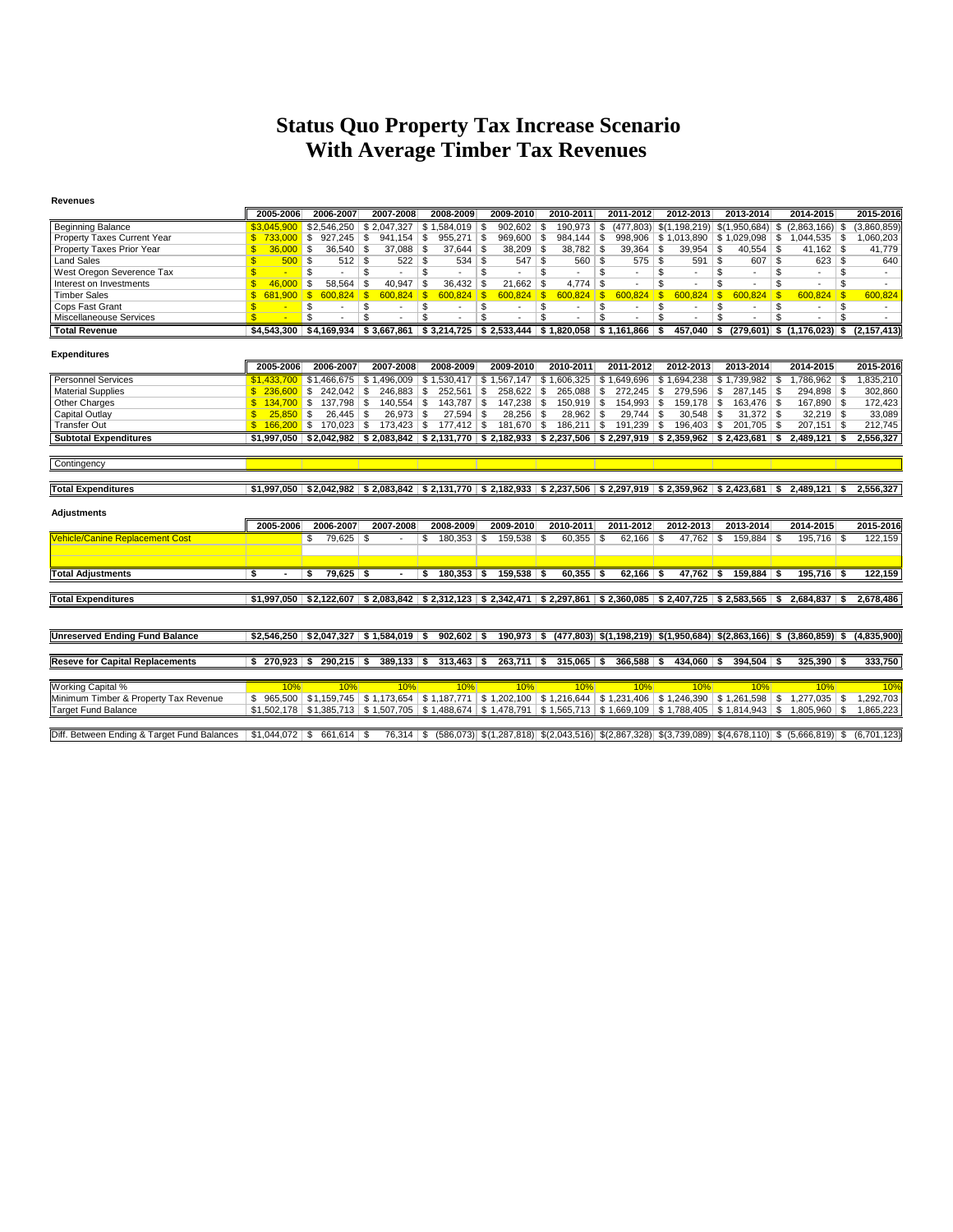## **Status Quo Property Tax Increase Scenario With Low Timber Tax Revenues**

| <b>Revenues</b>                        |              |                          |              |                                           |                          |                                                                                                                       |                         |                           |                         |                |                          |                                                                        |                          |                           |              |                                      |                          |                |                         |                                                                                                                                        |                         |             |
|----------------------------------------|--------------|--------------------------|--------------|-------------------------------------------|--------------------------|-----------------------------------------------------------------------------------------------------------------------|-------------------------|---------------------------|-------------------------|----------------|--------------------------|------------------------------------------------------------------------|--------------------------|---------------------------|--------------|--------------------------------------|--------------------------|----------------|-------------------------|----------------------------------------------------------------------------------------------------------------------------------------|-------------------------|-------------|
|                                        |              | 2005-2006                |              | 2006-2007                                 |                          | 2007-2008                                                                                                             |                         | 2008-2009                 |                         | 2009-2010      |                          | 2010-2011                                                              |                          | 2011-2012                 |              | 2012-2013                            |                          | 2013-2014      |                         | 2014-2015                                                                                                                              |                         | 2015-2016   |
| <b>Beginning Balance</b>               |              | \$3.045.900              |              | \$2,546,250                               |                          | \$1.679.003                                                                                                           | -S                      |                           |                         |                |                          | $(226,849)$ \$(1,328,464) \$(2,370,339) \$(3,459,078) \$(4,579,868) \$ |                          |                           |              |                                      |                          |                |                         | $(5,860,674)$ \$                                                                                                                       |                         | (7,226,691) |
| Property Taxes Current Year            |              | $$733.000$ \ \$          |              | 927,245                                   | \$                       | 941,154                                                                                                               | \$                      | $955,271$ \$              |                         | $969,600$ \$   |                          | 984,144                                                                | \$                       |                           |              | $998,906$ \$1,013,890 \$1,029,098 \$ |                          |                |                         | $1,044,535$ \$                                                                                                                         |                         | 1,060,203   |
| Property Taxes Prior Year              | S.           | 36.000                   | -S           | $36,540$ \$                               |                          | 37.088                                                                                                                | \$                      | $37,644$ \$               |                         | 38,209         | ∣\$                      | 38.782                                                                 | \$                       | $39,364$ \$               |              | 39.954                               | -\$                      |                |                         |                                                                                                                                        |                         | 41,779      |
| <b>Land Sales</b>                      |              | $500$ \ \$               |              | $512$ \$                                  |                          | 522                                                                                                                   | $\overline{\mathbb{S}}$ | $534$ \$                  |                         | 547            | $\mathsf{s}$             | 560                                                                    | $\mathbf{s}$             | $575$ \$                  |              | $591$ \$                             |                          | 607            | -S                      | $623$ \$                                                                                                                               |                         | 640         |
| West Oregon Severence Tax              |              | $\overline{\phantom{a}}$ | \$           |                                           | \$                       |                                                                                                                       | $\overline{\mathbb{S}}$ |                           | s                       | $\mathbf{r}$   | \$                       | $\sim$                                                                 | \$                       | $\overline{\phantom{a}}$  | \$           | $\mathbf{r}$                         | \$                       |                | S                       | ٠                                                                                                                                      | \$                      |             |
| Interest on Investments                |              | 46,000                   | .S           | 58,564                                    | -S                       | 33,580                                                                                                                | Ŝ.                      | $19,320$ \$               |                         | $\sim$         | \$.                      |                                                                        | \$                       |                           | \$           |                                      | \$                       |                | S                       | $\ddot{\phantom{1}}$                                                                                                                   | \$                      |             |
| <b>Timber Sales</b>                    | $\mathbf{s}$ | 681.900                  | $\mathbf{s}$ | 232,500                                   | $\mathbf{s}$             | 232,500                                                                                                               | $\overline{\mathbf{s}}$ | 232.500                   | $\mathbf{s}$            | 232.500        | $\mathbf{s}$             | 232,500                                                                | $\mathbf{s}$             | 232.500                   | $\mathbf{s}$ | 232,500                              | $\mathbf{s}$             | 232.500        | $\mathbf{s}$            | 232.500                                                                                                                                | $\sqrt{s}$              | 232,500     |
| Cops Fast Grant                        | S.           | $\sim$                   | \$           | $\sim$                                    | \$                       | ٠                                                                                                                     | S                       | $\sim$                    | \$                      | $\sim$         | \$                       | $\sim$                                                                 | \$                       | $\overline{\phantom{a}}$  | \$           | $\overline{\phantom{a}}$             | \$                       |                | S                       | $\overline{\phantom{a}}$                                                                                                               | \$                      |             |
| Miscellaneouse Services                |              |                          | \$           |                                           | $\overline{\mathcal{S}}$ |                                                                                                                       | $\overline{\mathbb{S}}$ |                           | $\overline{\mathbb{S}}$ | $\blacksquare$ | $\overline{\mathcal{S}}$ |                                                                        | $\overline{\mathcal{S}}$ |                           | s            |                                      | $\overline{\mathcal{S}}$ |                | $\overline{\mathbb{S}}$ |                                                                                                                                        | $\overline{\mathbb{S}}$ |             |
| <b>Total Revenue</b>                   |              | \$4.543.300              |              |                                           |                          | $$3.801.610$ \$ 2.923.847                                                                                             |                         | $$2.085.274$ $$1.014.007$ |                         |                | - \$                     |                                                                        |                          |                           |              |                                      |                          |                |                         | $(72,478)$ \$(1,098,994) \$(2,172,143) \$(3,277,109) \$ (4,541,854) \$                                                                 |                         | (5.891.569) |
|                                        |              |                          |              |                                           |                          |                                                                                                                       |                         |                           |                         |                |                          |                                                                        |                          |                           |              |                                      |                          |                |                         |                                                                                                                                        |                         |             |
| <b>Expenditures</b>                    |              |                          |              |                                           |                          |                                                                                                                       |                         |                           |                         |                |                          |                                                                        |                          |                           |              |                                      |                          |                |                         |                                                                                                                                        |                         |             |
|                                        |              | 2005-2006                |              | 2006-2007                                 |                          | 2007-2008                                                                                                             |                         | 2008-2009                 |                         | 2009-2010      |                          | 2010-2011                                                              |                          | 2011-2012                 |              | 2012-2013                            |                          | 2013-2014      |                         | 2014-2015                                                                                                                              |                         | 2015-2016   |
| <b>Personnel Services</b>              |              |                          |              | $$1.433.700$ $$1.466.675$                 |                          | $$1,496,009$ $$1,530,417$ $$1,567,147$                                                                                |                         |                           |                         |                |                          | $$1,606,325$ $$1,649,696$ $$1,694,238$                                 |                          |                           |              |                                      |                          |                |                         | $1,786,962$ \$                                                                                                                         |                         | 1,835,210   |
| <b>Material Supplies</b>               |              | \$236,600                | ۱S.          | 242.042                                   | - \$                     | 246.883                                                                                                               | s.                      | $252.561$ \$              |                         | $258.622$ \$   |                          |                                                                        |                          | $272.245$ \$              |              | 279.596                              | - \$                     | $287.145$ \ \$ |                         | 294.898 \$                                                                                                                             |                         | 302.860     |
| Other Charges                          |              |                          |              | 137,798 \$                                |                          | 140,554                                                                                                               | \$                      | 143,787 \$                |                         | $147,238$ \$   |                          | $150,919$ \$                                                           |                          | 154,993 \$                |              | $159,178$ \$                         |                          | 163,476   \$   |                         | 167,890 \$                                                                                                                             |                         | 172,423     |
| Capital Outlay                         |              | 25.850                   | - \$         | 26.445                                    | - \$                     | 26.973                                                                                                                | \$                      | $27.594$ \$               |                         | $28.256$ \$    |                          | 28.962                                                                 | \$                       | $29.744$ \$               |              | 30.548                               | - \$                     | $31.372$ \$    |                         | $32.219$ \$                                                                                                                            |                         | 33.089      |
| <b>Transfer Out</b>                    |              | $$166.200$ \ \$          |              | 170.023                                   | S.                       | $173.423$ \$                                                                                                          |                         |                           |                         | $181.670$ \$   |                          | 186,211                                                                | s.                       | 191,239 \$                |              | 196.403                              | -S                       | $201.705$ \$   |                         | $207,151$ \$                                                                                                                           |                         | 212,745     |
| <b>Subtotal Expenditures</b>           |              | \$1.997.050              |              |                                           |                          | $\vert$ \$2,042,982   \$2,083,842   \$2,131,770   \$2,182,933   \$2,237,506   \$2,297,919   \$2,359,962   \$2,423,681 |                         |                           |                         |                |                          |                                                                        |                          |                           |              |                                      |                          |                | \$                      | $2,489,121$ \$                                                                                                                         |                         | 2,556,327   |
|                                        |              |                          |              |                                           |                          |                                                                                                                       |                         |                           |                         |                |                          |                                                                        |                          |                           |              |                                      |                          |                |                         |                                                                                                                                        |                         |             |
| Contingency                            |              |                          |              |                                           |                          |                                                                                                                       |                         |                           |                         |                |                          |                                                                        |                          |                           |              |                                      |                          |                |                         |                                                                                                                                        |                         |             |
|                                        |              |                          |              |                                           |                          |                                                                                                                       |                         |                           |                         |                |                          |                                                                        |                          |                           |              |                                      |                          |                |                         |                                                                                                                                        |                         |             |
| <b>Total Expenditures</b>              |              | \$1.997.050              |              |                                           |                          | $$2,042,982$ $$2,083,842$ $$2,131,770$ $$2,182,933$ $$2,237,506$ $$2,297,919$ $$2,359,962$ $$2,423,681$ $$$           |                         |                           |                         |                |                          |                                                                        |                          |                           |              |                                      |                          |                |                         | $2.489.121$ \ \$                                                                                                                       |                         | 2.556.327   |
|                                        |              |                          |              |                                           |                          |                                                                                                                       |                         |                           |                         |                |                          |                                                                        |                          |                           |              |                                      |                          |                |                         |                                                                                                                                        |                         |             |
| <b>Adjustments</b>                     |              |                          |              |                                           |                          |                                                                                                                       |                         |                           |                         |                |                          |                                                                        |                          |                           |              |                                      |                          |                |                         |                                                                                                                                        |                         |             |
|                                        |              | 2005-2006                |              | 2006-2007                                 |                          | 2007-2008                                                                                                             |                         | 2008-2009                 |                         | 2009-2010      |                          | 2010-2011                                                              |                          | 2011-2012                 |              | 2012-2013                            |                          | 2013-2014      |                         | 2014-2015                                                                                                                              |                         | 2015-2016   |
| <b>Vehicle/Canine Replacement Cost</b> |              |                          | S            | 79,625                                    | - \$                     |                                                                                                                       | \$                      | $180,353$ \$              |                         | 159,538        | - \$                     | $60,355$ \$                                                            |                          | $62,166$ \$               |              | 47,762                               | \$                       | $159,884$ \ \$ |                         | $195,716$ \$                                                                                                                           |                         | 122,159     |
|                                        |              |                          |              |                                           |                          |                                                                                                                       |                         |                           |                         |                |                          |                                                                        |                          |                           |              |                                      |                          |                |                         |                                                                                                                                        |                         |             |
|                                        |              |                          |              |                                           |                          |                                                                                                                       |                         |                           |                         |                |                          |                                                                        |                          |                           |              |                                      |                          |                |                         |                                                                                                                                        |                         |             |
| <b>Total Adjustments</b>               | \$           |                          | -S           | $79,625$ \$                               |                          |                                                                                                                       | \$                      | $180,353$ \$              |                         | 159,538        | - \$                     | $60,355$ \$                                                            |                          | $62,166$ \$               |              | $47,762$ \$                          |                          | $159,884$ \$   |                         | $195,716$ \$                                                                                                                           |                         | 122,159     |
|                                        |              |                          |              |                                           |                          |                                                                                                                       |                         |                           |                         |                |                          |                                                                        |                          |                           |              |                                      |                          |                |                         |                                                                                                                                        |                         |             |
| <b>Total Expenditures</b>              |              |                          |              |                                           |                          |                                                                                                                       |                         |                           |                         |                |                          |                                                                        |                          |                           |              |                                      |                          |                |                         | $$1,997,050$ $$2,122,607$ $$2,083,842$ $$2,312,123$ $$2,342,471$ $$2,297,861$ $$2,360,085$ $$2,407,725$ $$2,583,565$ $$2,684,837$ $$3$ |                         | 2,678,486   |
|                                        |              |                          |              |                                           |                          |                                                                                                                       |                         |                           |                         |                |                          |                                                                        |                          |                           |              |                                      |                          |                |                         |                                                                                                                                        |                         |             |
|                                        |              |                          |              |                                           |                          |                                                                                                                       |                         |                           |                         |                |                          |                                                                        |                          |                           |              |                                      |                          |                |                         |                                                                                                                                        |                         |             |
| <b>Unreserved Ending Fund Balance</b>  |              |                          |              | $$2.546.250 \;   \; $1.679.003 \;   \; $$ |                          | $840.005$ \$                                                                                                          |                         |                           |                         |                |                          |                                                                        |                          |                           |              |                                      |                          |                |                         | $(226,849)$ \$(1,328,464) \$(2,370,339) \$(3,459,078) \$(4,579,868) \$(5,860,674) \$ (7,226,691) \$                                    |                         | (8,570,055) |
|                                        |              |                          |              |                                           |                          |                                                                                                                       |                         |                           |                         |                |                          |                                                                        |                          |                           |              |                                      |                          |                |                         |                                                                                                                                        |                         |             |
| <b>Reseve for Capital Replacements</b> |              | \$270,923                | - \$         | 290,215                                   | -\$                      | $389,133$ \$                                                                                                          |                         | $313,463$ \$              |                         | $263,711$ \$   |                          | $315,065$ \$                                                           |                          | $366,588$ \$              |              | 434,060                              | -\$                      | $394,504$ \$   |                         | $325,390$ \$                                                                                                                           |                         | 333,750     |
|                                        |              |                          |              |                                           |                          |                                                                                                                       |                         |                           |                         |                |                          |                                                                        |                          |                           |              |                                      |                          |                |                         |                                                                                                                                        |                         |             |
| <b>Working Capital %</b>               |              | 10%                      |              | 10%                                       |                          | 10%                                                                                                                   |                         | 10%                       |                         | 10%            |                          | 10%                                                                    |                          | 10%                       |              | 10%                                  |                          | 10%            |                         | 10%                                                                                                                                    |                         | 10%         |
| Minimum Timber & Property Tax Revenue  |              |                          |              |                                           |                          | $$965,500$ $$1,159,745$ $$1,173,654$ $$1,187,771$ $$1,202,100$ $$1,216,644$                                           |                         |                           |                         |                |                          |                                                                        |                          | \$1,231,406   \$1,246,390 |              |                                      |                          |                |                         | $1,277,035$ \$                                                                                                                         |                         | 1,292,703   |
| <b>Target Fund Balance</b>             |              |                          |              |                                           |                          | \$1,502,178 \$1,385,713 \$1,507,705 \$1,488,674 \$1,478,791 \$1,565,713 \$1,669,109 \$1,788,405 \$1,814,943 \$        |                         |                           |                         |                |                          |                                                                        |                          |                           |              |                                      |                          |                |                         | $1.805.960$ \ \$                                                                                                                       |                         | 1,865,223   |
|                                        |              |                          |              |                                           |                          |                                                                                                                       |                         |                           |                         |                |                          |                                                                        |                          |                           |              |                                      |                          |                |                         |                                                                                                                                        |                         |             |

Diff. Between Ending & Target Fund Balances | \$1,044,072 | \$ 293,290 | \$ (667,700) \$ (1,715,523) \$ (2,807,255) \$ (3,936,052) \$ (5,128,187) \$ (6,368,273) \$ (7,675,617) \$ (9,032,651) \$ (10,435,278)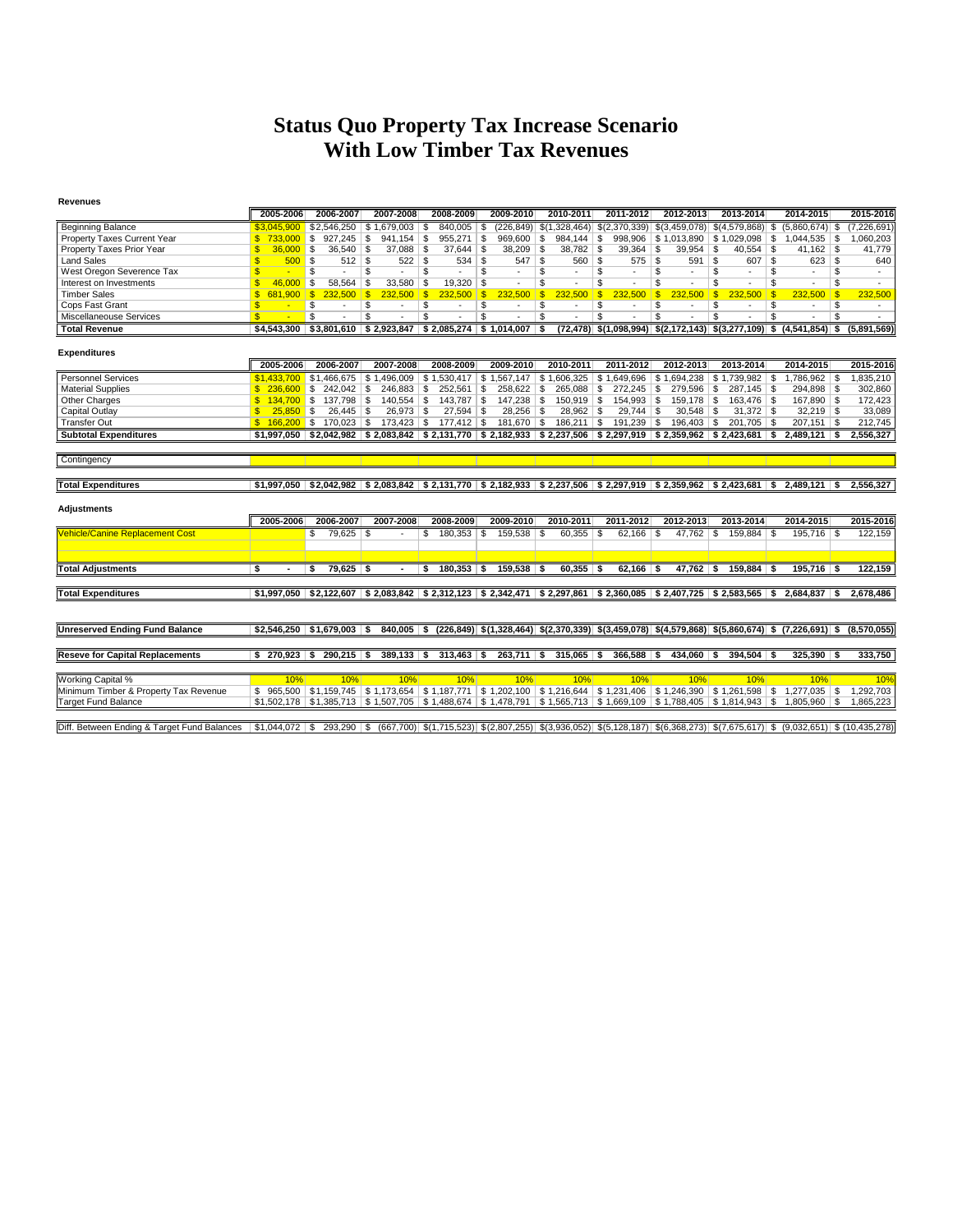## **Status Quo Property Tax Increase Scenario With High Timber Tax Revenues**

| <b>Revenues</b>                        |                         |                               |                                |                                                                                                         |                         |                                |                                        |                       |                                                                                                                           |                                |                          |
|----------------------------------------|-------------------------|-------------------------------|--------------------------------|---------------------------------------------------------------------------------------------------------|-------------------------|--------------------------------|----------------------------------------|-----------------------|---------------------------------------------------------------------------------------------------------------------------|--------------------------------|--------------------------|
|                                        | 2005-2006               | 2006-2007                     | 2007-2008                      | 2008-2009                                                                                               | 2009-2010               | 2010-2011                      | 2011-2012                              | 2012-2013             | 2013-2014                                                                                                                 | 2014-2015                      | 2015-2016                |
| <b>Beginning Balance</b>               | \$3.045.900             | \$2,546,250                   |                                | $$2,346,503$ $$2,188,355$ $$1,820,013$ $$1,429,578$ $$1,090,943$                                        |                         |                                |                                        | \$<br>699,159         | 264,747 \$<br>- \$                                                                                                        | $(341, 411)$ \$                | (1,039,928)              |
| Property Taxes Current Year            | $$733.000$ \ \$         | 927,245                       | l \$<br>941,154                | \$<br>955,271                                                                                           | \$<br>$969,600$ \$      | $984,144$ \$                   |                                        |                       | 998,906   \$1,013,890   \$1,029,098   \$                                                                                  |                                | 1,060,203                |
| Property Taxes Prior Year              | 36,000<br>S.            | $36,540$ \$<br>Ŝ.             | 37.088                         | \$<br>37.644                                                                                            | \$<br>$38,209$ \$       | $38,782$ \$                    | 39.364                                 | 39.954<br>\$          | \$                                                                                                                        | $41,162$ \$                    | 41,779                   |
| <b>Land Sales</b>                      | $500$ \ \$              | $512$ \$                      | $522$ \$                       | 534                                                                                                     | \$<br>547               | $560$ \$<br>l S                | $575$ \$                               | $591$ \$              | $607$ \$                                                                                                                  | $623$ \$                       | 640                      |
| West Oregon Severence Tax              | \$.<br>$\sim$           | \$<br>$\ddot{\phantom{1}}$    | \$<br>$\overline{\phantom{a}}$ | $\overline{\mathbb{S}}$                                                                                 | \$<br>$\sim$            | \$<br>$\overline{\phantom{a}}$ | \$                                     | \$<br>$\sim$          | \$<br>S                                                                                                                   | S<br>$\overline{\phantom{a}}$  |                          |
| Interest on Investments                | S<br>46.000             | 58.564                        | 46,930<br>\$                   | <b>S</b><br>50.332                                                                                      | \$<br>43.680            | $35.739$ \ \$<br>l S           | 29.455                                 | $18.877$ \$<br>\$     | 7,148<br><b>S</b>                                                                                                         | S<br>$\ddot{\phantom{1}}$      |                          |
| <b>Timber Sales</b>                    | $\mathbf{s}$<br>681.900 | $\mathbf{s}$<br>900,000       | $\mathsf{S}$<br>900,000        | $\mathbf{s}$<br>900.000                                                                                 | $\mathbf{s}$<br>900,000 | $\sqrt{s}$<br>900.000          | $\mathbf{s}$<br>900.000                | $\sqrt{s}$<br>900.000 | $\sqrt{s}$<br>900.000<br>$\mathbf{s}$                                                                                     | 900.000<br>$\blacksquare$      | 900.000                  |
| Cops Fast Grant                        | $\mathbf{s}$<br>۰.      | \$<br>$\sim$                  | \$<br>$\sim$                   | \$<br>$\sim$                                                                                            | \$<br>$\sim$            | \$<br>$\sim$                   | \$<br>$\sim$                           | \$<br>$\sim$          | \$<br>\$<br>$\overline{\phantom{a}}$                                                                                      | \$<br>$\overline{\phantom{a}}$ | $\overline{\phantom{a}}$ |
| Miscellaneouse Services                | $\mathbf{s}$<br>٠       | \$                            | \$                             | -S                                                                                                      | S                       | \$<br>$\overline{\phantom{a}}$ | $\mathfrak{s}$                         | \$.                   | \$<br>s.                                                                                                                  | $\mathbf{s}$                   | $\sim$                   |
| <b>Total Revenue</b>                   | \$4.543.300             | \$4,469,110                   |                                | $$4,272,197$ $$4,132,136$                                                                               |                         |                                | $$3,772,049$ $$3,388,804$ $$3,059,244$ | \$2,672,471           |                                                                                                                           | $1,644,909$ \$                 | 962,694                  |
|                                        |                         |                               |                                |                                                                                                         |                         |                                |                                        |                       |                                                                                                                           |                                |                          |
| <b>Expenditures</b>                    |                         |                               |                                |                                                                                                         |                         |                                |                                        |                       |                                                                                                                           |                                |                          |
|                                        | 2005-2006               | 2006-2007                     | 2007-2008                      | 2008-2009                                                                                               | 2009-2010               | 2010-2011                      | 2011-2012                              | 2012-2013             | 2013-2014                                                                                                                 | 2014-2015                      | 2015-2016                |
| <b>Personnel Services</b>              |                         | $$1,433,700$ $$1,466,675$     | \$1,496,009                    | $$1,530,417$ $$1,567,147$                                                                               |                         | $\frac{1}{2}$ 1,606,325        | \$1,649,696                            | \$1,694,238           |                                                                                                                           | 1,786,962 \$                   | 1,835,210                |
| <b>Material Supplies</b>               |                         | $$236.600$ $$242.042$ $$$     | $246,883$ \$                   | 252,561 \$                                                                                              | 258,622 \$              | $265,088$ \$                   | $272,245$ \$                           | 279,596 \$            |                                                                                                                           | $294.898$ \$                   | 302.860                  |
| Other Charges                          | $$134.700$ \ \$         | $137.798$ \ \$                | $140,554$ \$                   | 143.787                                                                                                 | \$                      | $150,919$ \$                   | 154,993                                | \$<br>159,178         | l \$                                                                                                                      | 167,890 \$                     | 172,423                  |
| Capital Outlay                         | 25,850<br>S.            | $26.445$ \$<br>$\blacksquare$ | $26,973$ \$                    | 27.594                                                                                                  | <b>S</b><br>$28.256$ \$ | $28.962$ \$                    | 29.744                                 | \$<br>30.548          | $31.372$ \$<br>l \$                                                                                                       | $32,219$ \$                    | 33,089                   |
| <b>Transfer Out</b>                    | $$166,200$ \$           | $170,023$ \$                  | $173,423$ \$                   | $177,412$ \$                                                                                            | 181,670 \$              | $186,211$ \$                   | 191,239 \$                             | 196,403               | 201,705 \$<br>l \$                                                                                                        | $207,151$ \$                   | 212,745                  |
| <b>Subtotal Expenditures</b>           |                         |                               |                                | $$1,997,050$ $$2,042,982$ $$2,083,842$ $$2,131,770$ $$2,182,933$ $$2,237,506$ $$2,297,919$ $$2,359,962$ |                         |                                |                                        |                       | $$2,423,681$ \ \$                                                                                                         | $2.489.121$ \$                 | 2,556,327                |
|                                        |                         |                               |                                |                                                                                                         |                         |                                |                                        |                       |                                                                                                                           |                                |                          |
| Contingency                            |                         |                               |                                |                                                                                                         |                         |                                |                                        |                       |                                                                                                                           |                                |                          |
|                                        |                         |                               |                                |                                                                                                         |                         |                                |                                        |                       |                                                                                                                           |                                |                          |
| <b>Total Expenditures</b>              |                         |                               |                                |                                                                                                         |                         |                                |                                        |                       | $$1.997.050$ $$2.042.982$ $$2.083.842$ $$2.131.770$ $$2.182.933$ $$2.237.506$ $$2.297.919$ $$2.359.962$ $$2.423.681$ $$3$ | $2.489.121$ \$                 | 2.556.327                |
|                                        |                         |                               |                                |                                                                                                         |                         |                                |                                        |                       |                                                                                                                           |                                |                          |
| <b>Adjustments</b>                     |                         |                               |                                |                                                                                                         |                         |                                |                                        |                       |                                                                                                                           |                                |                          |
|                                        | 2005-2006               | 2006-2007                     | 2007-2008                      | 2008-2009                                                                                               | 2009-2010               | 2010-2011                      | 2011-2012                              | 2012-2013             | 2013-2014                                                                                                                 | 2014-2015                      | 2015-2016                |
| <b>Vehicle/Canine Replacement Cost</b> |                         | $79,625$ \$                   |                                |                                                                                                         |                         | 60,355                         |                                        |                       | 159,884 \$                                                                                                                |                                |                          |
|                                        |                         | S                             |                                | \$<br>$180,353$ \$                                                                                      | 159,538                 | l \$                           | ∣\$<br>62,166                          | \$<br>47.762          | \$                                                                                                                        | $195.716$ \ \$                 | 122,159                  |
|                                        |                         |                               |                                |                                                                                                         |                         |                                |                                        |                       |                                                                                                                           |                                |                          |
| <b>Total Adjustments</b>               | \$                      | $79.625$ \$<br>\$.            |                                | $180.353$ \$<br>\$                                                                                      | $159.538$ \$            | $60.355$ \$                    | $62.166$ \$                            | $47.762$ \$           | $159.884$ \ \$                                                                                                            | $195.716$ S                    | 122,159                  |
|                                        |                         |                               |                                |                                                                                                         |                         |                                |                                        |                       |                                                                                                                           |                                |                          |
|                                        |                         |                               |                                |                                                                                                         |                         |                                |                                        |                       |                                                                                                                           |                                |                          |
| <b>Total Expenditures</b>              |                         |                               |                                |                                                                                                         |                         |                                |                                        |                       | $$1,997,050$ $$2,122,607$ $$2,083,842$ $$2,312,123$ $$2,342,471$ $$2,297,861$ $$2,360,085$ $$2,407,725$ $$2,583,565$ $$$  | $2.684.837$ \$                 | 2.678.486                |
|                                        |                         |                               |                                |                                                                                                         |                         |                                |                                        |                       |                                                                                                                           |                                |                          |
|                                        |                         |                               |                                |                                                                                                         |                         |                                |                                        |                       |                                                                                                                           |                                |                          |
| <b>Unreserved Ending Fund Balance</b>  |                         |                               |                                | $$2,546,250$ $$2,346,503$ $$2,188,355$ $$1,820,013$ $$1,429,578$ $$1,090,943$ $$$                       |                         |                                | $699,159$ \$                           |                       | 264,747 \$ (341,411) \$ (1,039,928) \$ (1,715,792)                                                                        |                                |                          |
|                                        |                         |                               |                                |                                                                                                         |                         |                                |                                        |                       |                                                                                                                           |                                |                          |
| <b>Reseve for Capital Replacements</b> | $$270,923$ \$           | $290,215$ \$                  | $389,133$ \$                   | $313,463$ \$                                                                                            | $263,711$ \$            | $315,065$ \$                   | $366,588$ \$                           | 434,060               | $394,504$ \$<br>- 56                                                                                                      | $325,390$ \$                   | 333,750                  |
|                                        |                         |                               |                                |                                                                                                         |                         |                                |                                        |                       |                                                                                                                           |                                |                          |
| <b>Working Capital %</b>               | 10%                     | 10%                           | 10%                            | 10%                                                                                                     | 10%                     | 10%                            | 10%                                    | 10%                   | 10%                                                                                                                       | 10%                            | 10%                      |
| Minimum Timber & Property Tax Revenue  |                         |                               |                                |                                                                                                         |                         |                                |                                        |                       | \$ 965,500 \$1,159,745 \$1,173,654 \$1,187,771 \$1,202,100 \$1,216,644 \$1,231,406 \$1,246,390 \$1,261,598 \$             | $1,277,035$ \$                 | 1,292,703                |
| <b>Target Fund Balance</b>             |                         |                               |                                | $$1,502,178$ $$1,385,713$ $$1,507,705$ $$1,488,674$ $$1,478,791$ $$1,565,713$ $$1,669,109$ $$1,788,405$ |                         |                                |                                        |                       | $\frac{1}{2}$ \$1.814.943 \ \$                                                                                            | 1,805,960 \$                   | 1.865.223                |
|                                        |                         |                               |                                |                                                                                                         |                         |                                |                                        |                       |                                                                                                                           |                                |                          |

Diff. Between Ending & Target Fund Balances | \$1,044,072 | \$ 960,790 | \$ 680,650 | \$ 331,339 | \$ 49,213) \$  $(474,770)$  \$  $(969,950)$  \$ $(1,523,658)$   $$2,166,355)$  \$  $(2,845,888)$  \$  $(3,581,015)$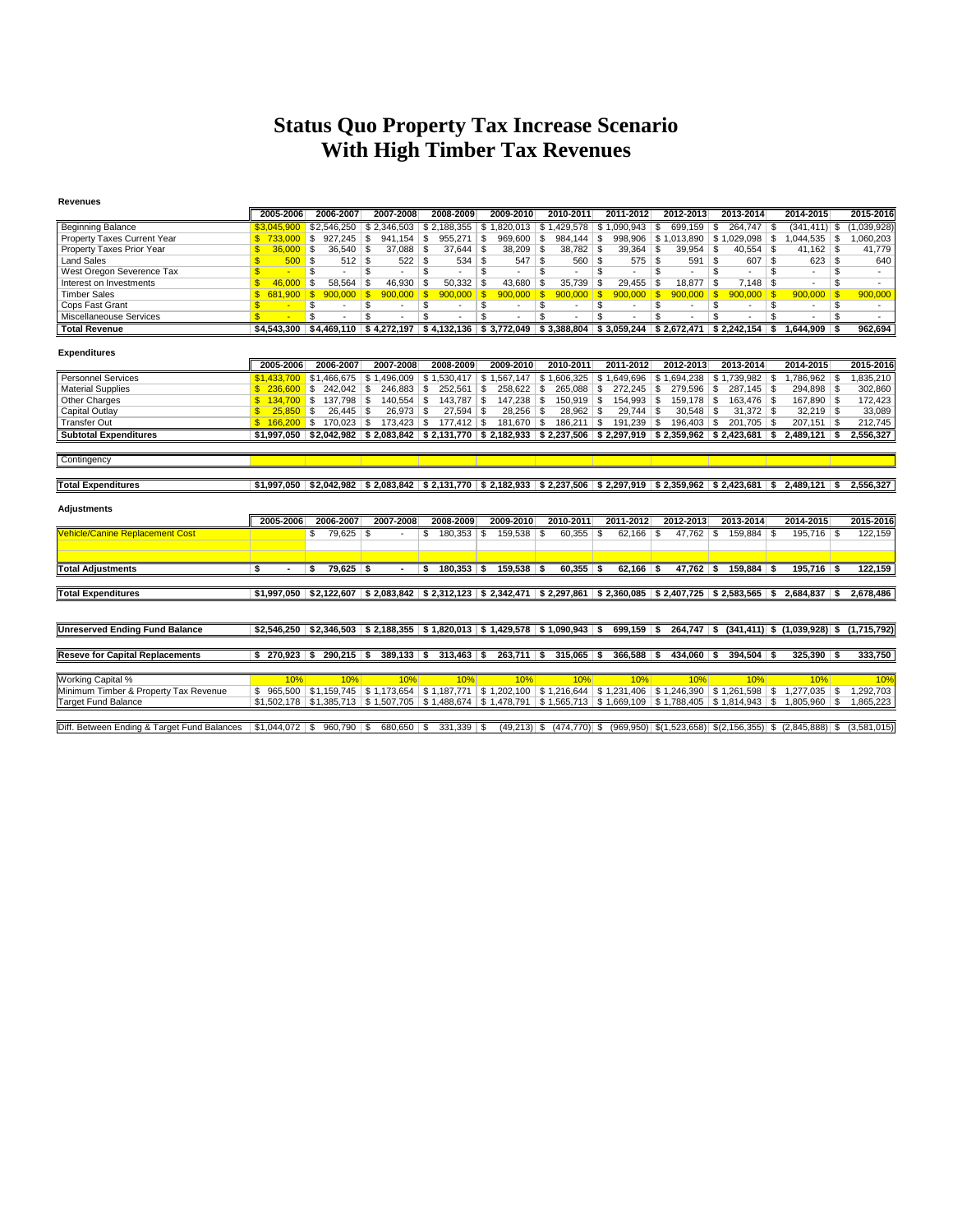**Appendix C Revenue and Expenditure Scenarios With a Property Tax Increase and Expenditure Reductions**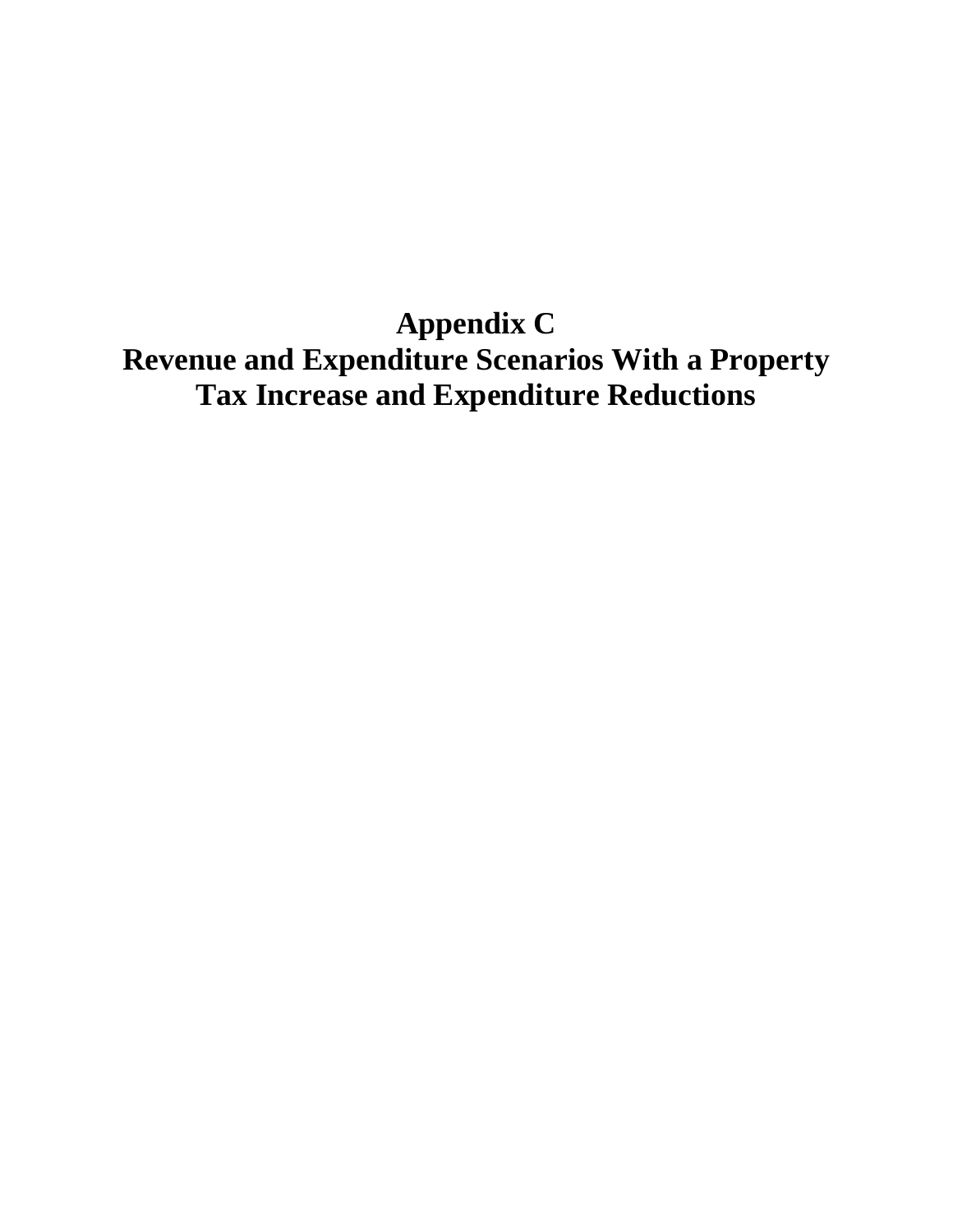## **Status Quo Property Tax Increase and Expenditure Reduction Scenario With Average Timber Tax Revenues**

| <b>Revenues</b>                                            |                    |              |              |                                                                       |              |                             |                     |              |                                        |              |                                                                                                                                                                    |    |                                 |     |                 |                |                                                                 |            |                                 |              |             |
|------------------------------------------------------------|--------------------|--------------|--------------|-----------------------------------------------------------------------|--------------|-----------------------------|---------------------|--------------|----------------------------------------|--------------|--------------------------------------------------------------------------------------------------------------------------------------------------------------------|----|---------------------------------|-----|-----------------|----------------|-----------------------------------------------------------------|------------|---------------------------------|--------------|-------------|
|                                                            |                    | 2005-2006    |              | 2006-2007                                                             |              | 2007-2008                   | 2008-2009           |              | 2009-2010                              |              | 2010-2011                                                                                                                                                          |    | 2011-2012                       |     | 2012-2013       |                | 2013-2014                                                       |            | 2014-2015                       |              | 2015-2016   |
| <b>Beginning Balance</b>                                   |                    | \$3.045.900  |              | \$2,546,250                                                           |              |                             |                     |              |                                        |              | $$2,116,459$ $$1,887,315$ $$1,483,618$ $$1,063,176$ $$$                                                                                                            |    | 700,378 \$                      |     | $290,719$ \$    |                | $(154, 170)$ \$                                                 |            | $(758, 834)$ \$ $(1, 440, 397)$ |              |             |
| Property Taxes Current Year                                | \$                 | 733,000      | \$           | 927,245                                                               | \$           | $941,154$ \$                | 955,271             | \$           | $969,600$ \$                           |              | $984,144$ \$                                                                                                                                                       |    |                                 |     |                 |                | 998,906   \$1,013,890   \$1,029,098   \$1,044,535   \$1,060,203 |            |                                 |              |             |
| Property Taxes Prior Year                                  |                    | 36,000       | \$           | 36,540                                                                | -\$          | $37,088$ \$                 | 37,644              | \$           | 38,209                                 | l \$         | $38,782$ \$                                                                                                                                                        |    | 39,364                          | \$  | 39,954          | \$             | 40,554                                                          | $\vert$ \$ | $41,162$ \$                     |              | 41,779      |
| <b>Land Sales</b>                                          | \$                 | $500$ \$     |              | 512                                                                   | -\$          | $522$ \ \$                  | 534                 | \$           | 547                                    | \$           | $560$ \ \$                                                                                                                                                         |    | $575$ \$                        |     | 591             | -\$            | $607$ \$                                                        |            | $623$ \$                        |              | 640         |
| West Oregon Severence Tax                                  | \$                 |              | \$           | $\mathcal{L}_{\mathcal{A}}$                                           | \$           | $\blacksquare$              | \$<br>$\sim$        | \$           | $\mathbf{r}$                           | \$           | ÷.                                                                                                                                                                 | \$ |                                 | \$  | $\mathbf{r}$    | \$             | $\sim$                                                          | \$         | $\overline{a}$                  | \$           | $\sim$      |
| Interest on Investments                                    | $\mathbf{\hat{s}}$ | 46.000       | \$           | 58.564                                                                | \$           | $42,329$ \$                 | 43,408              | \$           | 35,607                                 | \$           | $26,579$ \$                                                                                                                                                        |    | $18,910$ \\$                    |     | 7,849           | \$             | $\overline{a}$                                                  | \$         |                                 | \$           |             |
| <b>Timber Sales</b>                                        | $\mathbf{s}$       | 681.900      | $\mathbf{s}$ | 600.824                                                               | $\mathbf{s}$ | $600.824$ \$                | 600.824             | $\mathbf{s}$ | 600.824                                | $\mathbf{s}$ |                                                                                                                                                                    |    | $600.824$ \$                    |     | 600.824         | $\mathbf{s}$   | $600.824$ \$                                                    |            | 600.824                         | $\mathbf{s}$ | 600.824     |
| Cops Fast Grant                                            | $\mathbf{s}$       | <b>A</b>     | \$           | $\overline{\phantom{a}}$                                              | \$           | $\overline{\phantom{0}}$    | \$<br>$\sim$        | \$           | $\sim$                                 | \$           | $\overline{\phantom{a}}$                                                                                                                                           | S  | $\sim$                          | \$  | $\sim$          | \$             | $\sim$                                                          | \$         | $\sim$                          | \$           | $\sim$      |
| Miscellaneouse Services                                    | $\mathbf{s}$       | $\sim$       | \$           | $\overline{a}$                                                        | \$           | $\overline{a}$              | \$<br>$\sim$        | \$           | $\overline{a}$                         | \$           | ÷,                                                                                                                                                                 | \$ |                                 | \$  | $\overline{a}$  | $\mathfrak{s}$ | $\overline{a}$                                                  | \$         |                                 | \$           | $\sim$      |
| <b>Total Revenue</b>                                       |                    | \$4,543,300  |              | \$4,169,934                                                           |              | $$3,738,375$ $$3,524,996$   |                     |              |                                        |              | $$3,128,404$ $$2,714,066$ $$2,358,958$ $$1,953,828$                                                                                                                |    |                                 |     |                 |                | \$1,516,912                                                     | ∣\$        | 928,310                         | \$           | 263,049     |
|                                                            |                    |              |              |                                                                       |              |                             |                     |              |                                        |              |                                                                                                                                                                    |    |                                 |     |                 |                |                                                                 |            |                                 |              |             |
|                                                            |                    |              |              |                                                                       |              |                             |                     |              |                                        |              |                                                                                                                                                                    |    |                                 |     |                 |                |                                                                 |            |                                 |              |             |
| <b>Expenditures</b>                                        |                    |              |              |                                                                       |              |                             |                     |              |                                        |              |                                                                                                                                                                    |    |                                 |     |                 |                |                                                                 |            |                                 |              |             |
|                                                            |                    |              |              |                                                                       |              |                             |                     |              |                                        |              |                                                                                                                                                                    |    |                                 |     |                 |                |                                                                 |            |                                 |              |             |
|                                                            |                    | 2005-2006    |              | 2006-2007                                                             |              | 2007-2008                   | 2008-2009           |              | 2009-2010                              |              | 2010-2011                                                                                                                                                          |    | 2011-2012                       |     | 2012-2013       |                | 2013-2014                                                       |            | 2014-2015                       |              | 2015-2016   |
| <b>Personnel Services</b>                                  |                    |              |              | $$1,433.700$ $$1,466.675$                                             |              |                             |                     |              | $$1,496,009$ $$1,530,417$ $$1,567,147$ |              | $$1,606,325$ $$1,649,696$ $$1,694,238$                                                                                                                             |    |                                 |     |                 |                | $$1.739.982$ $$1.786.962$ $$1.835.210$                          |            |                                 |              |             |
| <b>Material Supplies</b>                                   | $\mathbf{s}$       | 236,600      | \$           | $242.042$ \$                                                          |              | 246,883 \$                  | $252,561$ \$        |              | 258,622 \$                             |              | $265,088$ \$                                                                                                                                                       |    | $272,245$ \$                    |     | $279,596$ \$    |                | $287.145$ \$                                                    |            | $294.898$ \$                    |              | 302,860     |
| Other Charges                                              | $\mathbf{s}$       | $134.700$ \$ |              | 137,798                                                               | \$           | $140,554$ \$                | $143,787$ \$        |              | 147,238 \$                             |              | $150,919$ \$                                                                                                                                                       |    | $154,993$ \$                    |     | $159,178$ \$    |                | $163,476$ \$                                                    |            | 167,890 \$                      |              | 172,423     |
| Capital Outlay                                             | £.                 | $25.850$ \$  |              | $26,445$ \$                                                           |              | $26,973$ \$                 | $27,594$ \$         |              | $28,256$ \$                            |              | $28,962$ \$                                                                                                                                                        |    | $29,744$ \\$                    |     | $30,548$ \$     |                | $31,372$ \$                                                     |            | $32.219$ \$                     |              | 33,089      |
| <b>Transfer Out</b>                                        | $\mathbf{s}$       | $166.200$ \$ |              | 170,023                                                               | \$           | $173,423$ \$                | $177,412$ \$        |              | 181,670                                | \$           | $186,211$ \$                                                                                                                                                       |    | $191,239$ \$                    |     | 196,403         | $\sqrt{3}$     | $201,705$ \$                                                    |            | $207,151$ \$                    |              | 212,745     |
| <b>Subtotal Expenditures</b>                               |                    |              |              |                                                                       |              |                             |                     |              |                                        |              | $$1,997,050$ $$2,042,982$ $$2,083,842$ $$2,131,770$ $$2,182,933$ $$2,237,506$ $$2,297,919$ $$2,359,962$ $$2,423,681$ $$2,489,121$ $$2,556,327$                     |    |                                 |     |                 |                |                                                                 |            |                                 |              |             |
|                                                            |                    |              |              |                                                                       |              |                             |                     |              |                                        |              |                                                                                                                                                                    |    |                                 |     |                 |                |                                                                 |            |                                 |              |             |
| Contingency                                                |                    |              |              |                                                                       |              |                             |                     |              |                                        |              |                                                                                                                                                                    |    |                                 |     |                 |                |                                                                 |            |                                 |              |             |
|                                                            |                    |              |              |                                                                       |              |                             |                     |              |                                        |              |                                                                                                                                                                    |    |                                 |     |                 |                |                                                                 |            |                                 |              |             |
| <b>Total Expenditures</b>                                  |                    | \$1,997,050  |              | \$2,042,982                                                           |              |                             |                     |              |                                        |              | $$2,083,842$ $$2,131,770$ $$2,182,933$ $$2,237,506$ $$2,297,919$ $$2,359,962$ $$2,423,681$ $$2,489,121$                                                            |    |                                 |     |                 |                |                                                                 |            |                                 |              | \$2,556,327 |
|                                                            |                    |              |              |                                                                       |              |                             |                     |              |                                        |              |                                                                                                                                                                    |    |                                 |     |                 |                |                                                                 |            |                                 |              |             |
| <b>Adjustments</b>                                         |                    |              |              |                                                                       |              |                             |                     |              |                                        |              |                                                                                                                                                                    |    |                                 |     |                 |                |                                                                 |            |                                 |              |             |
|                                                            |                    | 2005-2006    |              | 2006-2007                                                             |              | 2007-2008                   | 2008-2009           |              | 2009-2010                              |              | 2010-2011                                                                                                                                                          |    | 2011-2012                       |     | 2012-2013       |                | 2013-2014                                                       |            | 2014-2015                       |              | 2015-2016   |
| <b>Vehicle/Canine Replacement Cost</b>                     |                    |              |              |                                                                       |              |                             |                     |              |                                        |              | $60.355$ \$                                                                                                                                                        |    |                                 |     | 47.762          |                |                                                                 |            |                                 |              |             |
| <b>Sergeant Staff Reduction</b>                            |                    |              |              |                                                                       |              |                             |                     |              |                                        |              |                                                                                                                                                                    |    |                                 |     |                 |                |                                                                 |            |                                 |              |             |
|                                                            |                    |              | \$           | 79.625                                                                | \$           |                             | \$<br>$180.353$ \$  |              | 159.538                                | \$           |                                                                                                                                                                    |    | $62.166$ \ \$                   |     |                 | -S             | $159.884$ \$                                                    |            | $195.716$ \ \$                  |              | 122,159     |
|                                                            |                    |              |              |                                                                       | \$           | $(91,753)$ \$               | $(93,863)$ \$       |              | $(96, 116)$ \$                         |              | $(98, 519)$ \$                                                                                                                                                     |    | $(101, 179)$ \$ $(103, 911)$ \$ |     |                 |                | $(106, 716)$ \$                                                 |            | $(109,598)$ \$ $(112,557)$      |              |             |
| <b>Sergeant Replace w/ Deputy</b>                          |                    |              |              |                                                                       |              |                             | \$<br>$(32,610)$ \$ |              | $(33,392)$ \$                          |              | $(34,227)$ \$                                                                                                                                                      |    | $(35, 151)$ \$                  |     | $(36, 100)$ \$  |                | $(37,075)$ \$                                                   |            | $(38,076)$ \$                   |              | (39, 104)   |
| <b>Deputy Reduction</b>                                    |                    |              | \$           | $(69.131)$ \$                                                         |              | $(70, 514)$ \$              | $(72, 136)$ \$      |              | $(73,867)$ \$                          |              | $(75, 714)$ \$                                                                                                                                                     |    | $(77, 758)$ \$                  |     | $(79, 858)$ \$  |                | $(82,014)$ \$                                                   |            | $(84,228)$ \$                   |              | (86, 502)   |
| <b>Deputy Reduction</b>                                    |                    |              |              |                                                                       | \$           | $(70, 514)$ \$              | $(72, 136)$ \$      |              | $(73, 867)$ \$                         |              | $(75, 714)$ \$                                                                                                                                                     |    | $(77, 758)$ \$                  |     | $(79, 858)$ \$  |                | $(82,014)$ \$                                                   |            | $(84,228)$ \$                   |              | (86, 502)   |
|                                                            |                    |              |              |                                                                       |              |                             |                     |              |                                        |              |                                                                                                                                                                    |    |                                 |     |                 |                |                                                                 |            |                                 |              |             |
| <b>Total Adjustments</b>                                   | \$                 |              | \$           | 10,494                                                                | -\$          | $(232,781)$ \$              | $(90, 392)$ \$      |              | $(117,704)$ \$                         |              | $(223, 818)$ \$                                                                                                                                                    |    | $(229,680)$ \$                  |     | $(251, 964)$ \$ |                | $(147, 935)$ \$                                                 |            | $(120, 414)$ \$                 |              | (202, 506)  |
|                                                            |                    |              |              |                                                                       |              |                             |                     |              |                                        |              |                                                                                                                                                                    |    |                                 |     |                 |                |                                                                 |            |                                 |              |             |
| <b>Total Expenditures</b>                                  |                    |              |              |                                                                       |              |                             |                     |              |                                        |              | \$ 1,997,050   \$ 2,053,476   \$ 1,851,061   \$ 2,041,378   \$ 2,065,228   \$ 2,013,688   \$ 2,068,238   \$ 2,107,998   \$ 2,275,746   \$ 2,368,707   \$ 2,353,821 |    |                                 |     |                 |                |                                                                 |            |                                 |              |             |
|                                                            |                    |              |              |                                                                       |              |                             |                     |              |                                        |              |                                                                                                                                                                    |    |                                 |     |                 |                |                                                                 |            |                                 |              |             |
|                                                            |                    |              |              |                                                                       |              |                             |                     |              |                                        |              |                                                                                                                                                                    |    |                                 |     |                 |                |                                                                 |            |                                 |              |             |
| <b>Unreserved Ending Fund Balance</b>                      |                    |              |              | $$2,546,250$ $$2,116,459$ $$1,887,315$ $$1,483,618$ $$1,063,176$ $$5$ |              |                             |                     |              |                                        |              | $700,378$ \$                                                                                                                                                       |    | $290,719$ \$                    |     | $(154, 170)$ \$ |                | $(758, 834)$ \$(1,440,397) \$(2,090,772)                        |            |                                 |              |             |
|                                                            |                    |              |              |                                                                       |              |                             |                     |              |                                        |              |                                                                                                                                                                    |    |                                 |     |                 |                |                                                                 |            |                                 |              |             |
| <b>Reseve for Capital Replacements</b>                     | \$                 | 270,923      | \$           | $290,215$ \$                                                          |              | $389,133$ \$                | $313,463$ \$        |              | $263,711$ \$                           |              | $315,065$ \$                                                                                                                                                       |    | 366,588                         | -\$ | 434,060         | - \$           | $394,504$ \$                                                    |            | 325,390                         | - \$         | 333,750     |
|                                                            |                    |              |              |                                                                       |              |                             |                     |              |                                        |              |                                                                                                                                                                    |    |                                 |     |                 |                |                                                                 |            |                                 |              |             |
|                                                            |                    |              |              |                                                                       |              |                             |                     |              |                                        |              |                                                                                                                                                                    |    |                                 |     |                 |                |                                                                 |            |                                 |              |             |
| Working Capital %                                          |                    | 10%          |              | 10%                                                                   |              | 10%                         | 10%                 |              | 10%                                    |              | 10%                                                                                                                                                                |    | 10%                             |     | 10%             |                | 10%                                                             |            | 10%                             |              | 10%         |
| Minimum Timber Revenue Sales                               | \$                 | 965,500      |              | \$1,159,745                                                           |              | $$1,173,654$ \ $$1,187,771$ |                     |              | \$1,202,100                            |              | $$1,216,644$ $$1,231,406$                                                                                                                                          |    |                                 |     | \$1,246,390     |                | \$1,261,598                                                     |            | $$1,277,035$ $$1,292,703$       |              |             |
| <b>Target Fund Balance</b>                                 |                    |              |              |                                                                       |              |                             |                     |              |                                        |              | \$1,502,178 \$1,309,669 \$1,251,646 \$1,190,855 \$1,173,824 \$1,253,122 \$1,348,078 \$1,458,706 \$1,476,343 \$1,458,217 \$1,508,091                                |    |                                 |     |                 |                |                                                                 |            |                                 |              |             |
| Diff. Between Ending & Target Fund Balances 1,044,072   \$ |                    |              |              | $806,790$ \$                                                          |              | 635,669 \$                  |                     |              | $292,762$ \$ $(110,648)$ \$            |              | $(552, 744)$ \$(1,057,359) \$(1,612,877) \$(2,235,177) \$(2,898,614) \$(3,598,863)                                                                                 |    |                                 |     |                 |                |                                                                 |            |                                 |              |             |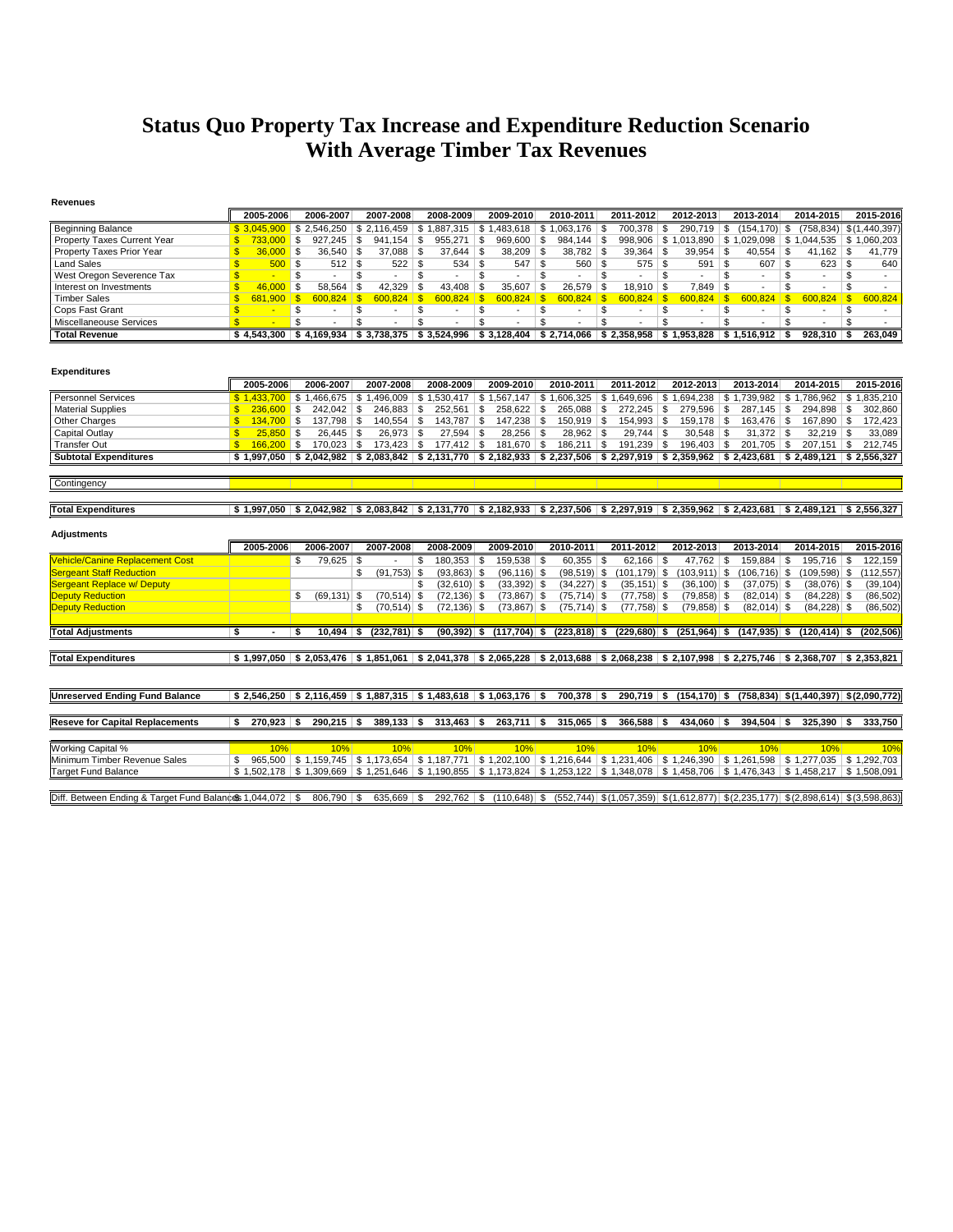## **Status Quo Property Tax Increase and Expenditure Reduction Scenario With Low Timber Tax Revenues**

| <b>Revenues</b>                        |                                                              |              |                          |                                         |                                        |                                |                                       |                                |                                |                                                                                                                                     |                                           |                         |
|----------------------------------------|--------------------------------------------------------------|--------------|--------------------------|-----------------------------------------|----------------------------------------|--------------------------------|---------------------------------------|--------------------------------|--------------------------------|-------------------------------------------------------------------------------------------------------------------------------------|-------------------------------------------|-------------------------|
|                                        | 2005-2006                                                    | 2006-2007    |                          | 2007-2008                               | 2008-2009                              | 2009-2010                      | 2010-2011                             | 2011-2012                      | 2012-2013                      | 2013-2014                                                                                                                           | 2014-2015                                 | 2015-2016               |
| <b>Beginning Balance</b>               | \$3.045.900                                                  | \$2,546,250  |                          | \$1,748,135                             | \$1,143,300                            | 354,167<br>\$                  | \$                                    | $(461,706)$ \$(1,219,407)      | \$(2,016,300)                  |                                                                                                                                     | $$(2,837,363)$ $$(3,810,351)$             | \$(4,860,238)           |
| Property Taxes Current Year            | $\mathbf{s}$<br>733,000                                      | \$           | 927.245                  | \$<br>941.154                           | l \$<br>955.271                        | \$<br>969,600                  | \$<br>$984.144$ \ \$                  | 998.906                        | \$1.013.890                    | \$1.029.098                                                                                                                         | $\frac{1}{2}$ \$ 1.044.535 \ \$ 1.060.203 |                         |
| Property Taxes Prior Year              | $\mathbf{s}$<br>36,000                                       | \$           | 36,540                   | \$<br>$37,088$ \$                       | 37,644                                 | \$<br>38,209                   | $38,782$ \$<br>\$                     | 39,364                         | \$<br>39,954                   | -S<br>40,554                                                                                                                        | <b>S</b><br>41,162                        | \$<br>41,779            |
| <b>Land Sales</b>                      | $\mathbf{s}$<br>500                                          | $\mathbf{s}$ | 512                      | \$                                      | 534                                    | \$.<br>547                     | $560$ \ \$<br>\$                      | 575                            | \$<br>591                      | \$<br>607                                                                                                                           | l \$<br>623                               | $\mathfrak{s}$<br>640   |
| West Oregon Severence Tax              | $\mathbf{s}$<br>$\sim$                                       | \$           | $\sim$                   | \$<br>$\overline{a}$                    | \$<br>$\overline{\phantom{0}}$         | \$<br>$\overline{\phantom{a}}$ | \$<br>$\overline{\phantom{a}}$        | \$<br>$\overline{\phantom{a}}$ | \$<br>$\blacksquare$           | \$<br>$\overline{a}$                                                                                                                | \$<br>$\overline{a}$                      | \$<br>$\blacksquare$    |
| Interest on Investments                | $\mathbf{s}$<br>46.000                                       | \$           | 58,564                   | \$<br>$34,963$ \$                       | 26,296                                 | \$<br>8.500                    | \$<br>$\overline{a}$                  | \$                             | \$<br>$\overline{\phantom{a}}$ | \$<br>$\overline{a}$                                                                                                                | \$                                        | \$<br>$\overline{a}$    |
| <b>Timber Sales</b>                    | $\mathbf{\$}$<br>681.900                                     | \$           | 232.500                  | $\mathbf{s}$<br>232.500                 | $\mathbf{s}$<br>232.500                | $\mathbf{s}$<br>232.500        | $\mathbf{s}$<br>232.500               | $\mathbf{\$}$<br>232.500       | $\sqrt{3}$<br>232,500          | $\mathbf{s}$<br>232.500                                                                                                             | $\mathbf{s}$<br>232.500                   | $\mathbf{s}$<br>232,500 |
| Cops Fast Grant                        | $\mathbf{\$}$<br>- 1                                         | \$           | $\overline{\phantom{a}}$ | \$<br>$\overline{\phantom{a}}$          | \$<br>$\overline{\phantom{a}}$         | \$<br>$\overline{\phantom{a}}$ | \$<br>$\overline{\phantom{a}}$        | \$<br>$\overline{\phantom{a}}$ | \$<br>$\overline{\phantom{a}}$ | \$<br>$\overline{\phantom{a}}$                                                                                                      | \$<br>$\overline{\phantom{a}}$            | \$<br>$\sim$            |
| Miscellaneouse Services                | $\mathbf{s}$                                                 | \$           |                          | \$<br>$\overline{a}$                    | \$                                     | \$                             | \$<br>$\overline{\phantom{a}}$        | \$<br>$\overline{\phantom{a}}$ | \$<br>$\overline{\phantom{a}}$ | \$                                                                                                                                  | $\mathfrak{L}$                            | \$                      |
| <b>Total Revenue</b>                   | \$4.543.300                                                  |              |                          |                                         | $$3,801,610$ $$2,994,361$ $$2,395,545$ | $$1,603,522$ \\$               | $794,281$ \$                          | 51,938                         |                                | $\frac{1}{2}$ (729,365) $\frac{1}{2}(1,534,604)$ $\frac{1}{2}(2,491,531)$ $\frac{1}{2}(3,525,116)$                                  |                                           |                         |
| <b>Expenditures</b>                    | 2005-2006                                                    | 2006-2007    |                          | 2007-2008                               | 2008-2009                              | 2009-2010                      | 2010-2011                             | 2011-2012                      | 2012-2013                      | 2013-2014                                                                                                                           | 2014-2015                                 | 2015-2016               |
| <b>Personnel Services</b>              | \$1.433,700                                                  | \$1,466,675  |                          | \$1,496,009                             | \$1,530,417                            | \$1,567,147                    | \$1,606,325                           | \$1,649,696                    | \$1,694,238                    | \$1,739,982                                                                                                                         | \$1,786,962                               | \$1,835,210             |
| <b>Material Supplies</b>               | 236.600<br>$\mathbf{s}$                                      | \$           | 242.042                  | $246,883$ \$<br>\$                      | 252.561                                | \$<br>258.622                  | 265,088 \$<br>\$                      | 272,245                        | \$<br>279,596                  | \$<br>$287,145$ \$                                                                                                                  | 294.898                                   | 302,860<br>\$           |
| <b>Other Charges</b>                   | $134,700$ \$<br>$\mathbf{s}$                                 |              | 137,798                  | \$<br>$140,554$ \\$                     | $143,787$ \$                           | 147,238                        | \$<br>$150,919$ \$                    | $154,993$ \$                   | $159,178$ \$                   | $163,476$ \$                                                                                                                        | $167,890$ \$                              | 172,423                 |
| Capital Outlay<br><b>Transfer Out</b>  | 25,850<br>$\mathbf{s}$<br>$\mathbf{s}$<br>166,200            | \$<br>S.     | 26.445<br>170,023        | \$<br>$26.973$ \$<br>-S<br>$173,423$ \$ | 27.594<br>$177,412$ \$                 | \$<br>28,256                   | \$<br>28,962 \$<br>\$<br>$186,211$ \$ | 29.744<br>$191,239$ \$         | \$<br>30.548<br>196,403        | \$<br>$31,372$ \$<br>\$<br>201,705                                                                                                  | $32.219$ \$<br>∣\$<br>207,151             | 33,089<br>\$<br>212,745 |
|                                        |                                                              |              |                          |                                         |                                        | 181,670                        |                                       |                                |                                |                                                                                                                                     |                                           |                         |
| <b>Subtotal Expenditures</b>           |                                                              |              |                          |                                         |                                        |                                |                                       |                                |                                | $$1,997,050$ $$2,042,982$ $$2,083,842$ $$2,131,770$ $$2,182,933$ $$2,237,506$ $$2,297,919$ $$2,359,962$ $$2,423,681$ $$2,489,121$   |                                           | \$2,556,327             |
| Contingency                            |                                                              |              |                          |                                         |                                        |                                |                                       |                                |                                |                                                                                                                                     |                                           |                         |
|                                        |                                                              |              |                          |                                         |                                        |                                |                                       |                                |                                |                                                                                                                                     |                                           |                         |
| <b>Total Expenditures</b>              | \$1.997.050                                                  |              |                          |                                         |                                        |                                |                                       |                                |                                | $$2,042,982$ $$2,083,842$ $$2,131,770$ $$2,182,933$ $$2,237,506$ $$2,297,919$ $$2,359,962$ $$2,423,681$                             | \$2.489.121                               | \$2.556.327             |
| <b>Adjustments</b>                     | 2005-2006                                                    | 2006-2007    |                          | 2007-2008                               | 2008-2009                              | 2009-2010                      | 2010-2011                             | 2011-2012                      | 2012-2013                      | 2013-2014                                                                                                                           | 2014-2015                                 | 2015-2016               |
| Vehicle/Canine Replacement Cost        |                                                              | \$           | 79.625                   | \$                                      | 180.353<br>\$                          | \$<br>159.538                  | - \$<br>60.355                        | l \$<br>$62.166$ \ \$          | 47.762                         | \$<br>159.884                                                                                                                       | \$<br>195.716                             | 122.159<br>\$           |
| <b>Sergeant Staff Reduction</b>        |                                                              |              |                          | $(91,753)$ \$<br>\$                     | $(93,863)$ \$                          | $(96, 116)$ \$                 | $(98, 519)$ \$                        | $(101, 179)$ \$                | $(103, 911)$ \$                | $(106, 716)$ \$                                                                                                                     | $(109, 598)$ \$                           | (112, 557)              |
| <b>Sergeant Replace w/ Deputy</b>      |                                                              |              |                          |                                         | $(32,610)$ \$<br>\$                    | $(33,392)$ \$                  | $(34,227)$ \$                         | $(35, 151)$ \$                 | $(36, 100)$ \$                 | $(37,075)$ \$                                                                                                                       | $(38,076)$ \$                             | (39, 104)               |
| <b>Deputy Reduction</b>                |                                                              | \$           | $(69, 131)$ \$           | $(70, 514)$ \$                          | $(72, 136)$ \$                         | $(73, 867)$ \$                 | $(75, 714)$ \$                        | $(77, 758)$ \$                 | $(79, 858)$ \$                 | $(82,014)$ \$                                                                                                                       | $(84,228)$ \$                             | (86, 502)               |
| <b>Deputy Reduction</b>                |                                                              |              |                          | \$<br>$(70, 514)$ \$                    | $(72, 136)$ \$                         | $(73,867)$ \$                  | $(75, 714)$ \$                        | $(77,758)$ \$                  | $(79, 858)$ \$                 | $(82,014)$ \$                                                                                                                       | $(84,228)$ \$                             | (86.502)                |
| <b>Total Adjustments</b>               | Ŝ.                                                           | \$           | $10.494$ \$              | $(232, 781)$ \$                         | $(90, 392)$ \$                         | $(117,704)$ \$                 | $(223, 818)$ \$                       | $(229, 680)$ \$                | $(251,964)$ \$                 | $(147, 935)$ \$                                                                                                                     | $(120.414)$ \$                            | (202.506)               |
|                                        |                                                              |              |                          |                                         |                                        |                                |                                       |                                |                                |                                                                                                                                     |                                           |                         |
| <b>Total Expenditures</b>              |                                                              |              |                          |                                         |                                        |                                |                                       |                                |                                | \$1,997,050 \$2,053,476 \$1,851,061 \$2,041,378 \$2,065,228 \$2,013,688 \$2,068,238 \$2,107,998 \$2,275,746 \$2,368,707 \$2,353,821 |                                           |                         |
|                                        |                                                              |              |                          |                                         |                                        |                                |                                       |                                |                                |                                                                                                                                     |                                           |                         |
| <b>Unreserved Ending Fund Balance</b>  | $$2,546,250 \;   \; $1,748,135 \;   \; $1,143,300 \;   \; $$ |              |                          |                                         | $354,167$ \$                           |                                |                                       |                                |                                | $(461,706)$ \$(1,219,407) \$(2,016,300) \$(2,837,363) \$(3,810,351) \$(4,860,238) \$(5,878,937)                                     |                                           |                         |
|                                        |                                                              |              |                          |                                         |                                        |                                |                                       |                                |                                |                                                                                                                                     |                                           |                         |
| <b>Reseve for Capital Replacements</b> | 270,923                                                      | \$           | 290,215                  | $389,133$ \$<br>- \$                    | $313,463$ \$                           | $263,711$ \$                   | $315,065$ \$                          | 366,588                        | 434,060<br>-S                  | 394,504<br>- \$                                                                                                                     | 325,390<br>- \$                           | 333.750                 |
|                                        |                                                              |              |                          |                                         |                                        |                                |                                       |                                |                                |                                                                                                                                     |                                           |                         |
| Working Capital %                      | 10%                                                          |              | 10%                      | 10%                                     | 10%                                    | 10%                            | 10%                                   | 10%                            | 10%                            | 10%                                                                                                                                 | 10%                                       | 10%                     |
| Minimum Timber Revenue Sales           | 965.500<br>\$                                                |              |                          |                                         | $$1,159,745$ $$1,173,654$ $$1,187,771$ |                                |                                       |                                |                                | $$1,202,100$ $$1,216,644$ $$1,231,406$ $$1,246,390$ $$1,261,598$ $$1,277,035$ $$1,292,703$                                          |                                           |                         |
| Target Fund Balance                    | \$1,502,178                                                  | \$1,309,669  |                          |                                         |                                        |                                |                                       |                                |                                | $$1,251,646$ $$1,190,855$ $$1,173,824$ $$1,253,122$ $$1,348,078$ $$1,458,706$ $$1,476,343$ $$1,458,217$                             |                                           | \$1,508,091             |

Diff. Between Ending & Target Fund Balan \$ 1,044,072 | \$ 438,466 | \$ (108,346) \$ (836,688) \$ (1,635,530) \$ (2,472,529) \$ (3,364,378) \$ (4,296,069) \$ (5,286,693) \$ (6,318,455) \$ (7,387,028)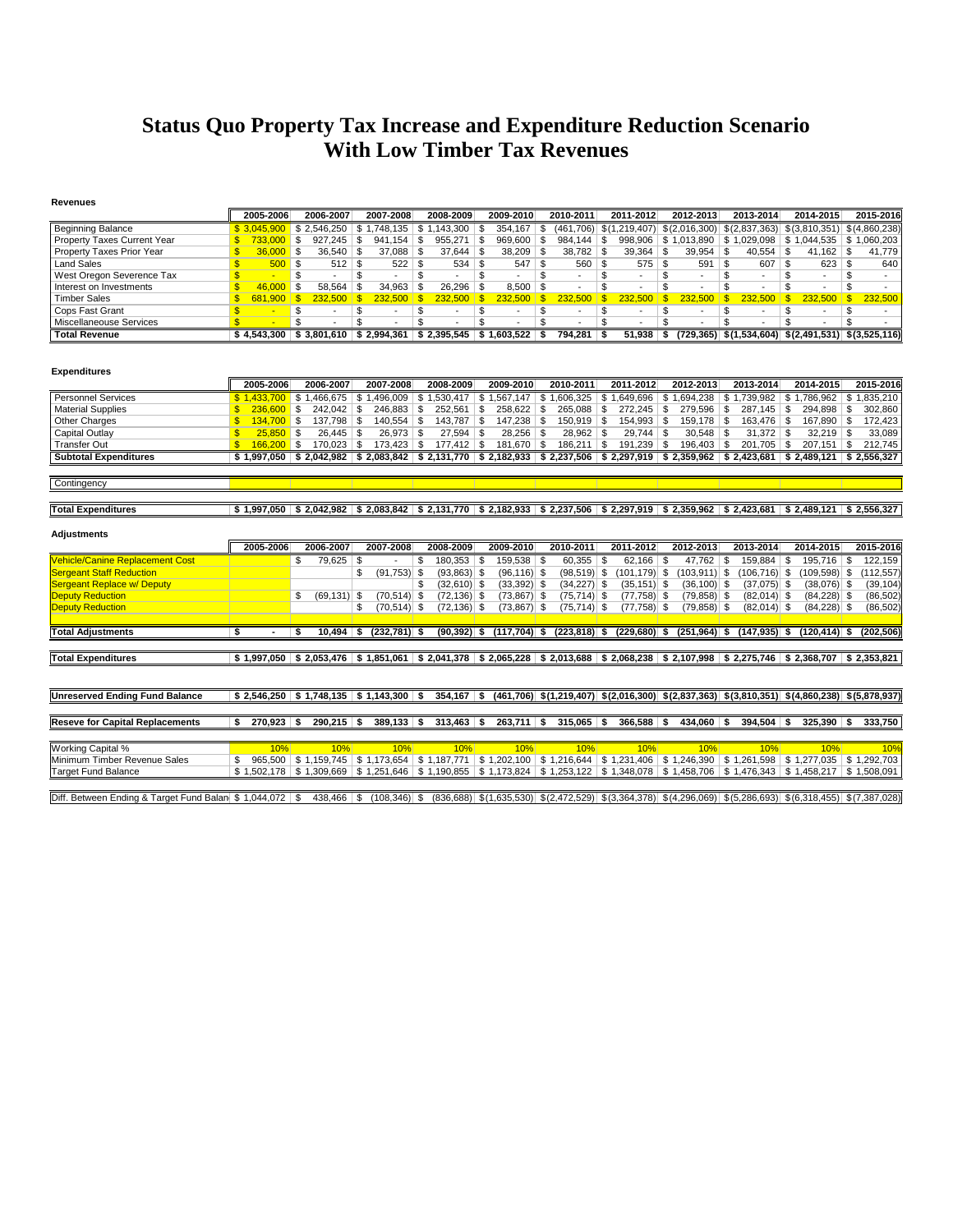## **Status Quo Property Tax Increase and Expenditure Reduction Scenario With High Timber Tax Revenues**

| <b>Revenues</b>                        |                              |                         |                                                                                                                                     |                                                    |                                        |                                |                                                                                                                       |                                |                                |                           |                                 |
|----------------------------------------|------------------------------|-------------------------|-------------------------------------------------------------------------------------------------------------------------------------|----------------------------------------------------|----------------------------------------|--------------------------------|-----------------------------------------------------------------------------------------------------------------------|--------------------------------|--------------------------------|---------------------------|---------------------------------|
|                                        | 2005-2006                    | 2006-2007               | 2007-2008                                                                                                                           | 2008-2009                                          | 2009-2010                              | 2010-2011                      | 2011-2012                                                                                                             | 2012-2013                      | 2013-2014                      | 2014-2015                 | 2015-2016                       |
| <b>Beginning Balance</b>               | \$3.045.900                  | \$2.546.250             | \$2.415.635                                                                                                                         | \$2.491.650                                        | \$2.401.029                            | \$2.301.781                    | \$2,269,124                                                                                                           | \$2.200.998                    | \$2.106.861                    | \$1.858.259               | \$1.526.045                     |
| Property Taxes Current Year            | $\mathbf{s}$<br>733,000      | \$<br>927,245           | \$<br>941,154                                                                                                                       | \$<br>955,271                                      | \$<br>969,600                          | \$<br>984,144                  | \$                                                                                                                    | 998,906 \$1,013,890            | \$1,029,098                    | $$1,044,535$ $$1,060,203$ |                                 |
| Property Taxes Prior Year              | 36,000<br>\$                 | \$<br>36,540            | \$<br>$37,088$ \$                                                                                                                   | 37,644                                             | \$<br>38,209                           | \$<br>38,782                   | \$<br>39,364                                                                                                          | 5<br>39,954                    | \$<br>40,554                   | \$<br>$41,162$ \ \$       | 41,779                          |
| <b>Land Sales</b>                      | \$<br>500                    | \$<br>512               | l \$                                                                                                                                |                                                    | 547                                    | $560$ \ \$<br>5                |                                                                                                                       | 591                            | \$<br>607                      | \$                        | 640                             |
| West Oregon Severence Tax              | \$<br><b>Section</b>         | \$<br>$\sim$            | \$                                                                                                                                  | \$                                                 | \$<br>$\sim$                           | \$                             | \$                                                                                                                    | \$<br>$\overline{\phantom{a}}$ | \$<br>$\overline{a}$           | \$                        | \$<br>$\overline{a}$            |
| Interest on Investments                | \$<br>46,000                 | \$<br>58.564            | $48,313$ \$<br>\$                                                                                                                   | 57,308                                             | \$<br>57.625                           | 57,545<br>5                    | \$<br>61,266                                                                                                          | \$<br>59.427                   | \$<br>56,885                   | \$<br>50.173              | -S<br>41.203                    |
| <b>Timber Sales</b>                    | $\mathsf{\$}$<br>681.900     | $\mathbf{s}$<br>900,000 | $\mathbf{s}$<br>900,000                                                                                                             | $\mathbf{s}$<br>900,000                            | $\overline{\mathbb{S}}$<br>900,000     | $\mathbf{s}$<br>900,000        | $\mathbf{s}$<br>900,000                                                                                               | $\mathbf{s}$<br>900,000        | $\mathbf{s}$<br>900,000        | $\mathbf{s}$<br>900,000   | $\mathbf{s}$<br>900.000         |
| Cops Fast Grant                        | $\mathsf{\$}$                | \$<br>$\overline{a}$    | \$<br>$\blacksquare$                                                                                                                | \$<br>$\overline{\phantom{a}}$                     | \$<br>$\sim$                           | \$<br>$\overline{\phantom{a}}$ | \$<br>$\overline{\phantom{a}}$                                                                                        | \$<br>$\overline{a}$           | \$<br>$\overline{\phantom{a}}$ | \$<br>$\blacksquare$      | \$<br>$\sim$                    |
| Miscellaneouse Services                | $\overline{\mathbb{S}}$      | \$.                     | \$                                                                                                                                  | \$                                                 | \$                                     | $\mathfrak{L}$                 | $\mathfrak{L}$                                                                                                        | \$                             | \$                             | \$                        | \$                              |
| <b>Total Revenue</b>                   | \$4.543.300                  |                         | $$4.469.110 \;   \; $4.342.711 \;   \;$                                                                                             |                                                    | $$4.442.407$ $$4.367.009$ $$4.282.812$ |                                | $$4.269.236 \;   \; $4.214.860 \;   \; $4.134.005$                                                                    |                                |                                |                           | $$3.894.752 \;   \; $3.569.870$ |
| <b>Expenditures</b>                    | 2005-2006                    | 2006-2007               | 2007-2008                                                                                                                           | 2008-2009                                          | 2009-2010                              | 2010-2011                      | 2011-2012                                                                                                             | 2012-2013                      | 2013-2014                      | 2014-2015                 | 2015-2016                       |
| <b>Personnel Services</b>              | \$1.433.700                  | \$1,466,675             | $\frac{1}{2}$ 1.496.009                                                                                                             | \$1,530,417                                        | \$1,567,147                            |                                | $$1,606,325$ \ \$ 1,649,696                                                                                           | \$1,694,238                    | \$1.739.982                    | \$1.786.962               | \$1.835.210                     |
| <b>Material Supplies</b>               | \$<br>236,600                | $242,042$ \$<br>\$      | $246.883$ \$                                                                                                                        | 252.561                                            | \$<br>258.622                          | 265,088 \$<br>l \$             | 272.245                                                                                                               | 5<br>279.596                   | 287.145<br>- \$                | $294.898$ \$<br>\$        | 302.860                         |
| <b>Other Charges</b>                   | $\mathbf{s}$<br>$134.700$ \$ | 137,798                 | ∣\$<br>$140,554$ \$                                                                                                                 | $143,787$ \$                                       | 147,238                                | ∣\$.<br>$150,919$ \$           | $154,993$ \$                                                                                                          | 159,178                        | $163,476$ \$<br>l \$           | $167,890$ \$              | 172,423                         |
| Capital Outlay                         | \$<br>25.850                 | \$<br>26,445            | \$<br>26,973                                                                                                                        | \$<br>$27,594$ \$                                  | 28,256                                 | 5<br>28,962                    | \$<br>29,744                                                                                                          | 5<br>30,548                    | \$<br>31,372                   | \$<br>$32,219$ \$         | 33,089                          |
| <b>Transfer Out</b>                    | \$<br>$166,200$ \$           | 170,023                 | $173,423$ \$<br>l \$                                                                                                                | $177,412$ \$                                       | 181,670                                | l \$<br>186,211                | \$<br>$191,239$ \$                                                                                                    | 196,403                        | 201,705<br>l \$                | \$<br>$207,151$ \$        | 212,745                         |
| <b>Subtotal Expenditures</b>           | \$1.997.050                  |                         | $$2.042.982 \;   \; $2.083.842 \;   \; $2.131.770 \;   \; $2.182.933$                                                               |                                                    |                                        |                                | $\vert$ \$ 2.237.506 $\vert$ \$ 2.297.919 $\vert$ \$ 2.359.962 $\vert$ \$ 2.423.681                                   |                                |                                |                           | $$2.489.121 \;   \; $2.556.327$ |
| Contingency                            |                              |                         |                                                                                                                                     |                                                    |                                        |                                |                                                                                                                       |                                |                                |                           |                                 |
|                                        |                              |                         |                                                                                                                                     |                                                    |                                        |                                |                                                                                                                       |                                |                                |                           |                                 |
| <b>Total Expenditures</b>              | \$1,997,050                  |                         | \$ 2.042.982 \$ 2.083.842 \$ 2.131.770 \$ 2.182.933 \$ 2.237.506 \$ 2.297.919 \$ 2.359.962 \$ 2.423.681 \$ 2.489.121 \$ 2.556.327   |                                                    |                                        |                                |                                                                                                                       |                                |                                |                           |                                 |
| <b>Adjustments</b>                     | 2005-2006                    | 2006-2007               | 2007-2008                                                                                                                           | 2008-2009                                          | 2009-2010                              | 2010-2011                      | 2011-2012                                                                                                             | 2012-2013                      | 2013-2014                      | 2014-2015                 | 2015-2016                       |
| <b>Vehicle/Canine Replacement Cost</b> |                              | 79.625<br>\$            | \$                                                                                                                                  | $180.353$ \ \$<br>\$                               | 159.538                                | 60.355<br>l \$                 | $62.166$ \$<br>$\mathfrak{L}$                                                                                         | 47.762                         | 159.884<br>- \$                | $195.716$ \$<br>\$        | 122.159                         |
| <b>Sergeant Staff Reduction</b>        |                              |                         | \$<br>$(91,753)$ \$                                                                                                                 | $(93,863)$ \$                                      | $(96, 116)$ \$                         | $(98, 519)$ \$                 | $(101, 179)$ \$                                                                                                       | $(103, 911)$ \$                | $(106, 716)$ \$                |                           | $(109,598)$ \$ $(112,557)$      |
| <b>Sergeant Replace w/ Deputy</b>      |                              |                         |                                                                                                                                     | \$<br>$(32,610)$ \$                                | $(33,392)$ \$                          | $(34,227)$ \$                  | $(35, 151)$ \$                                                                                                        | $(36, 100)$ \$                 | $(37,075)$ \$                  | $(38,076)$ \$             | (39, 104)                       |
| <b>Deputy Reduction</b>                |                              | \$<br>$(69, 131)$ \$    | $(70, 514)$ \$                                                                                                                      | $(72, 136)$ \$                                     | $(73, 867)$ \$                         | $(75, 714)$ \$                 | $(77, 758)$ \$                                                                                                        | $(79, 858)$ \$                 | $(82,014)$ \$                  | $(84,228)$ \$             | (86, 502)                       |
| <b>Deputy Reduction</b>                |                              |                         | $(70, 514)$ \$<br>\$                                                                                                                | $(72, 136)$ \$                                     | $(73, 867)$ \$                         | $(75, 714)$ \$                 | $(77, 758)$ \$                                                                                                        | $(79, 858)$ \$                 | $(82,014)$ \$                  | $(84,228)$ \$             | (86, 502)                       |
|                                        |                              |                         |                                                                                                                                     |                                                    |                                        |                                |                                                                                                                       |                                |                                |                           |                                 |
| <b>Total Adjustments</b>               | \$                           | 10.494<br>\$            | $(232.781)$ \$<br>s.                                                                                                                | $(90, 392)$ \$                                     | $(117.704)$ \$                         |                                | $(223,818)$ \$ $(229,680)$ \$                                                                                         | $(251, 964)$ \$                | (147.935)                      | $(120.414)$ \$<br>\$      | (202.506)                       |
|                                        |                              |                         |                                                                                                                                     |                                                    |                                        |                                |                                                                                                                       |                                |                                |                           |                                 |
| <b>Total Expenditures</b>              | \$1,997,050                  |                         | $$2,053,476$ $$1,851,061$                                                                                                           |                                                    |                                        |                                | \$ 2,041,378   \$ 2,065,228   \$ 2,013,688   \$ 2,068,238   \$ 2,107,998   \$ 2,275,746   \$ 2,368,707   \$ 2,353,821 |                                |                                |                           |                                 |
|                                        |                              |                         |                                                                                                                                     |                                                    |                                        |                                |                                                                                                                       |                                |                                |                           |                                 |
| <b>Unreserved Ending Fund Balance</b>  |                              |                         | \$2,546,250 \$2,415,635 \$2,491,650 \$2,401,029 \$2,301,781 \$2,269,124 \$2,200,998 \$2,106,861 \$1,858,259 \$1,526,045 \$1,216,049 |                                                    |                                        |                                |                                                                                                                       |                                |                                |                           |                                 |
|                                        |                              |                         |                                                                                                                                     |                                                    |                                        |                                |                                                                                                                       |                                |                                |                           |                                 |
| <b>Reseve for Capital Replacements</b> | Ŝ<br>270,923                 | 290,215<br>- \$         | 389,133<br>l \$                                                                                                                     | $313,463$ \$<br>\$                                 | 263,711                                | 315,065<br>∣\$.                | 366,588<br>-\$                                                                                                        | 434,060 \$<br>- \$             | 394,504                        | 325.390<br>\$             | 333,750<br>Ŝ.                   |
|                                        |                              |                         |                                                                                                                                     |                                                    |                                        |                                |                                                                                                                       |                                |                                |                           |                                 |
| Working Capital %                      | 10%                          | 10%                     | 10%                                                                                                                                 | 10%                                                | 10%                                    | 10%                            | 10%                                                                                                                   | 10%                            | 10%                            | 10%                       | 10%                             |
| Minimum Timber Revenue Sales           | 965.500<br>\$                | \$1,159,745             |                                                                                                                                     | $\vert$ \$ 1,173,654   \$ 1,187,771   \$ 1,202,100 |                                        | \$1,216,644                    | $$1,231,406$ \ $$1,246,390$                                                                                           |                                | \$1,261,598                    |                           | $$1,277,035$ $$1,292,703$       |
| <b>Target Fund Balance</b>             |                              |                         | \$1,502,178 \$1,309,669 \$1,251,646 \$1,190,855 \$1,173,824 \$1,253,122 \$1,348,078 \$1,458,706 \$1,476,343 \$1,458,217 \$1,508,091 |                                                    |                                        |                                |                                                                                                                       |                                |                                |                           |                                 |

Diff. Between Ending & Target Fund Balan \$ 1,044,072 | \$ 1,105,966 | \$ 1,240,004 | \$ 1,210,174 | \$ 1,127,957 | \$ 1,016,002 | \$ 852,920 | \$ 648,155 | \$ 381,916 | \$ 67,828 | \$ (292,041)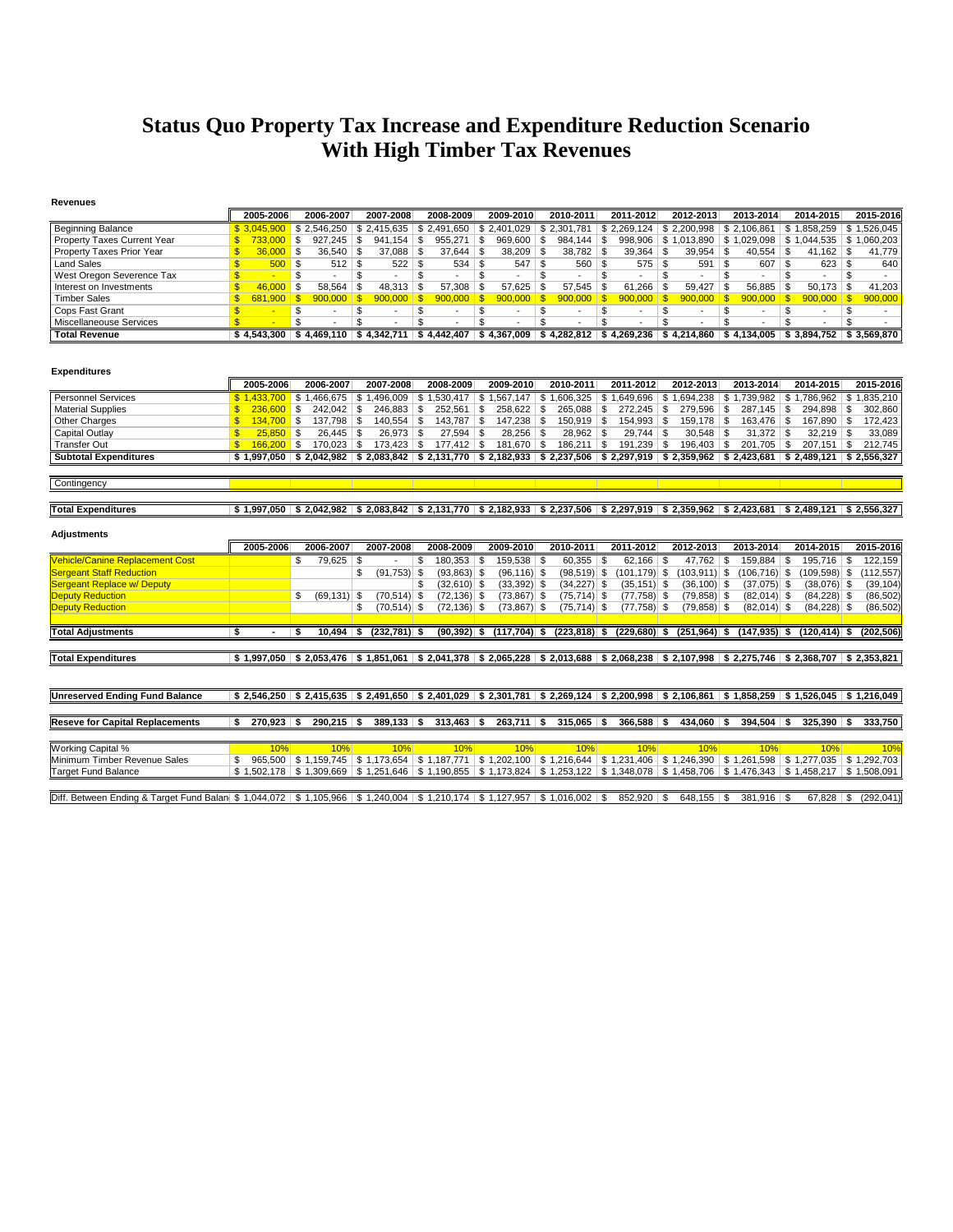**Appendix D Clatsop County Property Tax Increase And Expenditure Reduction Scenarios**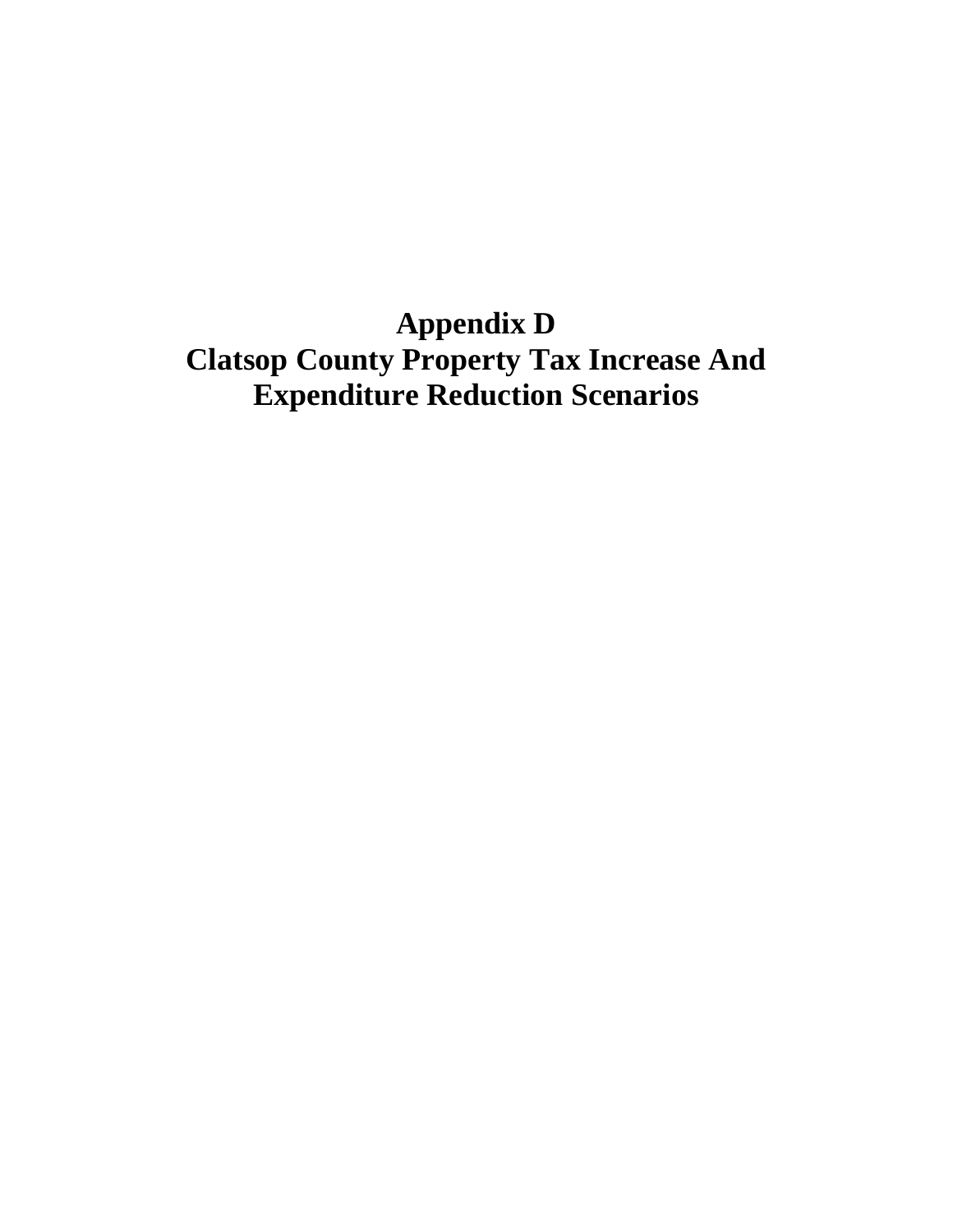## **Clatsop County Property Tax Increase and Expenditure Reduction Scenario With Average Timber Tax Revenues and Two Year Revenue Stabilization**

#### **Revenues**

|                             | 2005-2006   | 2006-2007                                                                     | 2007-2008             | 2008-2009                                                          |      | 2009-2010 |      | 2010-2011                 | 2011-2012     |     | 2012-2013    | 2013-2014 | 2014-2015                                                                                  | 2015-2016 |
|-----------------------------|-------------|-------------------------------------------------------------------------------|-----------------------|--------------------------------------------------------------------|------|-----------|------|---------------------------|---------------|-----|--------------|-----------|--------------------------------------------------------------------------------------------|-----------|
| <b>Beginning Balance</b>    |             | \$2.171.400                                                                   | \$1,808,376           | \$1,471,170                                                        |      |           |      | $$1.228.219$ $$1.010.573$ | \$<br>937,549 | -\$ | 799.570      | 650.694   | 439.164                                                                                    | 153.120   |
| Property Taxes Current Year | 733.000 \$  |                                                                               | 996,000   \$1,025,880 | $\mid$ \$ 1,056,656 $\mid$ \$ 1,088,356 $\mid$ \$ 1,121,007 $\mid$ |      |           |      |                           | \$1,154,637   |     |              |           | \$1,189,276   \$1,224,954   \$1,261,703   \$1,                                             | .299.554  |
| Property Taxes Prior Year   | $36,000$ \$ | $36.540$ \ \$                                                                 | 37.088                | 37.644                                                             | - \$ |           |      | $38,782$ \$               | $39,364$ \$   |     |              |           | 41.162                                                                                     | 41.779    |
| Land Sales                  | $500$ \$    |                                                                               |                       | 534                                                                | - \$ | 547       |      | $560$ \ \$                |               |     | $591$ \ \$   |           | 623                                                                                        | 640       |
| West Oregon Severence Tax   |             |                                                                               |                       |                                                                    |      |           |      |                           |               |     |              |           |                                                                                            |           |
| Interest on Investments     | $46,000$ \$ | 100.000                                                                       | 73.239                | 59,582                                                             | -S   | 49.743    | l \$ | 40.928                    | 37.971        |     | $32,383$ \$  |           | 17.786                                                                                     | 6.201     |
| <b>Timber Sales</b>         | 681.900 \$  |                                                                               | 600.824               | $600.824$ \$                                                       |      |           |      | $600.824$ \$ 600.824 \$   | $600.824$ \$  |     | $600.824$ \$ |           | 600,824                                                                                    | 600.824   |
| Cops Fast Grant             |             |                                                                               |                       |                                                                    |      |           |      |                           |               |     |              |           |                                                                                            |           |
| Miscellaneouse Services     |             |                                                                               |                       |                                                                    |      |           |      |                           |               |     | -            | . .       |                                                                                            |           |
| <b>Total Revenue</b>        |             | $$4,543,300 \;   \; $3,905,276 \;   \; $3,545,929 \;   \; $3,226,411 \;   \;$ |                       |                                                                    |      |           |      |                           |               |     |              |           | $$3,005,897$ $$2,812,674$ $$2,770,920$ $$2,662,598$ $$2,543,986$ $$2,361,262$ $$2,102,119$ |           |

#### **Expenditures**

|                              | 2005-2006    | 2006-2007                           | 2007-2008   | 2008-2009  | 2009-2010                                                                                                                       | 2010-2011     |     | 2011-2012                                       | 2012-2013 | 2013-2014                     | 2014-2015 | 2015-2016   |
|------------------------------|--------------|-------------------------------------|-------------|------------|---------------------------------------------------------------------------------------------------------------------------------|---------------|-----|-------------------------------------------------|-----------|-------------------------------|-----------|-------------|
| Personnel Services           |              | $$1.433.700$ $$1.538.300$           |             |            | \$ 1,569,066   \$ 1,605,155   \$1,643,678   \$1,684,770   \$1,730,259   \$1,776,976   \$1,824,954   \$ 1,874,228   \$ 1,924,832 |               |     |                                                 |           |                               |           |             |
| <b>Material Supplies</b>     |              | $261.100$ \$ 257.100 S              | 262.242     |            | $268.274$   \$ 274.712   \$ 281.580   \$                                                                                        |               |     |                                                 | 296.991   | $305.009$ \ \$                | 313.245   | 321.702     |
| Other Charges                | $134.700$ \$ | 51.100                              | 52.122      | 53.321     | 54.601                                                                                                                          | $55.966$ \ \$ |     | $57.477$ \ \$                                   | 59.028    | 60.622                        | 62.259    | 63.940      |
| Capital Outlay               | $294.800$ \$ | 7.000                               | .140        | '.304 S    | 7.480 S                                                                                                                         | 7.667         |     |                                                 | 8.086     |                               | 8.529     | 8.759       |
| Transfer Out                 | $191.200$ \$ | 152.400                             | 155.448     | 159.023 \$ | 162.840 \$                                                                                                                      | 166.911       | -SS | 171.417                                         | 176.046   | 180.799 \$                    | 185.681   | 190.694     |
| <b>Subtotal Expenditures</b> |              | $$2.315.500 \; \; $2.005.900 \; \;$ | \$2.046.018 |            | $\frac{1}{2}$ \$2,093,076 $\frac{1}{2}$ \$2,143,310 $\frac{1}{2}$                                                               | \$2,196,893   |     | $\vert$ \$2,256,209 $\vert$ \$2,317,127 $\vert$ |           | $\frac{2,379,689}{2,443,941}$ |           | \$2.509.927 |

#### **Contingency**

| <b>Total Expenditures</b> | \$2.315.500 | \$2.005.900 | \$2.046.018 | \$2.093.076 | \$2,143,310   \$2,196,893 | \$2.256.209 | \$2.317.127 | S 2.379.689 | $\frac{1}{2}$ \$2.443.941 | \$2.509.927 |
|---------------------------|-------------|-------------|-------------|-------------|---------------------------|-------------|-------------|-------------|---------------------------|-------------|

т

| <b>Adjustments</b>                          |   |                   |    |                             |     |             |    |                                   |     |              |      |                                        |      |                 |      |                      |      |               |   |               |                                           |
|---------------------------------------------|---|-------------------|----|-----------------------------|-----|-------------|----|-----------------------------------|-----|--------------|------|----------------------------------------|------|-----------------|------|----------------------|------|---------------|---|---------------|-------------------------------------------|
|                                             |   | 2005-2006         |    | 2006-2007                   |     | 2007-2008   |    | 2008-2009                         |     | 2009-2010    |      | 2010-2011                              |      | 2011-2012       |      | 2012-2013            |      | 2013-2014     |   | 2014-2015     | 2015-2016                                 |
| <b>Vehicle/Canine Replacement Cost</b>      |   |                   | \$ | 91,000                      | \$. | 107.000     |    | 90,000                            | \$  | 129,000      | \$   | 52,000                                 | \$.  | 99,000          | \$   | 89.000               |      | 130.000       |   | 180,000       |                                           |
| <b>Deputy Reduction</b>                     |   |                   |    |                             | \$  | (78, 260)   |    | (80,059)                          | S   | (81.981)     | \$.  | (84,030)                               | \$   | (86, 299)       | S    | (88, 629)            | \$   | $(91,022)$ \$ |   | (93, 480)     | (96,004)                                  |
| <b>Sergeant Reduction</b>                   |   |                   |    |                             |     |             |    | \$(104, 825)                      | S.  | (107, 340)   | \$   | (110, 024)                             | -S   | 112,994         | S    | (116, 045)           | -S   | (119,179)  \$ |   | 122,396)      | 125,701)                                  |
| <b>Sr. Deputy Reduction</b>                 |   |                   |    |                             |     |             |    |                                   | \$  | (87,665)     | - \$ | (89, 857)                              | - \$ | (92, 283)       | - \$ | (94, 774)            | - \$ | $(97,333)$ \$ |   | $(99,961)$ \$ | (102, 660)                                |
| <b>Sr. Deputy Reduction</b>                 |   |                   |    |                             |     |             |    |                                   |     |              |      | (89, 857)                              | \$   | (92, 283)       | - \$ | (94, 774)            | - \$ | $(97,333)$ \$ |   | (99, 961)     | 102,660)                                  |
| Adjustment for ending fund balance          |   | 56,400            |    |                             |     |             |    |                                   |     |              |      |                                        |      |                 |      |                      |      |               |   |               |                                           |
| <b>Total Adjustments</b>                    | 5 | 56,400            |    | 91,000                      |     | 28,741      |    | (94,884)                          |     | \$ (147,986) | \$   | (321, 767)                             | s.   | $(284, 859)$ \$ |      | (305, 223)           |      | \$ (274, 867) | 5 | (235,799)     | (427, 025)                                |
|                                             |   |                   |    |                             |     |             |    |                                   |     |              |      |                                        |      |                 |      |                      |      |               |   |               |                                           |
| <b>Total Expenditures</b>                   |   | \$2,371,900       |    | \$2,096,900                 |     | \$2,074,759 |    | $$1,998,192 \mid $1,995,324 \mid$ |     |              |      | $$1,875,126$ $$1,971,350$ $$2,011,904$ |      |                 |      |                      |      |               |   |               | $$2,104,822$ $$2,208,142$ $$2,082,902$    |
|                                             |   |                   |    |                             |     |             |    |                                   |     |              |      |                                        |      |                 |      |                      |      |               |   |               |                                           |
| <b>Unreserved Ending Fund Balance</b>       |   | \$2,171,400       |    | \$1,808,376                 |     | \$1,471,170 |    | \$1.228.219 \$1.010.573           |     |              | s.   | 937.549                                | -S   | 799.570         | ۱S   | 650.694              | - 5  | 439.164       | ு | 153.120       | 19,217                                    |
|                                             |   |                   |    |                             |     |             |    |                                   |     |              |      |                                        |      |                 |      |                      |      |               |   |               |                                           |
| <b>Reseve for Capital Replacements</b>      | S | 150,000           | ΙS | $150.000$ \$                |     | 150,000     | -5 | 150,000                           | - 5 | 150,000      | - 5  | $150,000$ \$                           |      | 150,000         | -55  | 150,000              | S    | $150,000$ \$  |   | 150,000       | 150,000                                   |
| Working Capital %                           |   | 10%               |    | 10%                         |     | 10%         |    | 10%                               |     | 10%          |      | 10%                                    |      | 10%             |      | 10%                  |      | 10%           |   | 10%           | 10%                                       |
| Minimum Timber Revenue + Prop. Tax          |   | 965,500           |    | \$1,228,500                 |     | \$1,258,380 |    | \$1,289,156                       |     | \$1,320,856  |      | \$1,353,507                            |      | \$1,387,137     |      | \$1,421,776          |      | \$1,457,454   |   | \$1,494,203   | \$1,532,054                               |
| <b>Target Fund Balance</b>                  |   | \$3,199,990       |    | $\vert$ \$1,914,490 $\vert$ |     | \$1,776,233 |    | \$1,587,891                       |     | \$1,440,468  |      | \$1,276,750                            |      | \$1,317,561     |      | \$1,353,445          |      | \$1,395,217   |   | \$1,438,692   | \$1,459,986                               |
|                                             |   |                   |    |                             |     |             |    |                                   |     |              |      |                                        |      |                 |      |                      |      |               |   |               |                                           |
| Diff. Between Ending & Target Fund Balances |   | $$(1,028,590)$ \$ |    | $(106, 115)$ \$             |     | (305,063)   | S. | $(359,673)$ \$ $(429,895)$        |     |              | S.   | $(339,202)$ \$ $(517,992)$             |      |                 |      | $\sqrt{5}$ (702,751) | S.   |               |   |               | $(956,053)$ $$(1,285,572)$ $$(1,440,769)$ |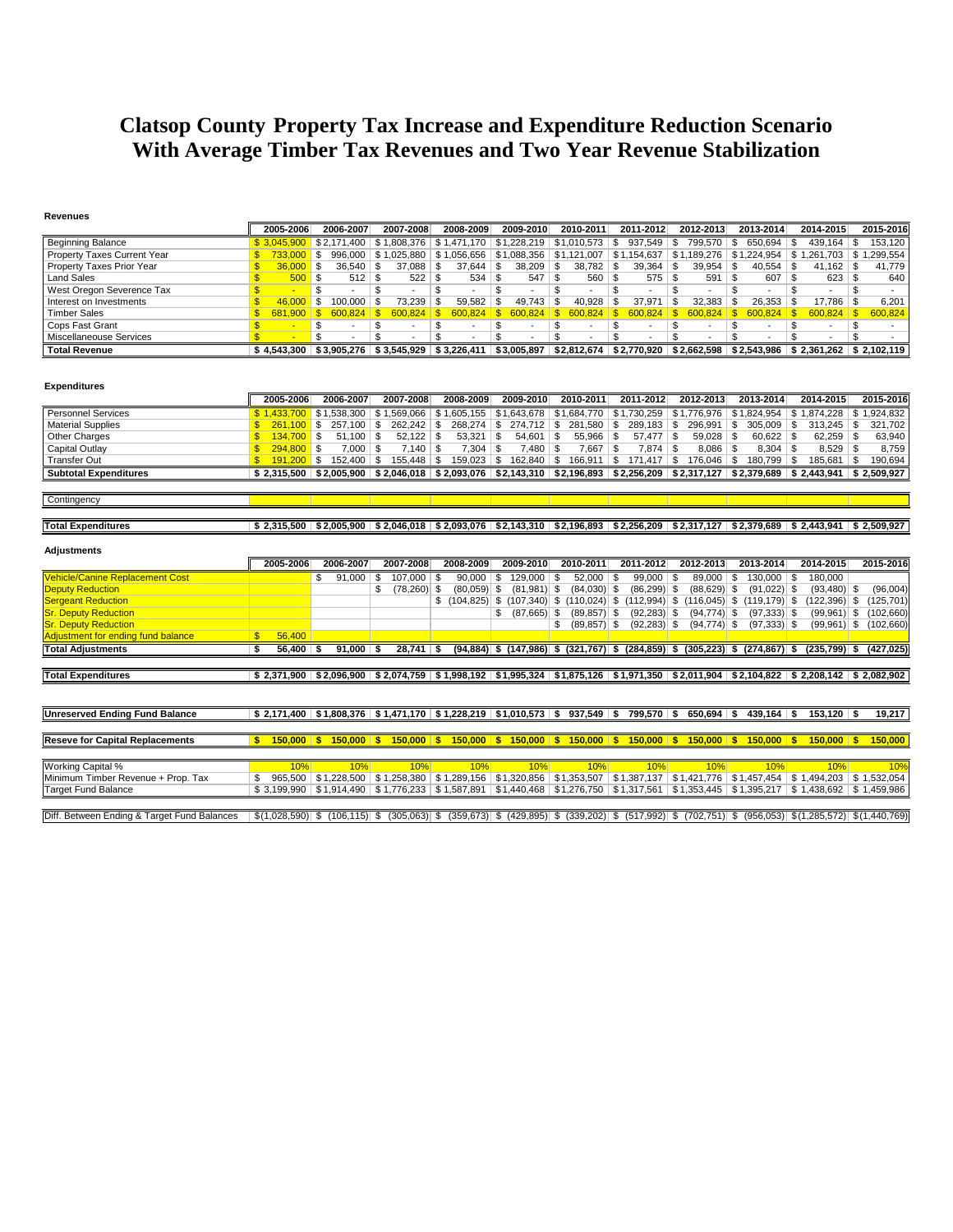## **Clatsop County Property Tax Increase and Expenditure Reduction Scenario With Average Timber Tax Revenues and One Year Revenue Stabilization**

#### **Revenues**

|                                        | 2005-2006                                      | 2006-2007               | 2007-2008                                                                       | 2008-2009                                                        | 2009-2010                                                                     | 2010-2011                                 | 2011-2012                                           | 2012-2013                                           | 2013-2014                                                                                                                                 | 2014-2015                               | 2015-2016                      |
|----------------------------------------|------------------------------------------------|-------------------------|---------------------------------------------------------------------------------|------------------------------------------------------------------|-------------------------------------------------------------------------------|-------------------------------------------|-----------------------------------------------------|-----------------------------------------------------|-------------------------------------------------------------------------------------------------------------------------------------------|-----------------------------------------|--------------------------------|
| <b>Beginning Balance</b>               | \$3.045.900                                    | \$2.171.400             | \$1.808.376                                                                     | \$1.471.170                                                      | $$1,228,219$ $$1,010,573$                                                     |                                           | 937,549<br>\$                                       | 799.570 \$<br>∣\$.                                  | 650.694                                                                                                                                   | $439.164$ \ \$<br>- \$                  | 153,120                        |
| Property Taxes Current Year            | 733,000<br>S                                   | \$                      | 996,000   \$1,025,880                                                           |                                                                  | $$1,056,656$ $$1,088,356$ $$1,121,007$                                        |                                           |                                                     |                                                     | \$1,154,637   \$1,189,276   \$1,224,954   \$1,261,703   \$1,299,554                                                                       |                                         |                                |
| Property Taxes Prior Year              | £.<br>36,000                                   | \$<br>36,540            | \$<br>37,088                                                                    | 37,644<br>\$                                                     | \$<br>$38,209$ \$                                                             | 38,782                                    | $39,364$ \$<br>\$                                   | $39,954$ \$                                         | 40,554                                                                                                                                    | $41,162$ \$<br>\$                       | 41,779                         |
| <b>Land Sales</b>                      | $\mathbf{\hat{S}}$<br>$500$ \$                 | $512$ \$                | 522                                                                             | \$<br>534                                                        | $547$ \ \$<br>\$                                                              | 560                                       | \$<br>$575$ \$                                      | $591$ \ \$                                          | $607$ \$                                                                                                                                  | $623$ \$                                | 640                            |
| West Oregon Severence Tax              | $\mathbf{\$}$<br>$\sim$                        | \$<br>$\mathbf{r}$      | \$<br>$\overline{a}$                                                            | \$<br>$\overline{a}$                                             | \$<br>$\overline{a}$                                                          | \$<br>$\overline{a}$                      | \$<br>$\blacksquare$                                | \$<br>$\overline{a}$                                | \$<br>$\sim$                                                                                                                              | \$<br>$\mathbf{r}$                      | \$<br>$\overline{\phantom{a}}$ |
| Interest on Investments                | $\mathbf{\hat{S}}$<br>46.000                   | \$<br>100.000           | \$<br>73,239                                                                    | \$<br>59,582                                                     | $49,743$ \$<br>- \$                                                           | 40,928                                    | \$<br>$37,971$ \$                                   | $32,383$ \$                                         | 26,353                                                                                                                                    | <b>S</b><br>$17,786$ \$                 | 6.201                          |
| <b>Timber Sales</b>                    | \$<br>681.900                                  | $600,824$ \$<br>-\$     | $600,824$ \$                                                                    | $600,824$ \$                                                     | $600,824$ \$                                                                  | $600,824$ \$                              | $600,824$ \$                                        | $600.824$ \$                                        | 600,824                                                                                                                                   | $\overline{\mathbf{s}}$<br>$600.824$ \$ | 600,824                        |
| Cops Fast Grant                        | $\mathbf{\hat{S}}$<br><b>Contract Contract</b> | \$                      | \$<br>$\overline{\phantom{a}}$                                                  | \$<br>$\overline{a}$                                             | \$<br>$\overline{\phantom{a}}$                                                | \$<br>$\overline{\phantom{a}}$            | \$<br>$\overline{\phantom{a}}$                      | \$<br>$\overline{\phantom{a}}$                      | \$<br>$\overline{a}$                                                                                                                      | \$                                      | \$<br>$\overline{\phantom{a}}$ |
| Miscellaneouse Services                | $\overline{\mathbb{S}}$<br>$\sim$              | $\overline{\mathbb{S}}$ | $\overline{\mathbb{S}}$<br>$\overline{\phantom{a}}$                             | $\overline{\mathbb{S}}$<br>$\overline{a}$                        | $\overline{\mathbb{S}}$<br>$\overline{\phantom{a}}$                           | $\overline{\mathbb{S}}$<br>$\blacksquare$ | $\overline{\mathbb{S}}$<br>$\overline{\phantom{a}}$ | $\overline{\mathbb{S}}$<br>$\overline{\phantom{a}}$ | $\overline{\mathbb{S}}$                                                                                                                   | \$                                      | $\overline{\mathbb{S}}$        |
| <b>Total Revenue</b>                   | \$4.543.300                                    |                         |                                                                                 |                                                                  |                                                                               |                                           |                                                     |                                                     | \$3,905,276   \$3,545,929   \$3,226,411   \$3,005,897   \$2,812,674   \$2,770,920   \$2,662,598   \$2,543,986   \$2,361,262   \$2,102,119 |                                         |                                |
| <b>Expenditures</b>                    | 2005-2006                                      | 2006-2007               | 2007-2008                                                                       | 2008-2009                                                        | 2009-2010                                                                     | 2010-2011                                 | 2011-2012                                           | 2012-2013                                           | 2013-2014                                                                                                                                 | 2014-2015                               | 2015-2016                      |
| <b>Personnel Services</b>              |                                                |                         | $$1,433,700$ $$1,538,300$ $$1,569,066$ $$1,605,155$ $$1,643,678$ $$1,684,770$   |                                                                  |                                                                               |                                           |                                                     |                                                     | $$1,730,259$ $$1,776,976$ $$1,824,954$ $$1,874,228$ $$1,924,832$                                                                          |                                         |                                |
| <b>Material Supplies</b>               | 261.100<br>\$                                  | \$<br>$257,100$ \$      | $262,242$ \$                                                                    | 268,274                                                          | $274,712$ \$<br>- \$                                                          | 281,580                                   | \$<br>$289,183$ \$                                  | $296,991$ \$                                        | $305,009$ \$                                                                                                                              | $313,245$ \$                            | 321,702                        |
| Other Charges                          | $\mathbf{\$}$<br>$134.700$ \$                  | $51,100$ \$             | $52,122$ \$                                                                     | 53,321                                                           | ∣\$<br>$54,601$ \$                                                            | $55,966$ \$                               | $57,477$ \$                                         | $59,028$ \$                                         | $60,622$ \$                                                                                                                               | $62,259$ \$                             | 63,940                         |
| Capital Outlay                         | $294,800$ \$<br>\$                             | $7,000$ \$              | 7,140                                                                           | $\mathsf{\$}$<br>7,304                                           | \$<br>$7,480$ \ \$                                                            | 7,667                                     | \$<br>$7,874$ \$                                    | $8,086$ \$                                          | $8,304$ \$                                                                                                                                | $8,529$ \$                              | 8,759                          |
| <b>Transfer Out</b>                    | $\mathbf{\hat{x}}$<br>$191.200$ \$             | $152,400$ \$            | 155,448                                                                         | \$<br>159,023                                                    | $162,840$ \$<br>∣\$.                                                          |                                           | $166,911$ \$ $171,417$ \$ $176,046$ \$              |                                                     | 180,799                                                                                                                                   | $185,681$ \$<br>\$                      | 190,694                        |
| <b>Subtotal Expenditures</b>           | \$2.315.500                                    |                         | $$2,005,900$ $$2,046,018$                                                       |                                                                  | $$2,093,076$ $$2,143,310$ $$2,196,893$ $$2,256,209$ $$2,317,127$ $$2,379,689$ |                                           |                                                     |                                                     |                                                                                                                                           | \$2,443,941                             | \$2,509,927                    |
|                                        |                                                |                         |                                                                                 |                                                                  |                                                                               |                                           |                                                     |                                                     |                                                                                                                                           |                                         |                                |
| Contingency                            |                                                |                         |                                                                                 |                                                                  |                                                                               |                                           |                                                     |                                                     |                                                                                                                                           |                                         |                                |
|                                        |                                                |                         |                                                                                 |                                                                  |                                                                               |                                           |                                                     |                                                     |                                                                                                                                           |                                         |                                |
| <b>Total Expenditures</b>              | \$2.315.500                                    |                         |                                                                                 |                                                                  |                                                                               |                                           |                                                     |                                                     | $$2,005,900$ $$2,046,018$ $$2,093,076$ $$2,143,310$ $$2,196,893$ $$2,256,209$ $$2,317,127$ $$2,379,689$ $$2,443,941$ $$2,509,927$         |                                         |                                |
| <b>Adjustments</b>                     | 2005-2006                                      | 2006-2007               | 2007-2008                                                                       | 2008-2009                                                        | 2009-2010                                                                     | 2010-2011                                 | 2011-2012                                           | 2012-2013                                           | 2013-2014                                                                                                                                 | 2014-2015                               | 2015-2016                      |
| <b>Vehicle/Canine Replacement Cost</b> |                                                | \$<br>91,000            | 107,000<br>\$                                                                   | 90,000<br>\$                                                     | $129,000$ \$<br>- \$                                                          | 52,000                                    | $99,000$ \$<br>\$                                   | 89,000 \$                                           | 130,000                                                                                                                                   | 180,000<br>\$                           |                                |
| <b>Deputy Reduction</b>                |                                                |                         | \$<br>$(78,260)$ \$                                                             | $(80,059)$ \$                                                    | $(81,981)$ \$                                                                 | $(84,030)$ \$                             | $(86,299)$ \$                                       | $(88,629)$ \$                                       | $(91,022)$ \$                                                                                                                             | $(93, 480)$ \$                          | (96,004)                       |
| <b>Sergeant Reduction</b>              |                                                |                         |                                                                                 |                                                                  |                                                                               |                                           |                                                     |                                                     | $$$ (104,825) $$$ (107,340) $$$ (110,024) $$$ (112,994) $$$ (116,045) $$$ (119,179) $$$                                                   |                                         | $(122,396)$ \$ $(125,701)$     |
| <b>Sr. Deputy Reduction</b>            |                                                |                         |                                                                                 |                                                                  | \$<br>$(87,665)$ \$                                                           | $(89, 857)$ \$                            | $(92, 283)$ \$                                      | $(94, 774)$ \$                                      | $(97,333)$ \$                                                                                                                             | $(99,961)$ \$                           | (102,660)                      |
| <b>Sr. Deputy Reduction</b>            |                                                |                         |                                                                                 |                                                                  |                                                                               | \$ (89, 857) \$                           | $(92, 283)$ \$                                      | $(94, 774)$ \$                                      | $(97,333)$ \$                                                                                                                             |                                         | $(99,961)$ \$ $(102,660)$      |
| Adjustment for ending fund balance     | $\mathbf{s}$<br>56,400                         |                         |                                                                                 |                                                                  |                                                                               |                                           |                                                     |                                                     |                                                                                                                                           |                                         |                                |
| <b>Total Adjustments</b>               | \$<br>$56,400$ \$                              | $91,000$ \$             | $28,741$ \$                                                                     |                                                                  |                                                                               |                                           |                                                     |                                                     | $(94,884)$ \$ $(147,986)$ \$ $(321,767)$ \$ $(284,859)$ \$ $(305,223)$ \$ $(274,867)$ \$                                                  |                                         | $(235,799)$ \$ $(427,025)$     |
|                                        |                                                |                         |                                                                                 |                                                                  |                                                                               |                                           |                                                     |                                                     |                                                                                                                                           |                                         |                                |
| <b>Total Expenditures</b>              | \$2.371.900                                    |                         |                                                                                 |                                                                  |                                                                               |                                           |                                                     |                                                     | \$2,096,900 \$2,074,759 \$1,998,192 \$1,995,324 \$1,875,126 \$1,971,350 \$2,011,904 \$2,104,822 \$2,208,142 \$2,082,902                   |                                         |                                |
|                                        |                                                |                         |                                                                                 |                                                                  |                                                                               |                                           |                                                     |                                                     |                                                                                                                                           |                                         |                                |
| <b>Unreserved Ending Fund Balance</b>  |                                                |                         | $$2,171,400$ $$1,808,376$ $$1,471,170$ $$1,228,219$ $$1,010,573$ $$937,549$ $$$ |                                                                  |                                                                               |                                           | 799,570 \$                                          | $650,694$ \$                                        | $439,164$ \$                                                                                                                              | $153,120$ \$                            | 19.217                         |
|                                        |                                                |                         |                                                                                 |                                                                  |                                                                               |                                           |                                                     |                                                     |                                                                                                                                           |                                         |                                |
| <b>Reseve for Capital Replacements</b> | $150,000$ \$<br>Ŝ                              | $150,000$ \$            |                                                                                 | $150,000$ \$ $150,000$ \$ $150,000$ \$ $150,000$ \$ $150,000$ \$ |                                                                               |                                           |                                                     | $150,000$ \$                                        | $150,000$ \$                                                                                                                              | $150,000$ \$                            | 150,000                        |
| <b>Working Capital %</b>               | 10%                                            | 10%                     | 10%                                                                             | 10%                                                              | 10%                                                                           | 10%                                       | 10%                                                 | 10%                                                 | 10%                                                                                                                                       | 10%                                     | 10%                            |
| Minimum Timber Revenue + Prop. Tax     | \$                                             |                         | 965,500   \$1,228,500   \$1,258,380                                             |                                                                  | $$1,289,156$ $$1,320,856$ $$1,353,507$                                        |                                           |                                                     |                                                     | \$1,387,137 \$1,421,776 \$1,457,454 \$1,494,203 \$1,532,054                                                                               |                                         |                                |
| <b>Target Fund Balance</b>             |                                                |                         |                                                                                 |                                                                  |                                                                               |                                           |                                                     |                                                     | $$1,793,590$ $$1,137,090$ $$1,066,854$ $$968,855$ $$895,000$ $$807,131$ $$832,348$ $$852,318$ $$877,850$ $$$$                             | $904,753$ \$                            | 909,138                        |
|                                        |                                                |                         |                                                                                 |                                                                  |                                                                               |                                           |                                                     |                                                     |                                                                                                                                           |                                         |                                |
|                                        |                                                |                         |                                                                                 |                                                                  |                                                                               |                                           |                                                     |                                                     |                                                                                                                                           |                                         |                                |

Diff. Between Ending & Target Fund Balances \$ 377,810 \$ 671,286 \$ 404,316 \$ 259,363 \$ 115,573 \$ 130,417 \$ (32,779) \$ (201,624) \$ (438,686) \$ (751,633) \$ (889,921)